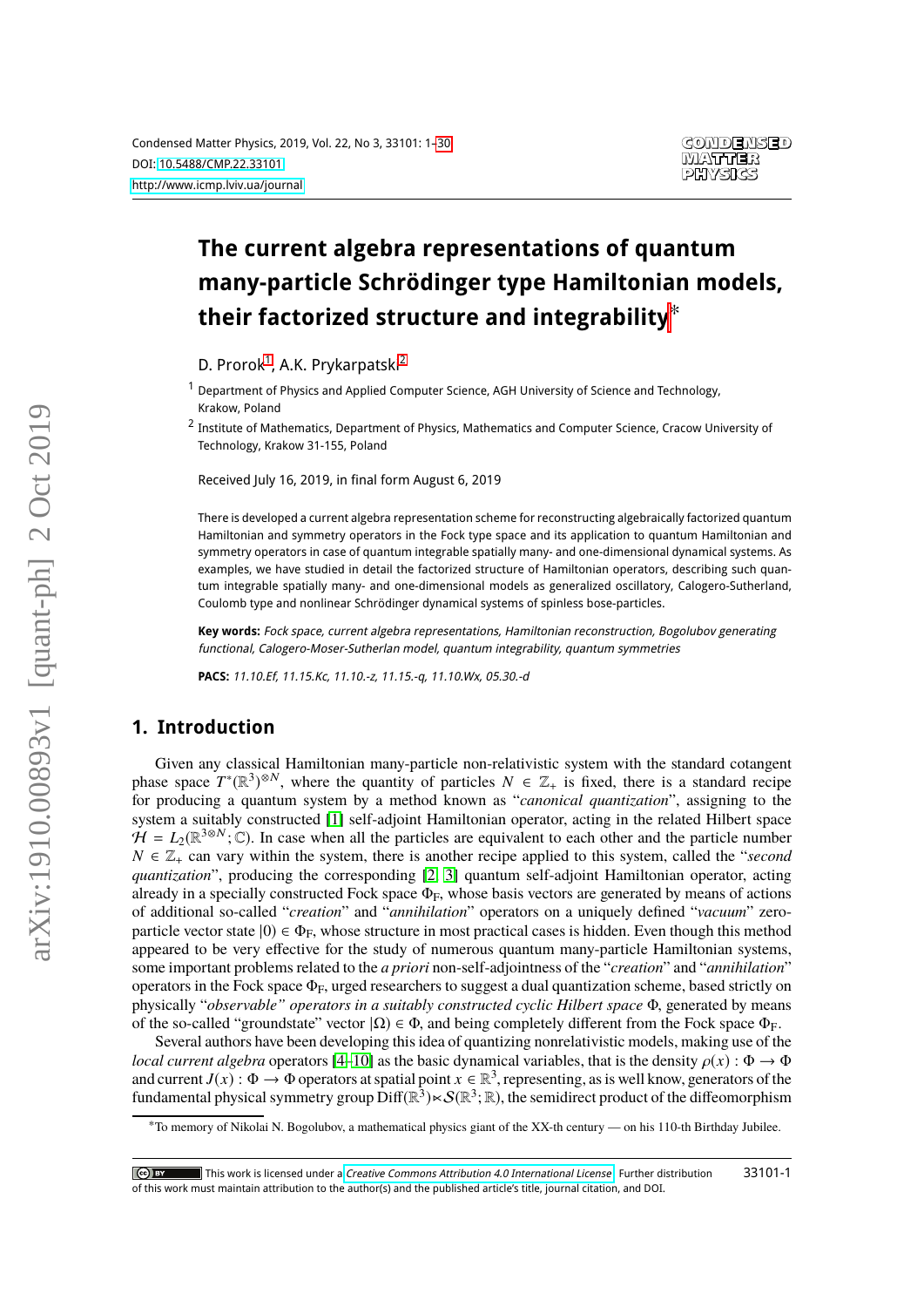group Diff( $\mathbb{R}^3$ ) of the space  $\mathbb{R}^3$  and the Schwarz space of smooth real valued functions on  $\mathbb{R}^3$ . Moreover, the corresponding quantum Hamiltonian operators of the Schrödinger type in the Hilbert space  $\$ the corresponding quantum Hamiltonian operators of the Schrödinger type in the Hilbert space <sup>Φ</sup>, as it appeared to be very surprising, possess a very nice factorized structure, completely determined by this groundstate vector  $|Ω$ )  $∈ Φ$ . This fact posed a very interesting and important problem of studying the related mathematical structure of these factorized operators and the correspondence to the classical Hamiltonian many-particle non-relativistic systems generating them, specified by some kinetic and interparticle potential energy.

Analytical studies in modern mathematical physics are strongly based on the exactly solvable physical models which are of great help in understanding their mathematical and frequently hidden physical nature. Especially, the solvable models are of great importance in quantum many-particle physics, amongst which one can single out the oscillatory systems and Coulomb systems, modelling phenomena in plasma physics, the well known Calogero-Moser and Calogero-Moser-Sutherland models, describing a system of many particles on an axis, interacting pair-wise through long range potentials, modelling both some quantum-gravity and fractional statistics effects. In this work we developed investigations of local quantum current algebra symmetry representations in suitably renormalized representation Hilbert spaces, suggested and devised before by G.A. Goldin with his collaborators, having further applied their results to constructing the related factorized operator representations for secondly-quantized many-particle integrable Hamiltonian systems. The main technical ingredient of the current algebra symmetry representation approach consists in the weak equivalence of the initial many-particle quantum Hamiltonian operator to a suitably constructed quantum Hamiltonian operator in the factorized form, strictly depending only on its ground state vector. The latter makes it possible to reconstruct the initial quantum Hamiltonian operator in the case of its strong equivalence to the related factorized Hamiltonian operator form, thereby constructing, as a by-product, the corresponding *N*-particle groundstate vector for arbitrary  $N \in \mathbb{Z}_+$ . Being uniquely defined by means of the Bethe groundstate vector representation in the Hilbert space, the analyzed factorized operator structure of quantum completely integrable many-particle Hamiltonian systems on the axis proves to be closely related to their quantum integrability by means of the quantum inverse scattering transform. As examples we have studied in detail the factorized structure of Hamiltonian operators, describing such quantum integrable spatially many- and one-dimensional models as generalized oscillatory, Calogero-Moser-Sutherland and nonlinear Schrödinger dynamical systems of spinless bose-particles.

# <span id="page-1-2"></span>**2. Fock type Hilbert space, nonrelativistic quantum current algebra and its representations**

#### **2.1. Preliminaries**

Let  $\Phi$  be a separable Hilbert space, *F* be a topological real linear space and  $\mathcal{A} := \{A(f) : f \in F\}$ a family of commuting self-adjoint operators in Φ (i.e., these operators commute in the sense of their resolutions of the identity) with dense in  $\Phi$  domain Dom  $A(f) := D_{A(f)}, f \in F$ . Consider the Gelfand rigging [11–13] of the Hilbert space  $\Phi$  i.e., a chain rigging [\[11](#page-28-5)[–13\]](#page-28-6) of the Hilbert space <sup>Φ</sup>, i.e., a chain

<span id="page-1-0"></span>
$$
\mathcal{D} \subset \Phi_+ \subset \Phi \subset \Phi_- \subset \mathcal{D}',\tag{2.1}
$$

in which  $\Phi_+$  is a Hilbert space, topologically (densely and continuously) and quasi-nucleus (the inclusion operator  $i : \Phi_+ \to \Phi$  is of the Hilbert-Schmidt type) embedded into  $\Phi$ , the space  $\Phi_-$  is the dual to  $\Phi_+$ as the completion of functionals on  $\Phi_+$  with respect to the norm  $||f||_-=\sup_{||u||_+=1} |(f|u)_{\Phi}|, f \in \Phi$ , a<br>linear dense in  $\oplus$ , topological space  $\mathcal{D} \subset \oplus$ , is such that  $\mathcal{D} \subset D$   $\mu \circ \subset \Phi$  and the manning  $A(f) : \mathcal$ linear dense in  $\oplus_+$  topological space  $\mathcal{D} \subseteq \oplus_+$  is such that  $\mathcal{D} \subset D_{A(f)} \subset \Phi$  and the mapping  $A(f) : \mathcal{D} \to$  $\Phi_+$  is continuous for any  $f \in F$ . Then, the following structural theorem [\[5,](#page-28-7) [7,](#page-28-8) [11,](#page-28-5) [12,](#page-28-9) [14–](#page-28-10)[17\]](#page-28-11) holds.

<span id="page-1-1"></span>**Theorem 2.1.** *Assume that the family of operators* A *satisfies the following conditions:*

*a)* for  $A(f)$ ,  $f \in F$ , the closure of the operator  $\overline{A(f)}$  in  $\Phi$  coincides with  $A(f)$  for any  $f \in F$ , that is  $A(f) = A(f)$  *on domain*  $D_{A(f)}$  *in*  $\Phi$ ;

*b)* the range  $A(f) \subset \Phi$  for any  $f \in F$ ;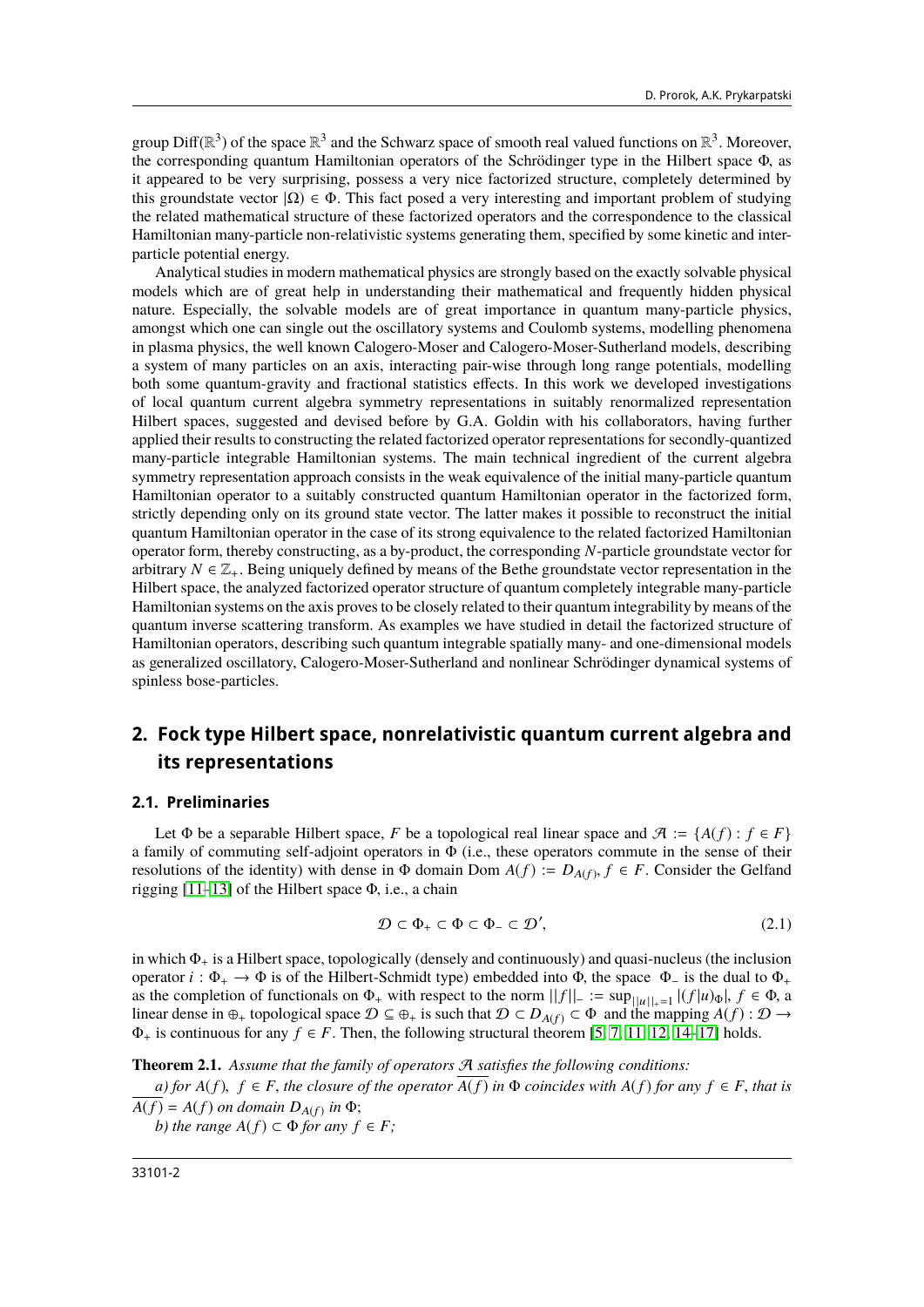*c)* for every  $|\psi\rangle \in \mathcal{D}$  the mapping  $F \ni f \rightarrow A(f)|\psi\rangle \in \Phi_+$  is linear and continuous;

*d) there exists a strong cyclic vector*  $|\Omega) \in \bigcap_{f \in F} D_{A(f)}$ , such that the set of all vectors  $|\Omega)$  and  $\prod_{i=1}^{n} A(f_i) |\Omega|$ ,  $n \in \mathbb{Z}_+$ , is total in  $\Phi_+$  (i.e., their linear hull is dense in  $\Phi_+$ ).  $\sum_{j=1}^{n} A(f_j) | \Omega \rangle$ ,  $n \in \mathbb{Z}_+$ , *is total in*  $\Phi_+$  *(i.e., their linear hull is dense in*  $\Phi_+$ *).*<br>Then there exists a probability measure *u* on  $(F' C (F'))$  where  $F'$  *is* 

*Then, there exists a probability measure*  $\mu$  *on* (*F'*,  $C_{\sigma}(F')$ ), where *F' is the dual of F* and  $C_{\sigma}(F')$  *is*  $\sigma$ -algebra generated by cylinder sets in *F'* such that for u-almost every  $n \in F'$  there is a ge *the*  $\sigma$ -algebra generated by cylinder sets in  $F'$  such that, for  $\mu$ -almost every  $\eta \in F'$  there is a generalized ioint eigenvector  $\omega(n) \in \Phi$  of the family  $\mathcal{A}$  corresponding to the joint eigenvalue  $n \in F'$  that *joint eigenvector*  $\omega(\eta) \in \Phi_-\$  *of the family* A, *corresponding to the joint eigenvalue*  $\eta \in F'$ , *that is for any*  $\varphi \in \mathcal{D} \subset \Phi_+$ 

$$
(\omega(\eta)|A(f)\varphi)_{\Phi_{-\times}\Phi_{+}} = \eta(f)(\omega(\eta)|\varphi)_{\Phi_{-\times}\Phi_{+}}
$$
\n(2.2)

*with*  $\eta(f) \in \mathbb{R}$  *denoting here the pairing between F and F*<sup>*'*</sup> *The manning* 

*The mapping*

$$
\mathcal{D} \ni |\varphi) \to (\omega(\eta)|\varphi)_{\Phi_{-\times}\Phi_{+}} := \varphi(\eta) \in \mathbb{C}
$$
\n(2.3)

<span id="page-2-3"></span>*for any*  $\eta \in F'$  can be continuously extended to a unitary surjective operator  $\mathcal{F}_{\eta}: \Phi_+ \to L_2^{(\mu)}(F'; \mathbb{C})$ , where *where*

$$
\mathcal{F}_{\eta} \left[ \varphi \right) := \varphi(\eta) \tag{2.4}
$$

*for any*  $\eta \in F'$  is a generalized Fourier transform, corresponding to the family A. Moreover, the image of the operator  $A(f)$ ,  $f \in F'$  under the  $F$ -manning is the operator of multiplication by the function *of the operator*  $A(f)$ ,  $f \in F'$ , *under the*  $\mathcal{F}_\eta$ *-mapping is the operator of multiplication by the function*<br> $F' \ni n \to n(f) \in \mathbb{C}$  $F' \ni \eta \to \eta(f) \in \mathbb{C}.$ 

Now let us assume that a Hilbert space  $\Phi := \Phi_F$  possesses the standard canonical Fock space structure [\[1–](#page-28-0)[3,](#page-28-2) [7,](#page-28-8) [12,](#page-28-9) [18–](#page-28-12)[20\]](#page-28-13), that is

<span id="page-2-0"></span>
$$
\Phi_{\mathcal{F}} = \oplus_{n \in \mathbb{Z}_+} \Phi_{(s)}^{\otimes n},\tag{2.5}
$$

where subspaces  $\Phi_{(s)}^{\otimes n}$ <sup>⊗*n*</sup>, *n* ∈  $\mathbb{Z}_+$ , are the symmetrized tensor products of a Hilbert space  $\mathcal{H} \simeq L_2^{(s)}$  $\binom{s}{2}(\mathbb{R}^m;\mathbb{C}).$ If a vector  $\varphi := (\varphi_0, \varphi_1, \ldots, \varphi_n, \ldots) \in \Phi_F$ , its norm

$$
\|\varphi\|_{\Phi} := \left(\sum_{n \in \mathbb{Z}_+} \|\varphi_n\|_n^2\right)^{1/2},\tag{2.6}
$$

where  $\varphi_n \in \Phi_{(s)}^{\otimes n}$  $\frac{\otimes n}{(s)} \simeq L_2^{(s)}$  $\mathcal{L}^{(s)}((\mathbb{R}^m)^{\otimes n}; \mathbb{C})$  and  $\|\ldots\|_n$  is the corresponding norm in  $\Phi_{(s)}^{\otimes n}$ <br>the rigging structure (2.1) there helds the corresponding right where  $\varphi_n \in \Phi_{(s)}^{\otimes n} \simeq L_2^{(s)}((\mathbb{R}^m)^{\otimes n}; \mathbb{C})$  and  $\| \dots \|_n$  is the corresponding norm in  $\Phi_{(s)}^{\otimes n}$  for all  $n \in \mathbb{Z}_+$ . Note here that concerning the rigging structure [\(2.1\)](#page-1-0), there holds the correspondi spaces  $\Phi_{(s)}^{\otimes n}$  $\binom{8n}{(s)}$ ,  $n \in \mathbb{Z}_+$ , that is

$$
\mathcal{D}_{(s)}^n \subset \Phi_{(s),+}^{\otimes n} \subset \Phi_{(s)}^{\otimes n} \subset \Phi_{(s),-}^{\otimes n}
$$
 (2.7)

with some suitably chosen dense and separable topological spaces of symmetric functions  $\mathcal{D}_\alpha^n$ ,  $n \in \mathbb{Z}_+$ .<br>Concerning expansion (2.5) we obtain by means of projective and inductive limits [2, 11, 12, 14] the Concerning expansion [\(2.5\)](#page-2-0) we obtain by means of projective and inductive limits  $[2, 11, 12, 14]$  $[2, 11, 12, 14]$  $[2, 11, 12, 14]$  $[2, 11, 12, 14]$  the quasi-nucleus rigging of the Fock space  $\Phi$  in the form [\(2.1\)](#page-1-0).

Consider now any basis vector  $|(\alpha)_n\rangle \in \Phi_{(s)}^{\otimes n}$ <br>suring cononical Direc ket form:  $\binom{\otimes n}{(s)}$ ,  $n \in \mathbb{Z}_+$ , which can be written [\[3,](#page-28-2) [12,](#page-28-9) [21](#page-28-14)[–23\]](#page-28-15) in the following canonical Dirac ket-form:

<span id="page-2-2"></span>
$$
|(a)_n) := |\alpha_1, \alpha_2, \dots, \alpha_n),\tag{2.8}
$$

where, by definition,

<span id="page-2-1"></span>
$$
|\alpha_1, \alpha_2, \dots, \alpha_n| := \frac{1}{\sqrt{n!}} \sum_{\sigma \in S_n} |\alpha_{\sigma(1)}\rangle \otimes |\alpha_{\sigma(2)}\rangle \dots |\alpha_{\sigma(n)}\rangle
$$
 (2.9)

and vectors  $|\alpha_j| \in \mathcal{H}_+ \subset \Phi_{(s)}^{\otimes 1}(\mathbb{R}^m;\mathbb{C}) \simeq \mathcal{H}, j \in \mathbb{Z}_+$ , are bi-orthogonal to each other, that is  $(\alpha_k|\alpha_j)_{\mathcal{H}} = \delta_{k,j}$ <br>for any  $k, j \in \mathbb{Z}_+$ . The corresponding scelar product of bese vectors as (2 for any  $k, j \in \mathbb{Z}_+$ . The corresponding scalar product of base vectors as [\(2.9\)](#page-2-1) is given as follows:

$$
((\beta)_n | (\alpha)_n) := (\beta_n, \beta_{n-1}, \dots, \beta_2, \beta_1 | \alpha_1, \alpha_2, \dots, \alpha_{n-1}, \alpha_n)
$$
  
= 
$$
\sum_{\sigma \in S_n} (\beta_1 | \alpha_{\sigma(1)})_{\mathcal{H}} \dots (\beta_n | \alpha_{\sigma(n)})_{\mathcal{H}} := \text{per}\{(\beta_i | \alpha_j)_{\mathcal{H}}\}_{i,j=\overline{1,n}},
$$
 (2.10)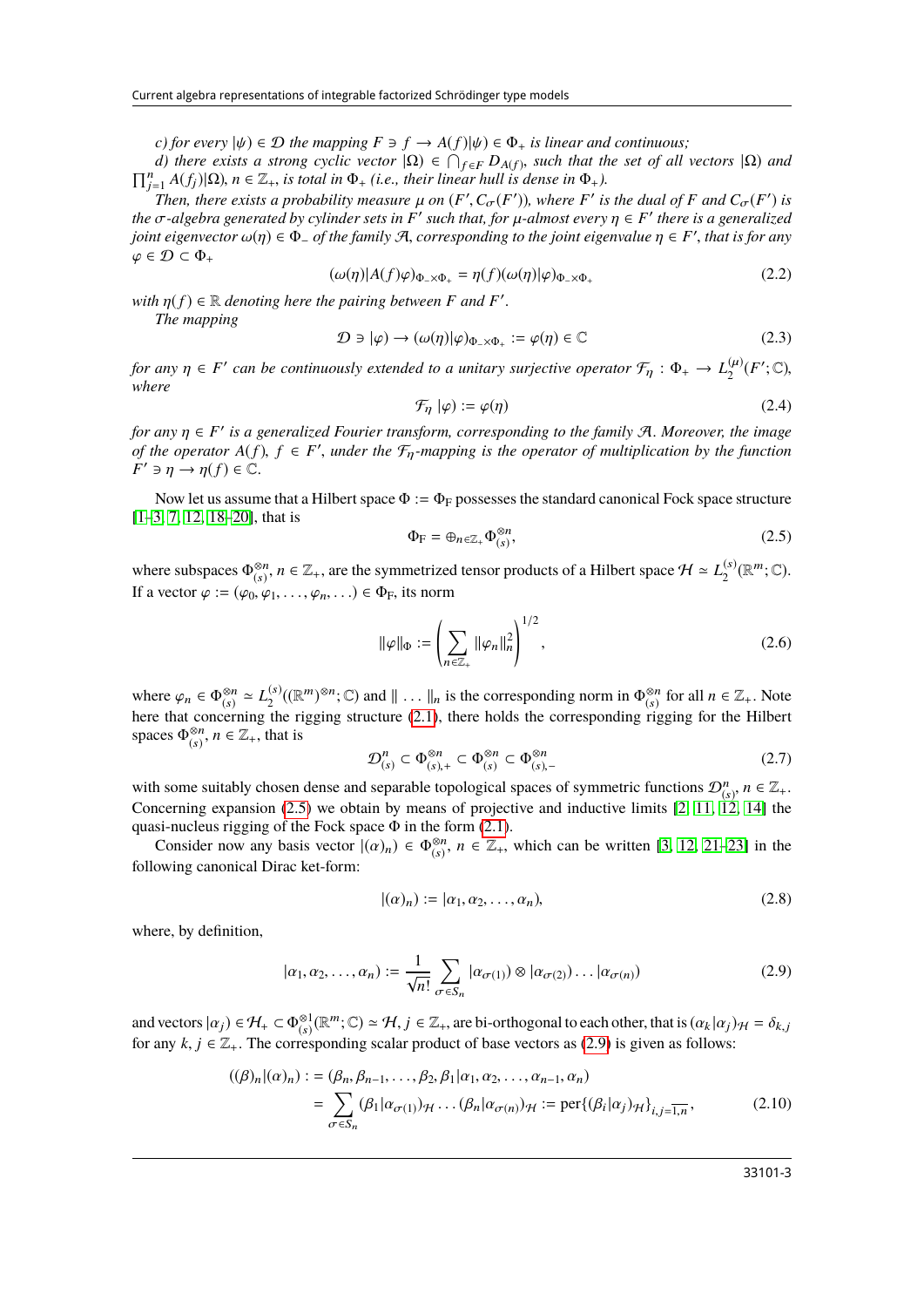where "per" denotes the permanent of matrix and  $(\cdot|\cdot)_{\mathcal{H}}$  is the corresponding scalar product in the Hilbert space H. Based now on the representation [\(2.8\)](#page-2-2), one can define an operator  $a^+(\alpha)$  :  $\Phi_{(s)}^{\otimes n} \to \Phi_{(s)}^{\otimes (n+1)}$  $\int_{(s)}^{\infty(n+1)}$  for any  $|\alpha\rangle \in \mathcal{H}_-$  as follows:

<span id="page-3-2"></span>
$$
a^+(\alpha)|\alpha_1, \alpha_2, \dots, \alpha_n| := |\alpha, \alpha_1, \alpha_2, \dots, \alpha_n|,
$$
\n(2.11)

which is called the "*creation*" operator in the Fock space  $\Phi_F$ . The adjoint operator  $a(\beta) := (a^+(\beta))^*$ :<br> $\Phi^{\otimes (n+1)} \to \Phi^{\otimes n}$  with respect to the Fock space  $\Phi_{\alpha}(2,1)$  for any  $|\beta\rangle \in H$ , called the "*annibilation*"  $\Phi_{(s)}^{\otimes (n+1)} \to \Phi_{(s)}^{\otimes n}$ <sup>⊗n</sup> with respect to the Fock space  $\Phi_F$  [\(2.1\)](#page-1-0) for any  $|\beta\rangle \in H$ <sub>-</sub>, called the "*annihilation*" (s) operator, acts as follows:

<span id="page-3-3"></span>
$$
a(\beta)|\alpha_1,\alpha_2,\ldots,\alpha_{n+1}) := \sum_{\sigma \in S_n} (\beta|\alpha_j)_{\mathcal{H}}|\alpha_1,\alpha_2,\ldots,\alpha_{j-1},\hat{\alpha}_j,\alpha_{j+1},\ldots,\alpha_{n+1}),
$$
(2.12)

where the "*hat*" over a vector denotes that it should be omitted from the sequence.

It is easy to check that the commutator relationship

<span id="page-3-0"></span>
$$
[a(\alpha), a^+(\beta)] = (\alpha|\beta)_{\mathcal{H}}
$$
\n(2.13)

holds for any vectors  $|\alpha\rangle \in \mathcal{H}$  and  $|\beta\rangle \in \mathcal{H}$ . Expression [\(2.13\)](#page-3-0), owing to the rigged structure [\(2.1\)](#page-1-0), can be naturally extended to the general case, when vectors  $|\alpha\rangle$  and  $|\beta\rangle \in \mathcal{H}_-$ , conserving its form. In particular,<br>taking  $|\alpha\rangle := |\alpha(x)\rangle = \frac{1}{n} e^{i\langle\lambda|x\rangle} \in H^{-1} - I_2$  ( $\mathbb{R}^m \cdot \mathbb{C}$ ) for any  $x \in \mathbb{R}^m$  one easily g taking  $|\alpha\rangle := |\alpha(x)\rangle = \frac{1}{\sqrt{2\pi}} e^{i\langle \lambda | x \rangle} \in H_{-} := L_{2,-}(\mathbb{R}^m; \mathbb{C})$  for any  $x \in \mathbb{R}^m$ , one easily gets from [\(2.13\)](#page-3-0) that

$$
[a(x), a^+(y)] = \delta(x - y),
$$
 (2.14)

where we put, by definition,  $\langle \cdot | \cdot \rangle$  the usual scalar product in the *m*-dimensional Euclidean space  $(\mathbb{R}^m; \langle \cdot | \cdot \rangle)$ ,  $a^+(x) := a^+(\alpha(x))$  and  $a(u) := a(\alpha(u))$  for all  $x, u \in \mathbb{R}^m$  and denoted by  $\delta(.)$  the classical Dir  $a^+(x) := a^+(\alpha(x))$  and  $a(y) := a(\alpha(y))$  for all  $x, y \in \mathbb{R}^m$  and denoted by  $\delta(\cdot)$  the classical Dirac delta-<br>function function.

The above construction makes it possible to observe easily that there exists the unique vacuum vector  $|0) \in \bigoplus_{(s)}^{\otimes n} |_{n=0}$ , such that for any  $x \in \mathbb{R}^m$ 

$$
a(x)|0) = 0,\t(2.15)
$$

and the set of vectors

$$
\left(\prod_{j=1}^{n} a^{+}(x_{j})\right)|0\rangle \in \Phi_{(s)}^{\otimes n}
$$
\n(2.16)

is total in  $\Phi_{(s)}^{\otimes n}$ , that is their linear integral hull over the  $\frac{\otimes n}{\otimes s}$ , that is their linear integral hull over the functional spaces  $\Phi_{(s)}^{\otimes n}$  $\binom{8n}{(s)}$  is dense in the Hilbert space  $\Phi_{(s)}^{\otimes n}$ <sup>⊗n</sup> for every *n* ∈  $\mathbb{Z}_+$ . This means that for any vector  $\varphi \in \Phi_F$ , the following canonical representation

$$
\varphi = \sum_{n \in \mathbb{Z}_+}^{\oplus} \frac{1}{\sqrt{n!}} \int_{(\mathbb{R}^m)^n} \varphi_n(x_1, \dots, x_n) a^+(x_1) a^+(x_2) \dots a^+(x_n) |0) \tag{2.17}
$$

holds with the Fourier type coefficients  $\varphi_n \in \Phi_{(s)}^{\otimes n}$ holds with the Fourier type coefficients  $\varphi_n \in \Phi_{(s)}^{\otimes n}$  for all  $n \in \mathbb{Z}_+$  with  $\Phi_{(s)}^{\otimes 1} \simeq \mathcal{H} = L_2(\mathbb{R}^m; \mathbb{C})$ . The latter is naturally endowed with the Gelfand type quasi-nucleus rigging, dual to

<span id="page-3-1"></span>
$$
\mathcal{H}_+ \subset \mathcal{H} \subset \mathcal{H}_-, \tag{2.18}
$$

making it possible to construct a quasi-nucleus rigging of the dual Fock space  $\Phi_F := \oplus_{n \in \mathbb{Z}_+} \Phi_{(s)}^{\otimes n}$  $\binom{\otimes n}{(s)}$ . Thereby, the chain [\(2.18\)](#page-3-1) generates the dual Fock space quasi-nucleolus rigging

$$
\mathcal{D} \subset \Phi_{F,+} \subset \Phi_F \subset \Phi_{F,-} \subset \mathcal{D}' \tag{2.19}
$$

with respect to the Fock space  $\Phi_F$ , easily following from [\(2.1\)](#page-1-0) and [\(2.18\)](#page-3-1).

Construct now the following self-adjoint operator  $\rho(x)$ :  $\Phi_F \to \Phi_F$  as

<span id="page-3-4"></span>
$$
\rho(x) := a^+(x)a(x),
$$
\n(2.20)

33101-4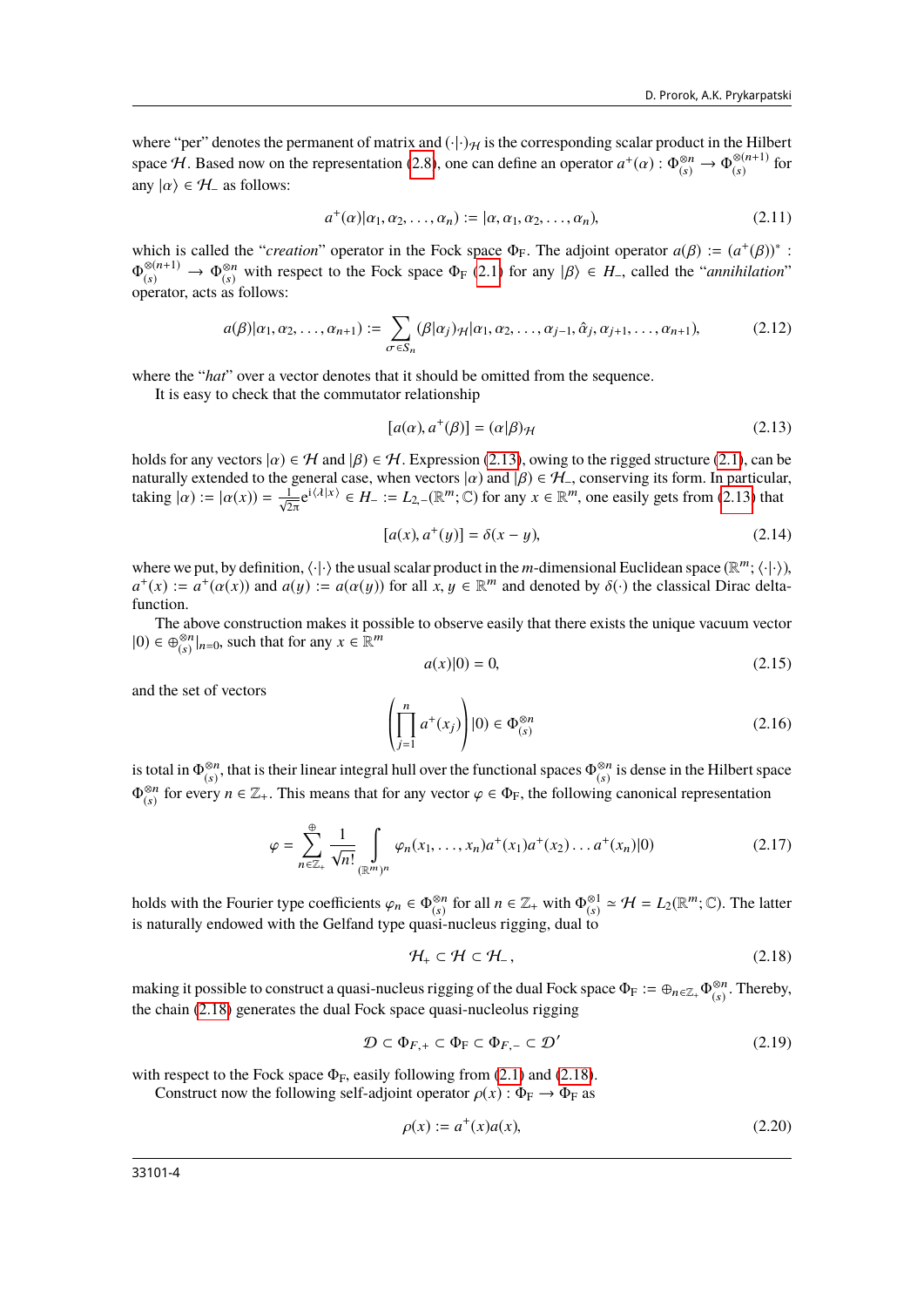called the density operator at a point  $x \in \mathbb{R}^m$ , satisfying the commutation properties:

<span id="page-4-0"></span>
$$
[\rho(x), \rho(y)] = 0,[\rho(x), a(y)] = -a(y)\delta(x - y),[\rho(x), a^+(y)] = a^+(y)\delta(x - y)
$$
\n(2.21)

for any  $x, y \in \mathbb{R}^m$ <br>Now if we co

Now, if we construct the following self-adjoint family  $\mathcal{R} := \left\{ \int_{\mathbb{R}^m} \rho(x) f(x) dx : f \in F \right\}$  of linear rators in the Hilbert space  $\Phi$  where  $F := S(\mathbb{R}^m \cdot \mathbb{R})$  is the Schwartz functional space dense in *H* one operators in the Hilbert space  $\Phi$ , where  $F := \mathcal{S}(\mathbb{R}^m; \mathbb{R})$  is the Schwartz functional space dense in *H*, one<br>can derive making use of theorem 2.1 that there exists the generalized Fourier transform (2.4), such can derive, making use of theorem [2.1,](#page-1-1) that there exists the generalized Fourier transform [\(2.4\)](#page-2-3), such that

$$
\Phi = L_2^{(\mu)}(F'; \mathbb{C}) \simeq \int_{F'}^{\oplus} \Phi_{\eta} d\mu(\eta)
$$
\n(2.22)

for some Hilbert space sets  $\Phi_{\eta}$ ,  $\eta \in F'$ , and a suitable measure  $\mu$  on *F'*, with respect to which the corresponding joint eigenvector  $\omega(n) \in \Phi$ , for any  $n \in F'$  generates the Fourier transformed family corresponding joint eigenvector  $\omega(\eta) \in \Phi$  for any  $\eta \in F'$  generates the Fourier transformed family  $\{u(f) \in \mathbb{R} : f \in F\}$ . Moreover, if dim  $\Phi = 1$  for all  $\eta \in F'$  the Fourier transformed eigenvector  $\{\eta(f) \in \mathbb{R} : f \in F\}$ . Moreover, if  $\dim \Phi_{\eta} = 1$  for all  $\eta \in F'$ , the Fourier transformed eigenvector  $\omega(n) = O(n) = 1$  for all  $n \in F'$  $\omega(\eta) := \Omega(\eta) = 1$  for all  $\eta \in F'$ <br>Now we consider the family

Now, we consider the family of self-adjoint operators  $\rho(f)$ :  $\Phi_{\eta} \to \Phi_{\eta}$ ,  $f \in F$ , as generating a unitary ily  $\eta f = \Pi(f)$ :  $f \in F$ , where the operator family  $\mathcal{U} := \{U(f) : f \in F\}$ , where the operator

<span id="page-4-1"></span>
$$
U(f) := \exp[i\rho(f)]\tag{2.23}
$$

is unitary, satisfying the abelian commutation condition

$$
U(f_1)U(f_2) = U(f_1 + f_2)
$$
\n(2.24)

for any  $f_1, f_2 \in F$ . Since, in general, the unitary family U is defined on the Hilbert space  $\Phi_n$ , the important problem of describing its cyclic representation spaces arises, within which the factorization

$$
\rho(f) = \int_{\mathbb{R}^m} a^+(x)a(x)f(x)dx
$$
\n(2.25)

jointly with relationships [\(2.21\)](#page-4-0) hold for any  $f \in F$ . This problem can be treated using mathematical tools devised both within the representation theory of C ∗ -algebras [\[5,](#page-28-7) [7,](#page-28-8) [12,](#page-28-9) [21\]](#page-28-14) and the Gelfand-Vilenkin [\[13\]](#page-28-6) approach. Below we will describe the main features of the Gelfand-Vilenkin formalism, being much more suitable for the task, providing a reasonably unified framework of constructing the corresponding representations. The next definitions will be used in our construction.

**Definition 2.1.** Let *F* be a locally convex topological vector space,  $F_0 \subset F$  be a finite dimensional subspace of *F*. Let  $F^0 \subseteq F'$  be defined by

$$
F^{0} := \{ \sigma \in F' : \sigma|_{F_{0}} = 0 \},
$$
\n(2.26)

and called the annihilator of  $F_0$ .

The quotient space  $F^{\prime 0} := F^{\prime}/F^0$  may be, evidently, identified with  $F'_0 \subset F'$ , the adjoint space of  $F_0$ .

**Definition 2.2.** Let  $Q \subseteq F'^0$ ; then, the subset

$$
X_{F^0}^{(Q)} := \{ \sigma \in F' : \sigma + F^0 \subset Q \}
$$
 (2.27)

is called the cylinder set with the base  $Q$  and the generating subspace  $F^0$ 

**Definition 2.3.** Let  $n = \dim F_0 = \dim F'_0 = \dim F'^0$ . One says that a cylinder set  $X^{(Q)}$  has Borel base, if  $Q$  is a Borel set when regarded as a subset of  $\mathbb{R}^m$ Q is a Borel set, when regarded as a subset of  $\mathbb{R}^m$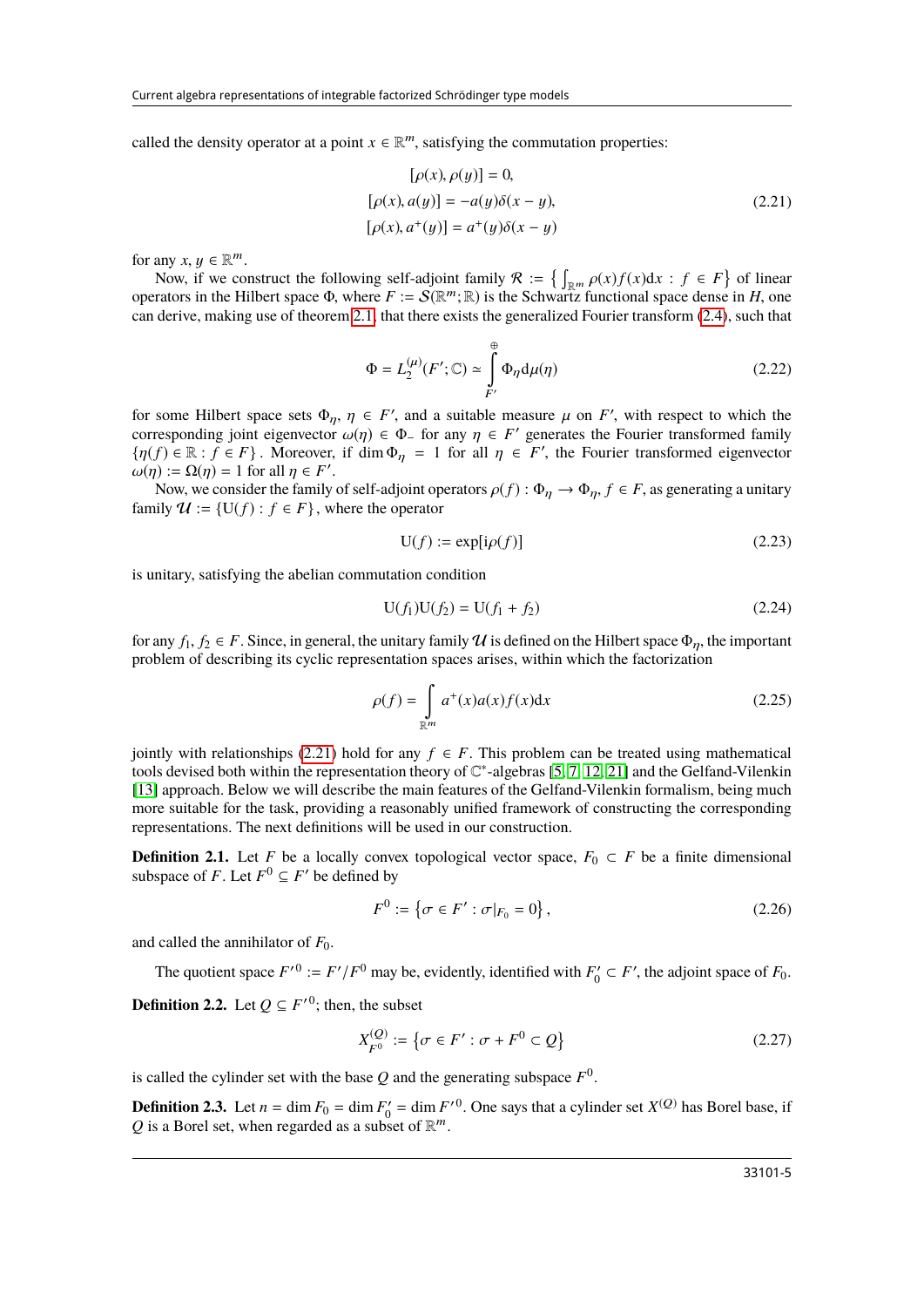The family of cylinder sets with Borel base forms an algebra of sets, which is a key stone for defining measurable sets in  $F'$  and the corresponding measures on  $F'$ 

**Definition 2.4.** The measurable sets in *F*<sup> $\prime$ </sup> are the elements of the  $\sigma$ -algebra generated by the cylinder sets with Borel base sets with Borel base.

**Definition 2.5.** A cylindrical measure in *F'* is a non-negative  $\sigma$ -pre-additive function  $\mu$  defined on the algebra of cylinder sets with Borel base and satisfying the conditions  $0 \le \mu(X) \le 1$  for any  $X, \mu(F') = 1$ algebra of cylinder sets with Borel base and satisfying the conditions  $0 \le \mu(X) \le 1$  for any *X*,  $\mu(F') = 1$ <br>and  $\mu(1 \log X_i) = \sum_{x \in \mathcal{F}} \mu(X_i)$  if all sets  $X_i \subset F'$  i.e.  $\mathbb{Z}_i$ , have a common generating subspace  $F_0 \subset F$ and  $\mu(\prod_{j\in \mathbb{Z}_+} X_j) = \sum_{j\in \mathbb{Z}_+} \mu(X_j)$ , if all sets  $X_j \subset F'$ ,  $j \in \mathbb{Z}_+$ , have a common generating subspace  $F_0 \subset F$ .

**Definition 2.6.** A cylindrical measure  $\mu$  satisfies the commutativity condition if and only if for any bounded continuous function  $\alpha : \mathbb{R}^n \to \mathbb{R}$  of  $n \in \mathbb{Z}_+$  real variables the function

$$
\alpha[f_1, f_2, \dots, f_n] := \int\limits_{F'} \alpha(\eta(f_1), \eta(f_2), \dots, \eta(f_n)) \mathrm{d}\mu(\eta) \tag{2.28}
$$

is sequentially continuous in  $f_i \in F$ ,  $j = \overline{1, m}$ .

*Remark* 2.1*.* It is known [\[5,](#page-28-7) [12,](#page-28-9) [13\]](#page-28-6) that in countably normalized spaces, the properties of sequential and ordinary continuity are equivalent.

 $\iint_{j\in\mathbb{Z}_+} X_j$ , which is the union of countable numerous mutually disjoint cylinder sets  $X_j \subset F', j \in \mathbb{Z}_+$ ,  $y(X) = \sum_{j\in\mathbb{Z}_+} y_j(X_j)$ **Definition 2.7.** A cylindrical measure  $\mu$  is countably additive if and only if for any cylinder set *X* =  $\mu(X) = \sum_{j \in \mathbb{Z}_+} \mu(X_j).$ 

The next two standard propositions [\[5,](#page-28-7) [12,](#page-28-9) [13,](#page-28-6) [24,](#page-28-16) [25\]](#page-28-17), characterizing extensions of the measure  $\mu$  on  $X = \coprod_{j \in \mathbb{Z}_+} X_j$ , hold.

**Proposition 2.1.** *A countably additive cylindrical measure*  $\mu$  *can be extended to a countably additive measure on the* σ*-algebra, generated by the cylinder sets with Borel base. Such a measure will also be called a cylindrical measure.*

**Proposition 2.2.** *Let*  $F$  *be a nuclear space. Then, any cylindrical measure*  $\mu$  *on*  $F'$ , *satisfying the continuity condition is countably additive continuity condition, is countably additive.*

Concerning the Fourier transform of a cylindrical measure  $\mu$  in  $F'$ , we will use the following natural nitions definitions.

<span id="page-5-0"></span>**Definition 2.8.** Let  $\mu$  be a cylindrical measure in  $F'$ . The Fourier transform of  $\mu$  is the nonlinear functional

$$
\mathcal{L}(f) := \int_{F'} \exp[i\eta(f)] d\mu(\eta),\tag{2.29}
$$

coinciding with the characteristic functional of the measure  $\mu$ .

**Definition 2.9.** The nonlinear functional  $\mathcal{L}: F \to \mathbb{C}$  on *F*, defined by [\(2.29\)](#page-5-0), is called positive definite, if and only if for all  $f_i \in F$  and  $\lambda_i \in \mathbb{C}$ ,  $j = \overline{1, n}$ , the condition

$$
\sum_{j,k=1}^{n} \bar{\lambda}_j \mathcal{L}(f_k - f_j) \lambda_k \ge 0
$$
\n(2.30)

holds for any  $n \in \mathbb{Z}_+$ .

The following important proposition, owing to Gelfand and Vilenkin [\[5,](#page-28-7) [13\]](#page-28-6), Araki [\[26\]](#page-28-18) and Goldin [\[5,](#page-28-7) [6\]](#page-28-19), holds.

**Proposition 2.3.** *The functional*  $\mathcal{L}: F \to \mathbb{C}$  *on F*, *defined by [\(2.29\)](#page-5-0), is the Fourier transform of a* cylindrical measure on *F'* if and only if it is positive definite, sequentially continuous and satisfying the *condition*  $\mathcal{L}(0) = 1$ *.*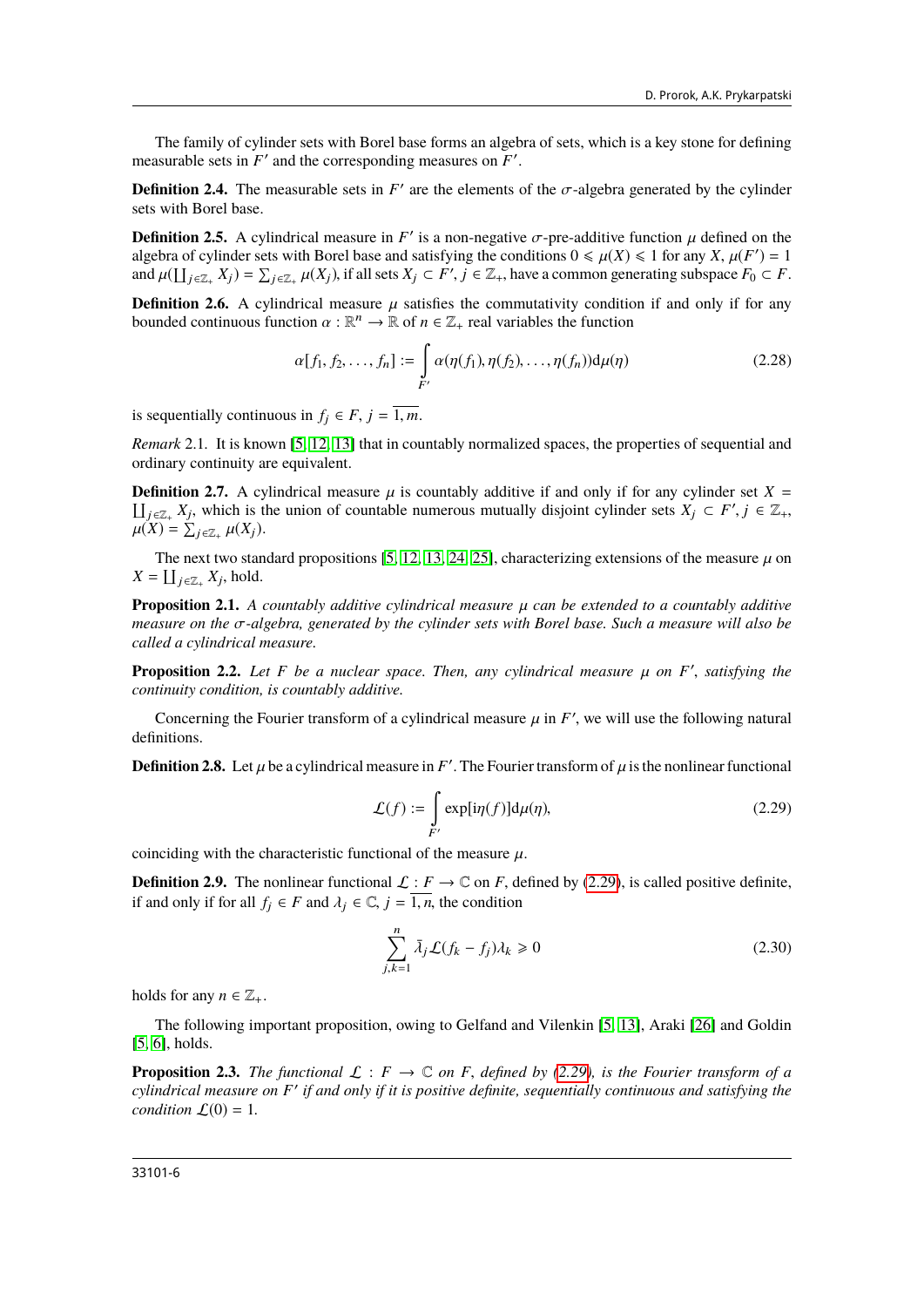#### **2.2. The unitary family and generating functional equations**

Suppose now that we have a continuous unitary representation of the unitary family  $\mathcal U$  on a suitable Hilbert space  $\Phi$  with a cyclic vector  $|\Omega\rangle \in \Phi$ . Then, we can put

<span id="page-6-4"></span><span id="page-6-0"></span>
$$
\mathcal{L}(f) := (\Omega | \mathbf{U}(f) | \Omega) \tag{2.31}
$$

for any *f* ∈ *F* := *S*, being the Schwartz space on  $\mathbb{R}^m$ , and observe that functional [\(2.31\)](#page-6-0) is continuous on *F* owing to the continuity of the representation. Therefore, this functional is the generalized Fouri on *F* owing to the continuity of the representation. Therefore, this functional is the generalized Fourier transform of a cylindrical measure  $\mu$  on  $F'$ :

$$
(\Omega|\mathbf{U}(f)|\Omega) = \int_{\mathcal{S}'} \exp[i\eta(f)]d\mu(\eta). \tag{2.32}
$$

From the spectral point of view, based on theorem [2.1,](#page-1-1) there is an isomorphism between the Hilbert spaces  $\Phi$  and  $L_2^{(\mu)}(F; \mathbb{C})$ , defined by  $|\Omega| \to \Omega(\eta) = 1$  and  $U(f)|\Omega| \to \exp[i\eta(f)]$  and next extended by linearity upon the whole Hilbert space  $\Phi$ linearity upon the whole Hilbert space Φ.

<span id="page-6-3"></span>In the non-cyclic case, there exists a finite or countably infinite family of measures  $\{\mu_k : k \in \mathbb{Z}_+\}$  on *F'*, with  $\Phi \simeq \bigoplus_{k \in \mathbb{Z}_+} L_2^{(\mu_k)}(F'; \mathbb{C})$  and the unitary operator  $U(f) : \Phi \to \Phi$  for any  $f \in S'$  corresponds in all  $L_2^{(\mu_k)}(F'; \mathbb{C})$ ,  $k \in \mathbb{Z}_+$ , to a multiplication operator on the exponent function  $\exp[i\eta(f)]$ . This means that there exists a single cylindrical measure  $\mu$  on *F'* and a  $\mu$ -measurable field of Hilbert spaces  $\Phi_{\eta}$  on *F'* such that  $F'$ , such that

$$
\Phi \simeq \int_{F'}^{\oplus} \Phi_{\eta} d\mu(\eta), \tag{2.33}
$$

with  $U(f)$ :  $\Phi \to \Phi$ , corresponding [\[13\]](#page-28-6) to the operator of multiplication by  $\exp[i\eta(f)]$  for any  $f \in F$ and  $\eta \in F'$ . Thereby, having constructed the nonlinear functional [\(2.29\)](#page-5-0) in an exact analytical form, one can retrieve the representation of the unitary family  $\eta I$  in the corresponding Hilbert space  $\Phi$  making use can retrieve the representation of the unitary family  $U$  in the corresponding Hilbert space  $\Phi$ , making use of the suitable factorization [\(2.25\)](#page-4-1) as follows:  $\Phi = \bigoplus_{n \in \mathbb{Z}_+} \Phi_n$ , where

$$
\Phi_n = \prod_{j=1,n} \rho(x_j) | \Omega),\tag{2.34}
$$

for all  $n \in \mathbb{Z}_+$ .

The cyclic vector  $|\Omega\rangle \in \Phi$  can be, in particular, obtained as the ground state vector of some unbounded self-adjoint positive definite Hamilton operator  $\hat{H}$  :  $\Phi \to \Phi$ , commuting with the self-adjoint non-negative particle number operator

$$
N := \int_{\mathbb{R}^m} dx \rho(x),\tag{2.35}
$$

that is  $[\hat{H}, N] = 0$ . Moreover, the conditions

<span id="page-6-1"></span>
$$
\hat{H}|\Omega\rangle = 0\tag{2.36}
$$

<span id="page-6-2"></span>and

$$
\inf_{\varphi \in D_{\mathcal{H}}} (\varphi | \hat{\mathcal{H}} | \varphi) = (\Omega | \hat{\mathcal{H}} | \Omega) = 0 \tag{2.37}
$$

hold for the operator  $\hat{H}$  :  $\Phi \to \Phi$ , where  $D_H$  denotes its domain of definition, dense in  $\Phi$ . To find the functional [\(2.31\)](#page-6-0), which is called the generating Bogolubov type functional for moment distribution functions

$$
F_n(x_1, x_2, \dots, x_n) := (\Omega | : \rho(x_1)\rho(x_2) \dots \rho(x_n) : |\Omega|),
$$
\n(2.38)

where  $x_j \in \mathbb{R}^m$ ,  $j = \overline{1, n}$ , and the *normal ordering operation* :  $\cdot$  : is defined [\[2,](#page-28-1) [3,](#page-28-2) [5,](#page-28-7) [8,](#page-28-20) [9,](#page-28-21) [15\]](#page-28-22) as

$$
: \rho(x_1)\rho(x_2)\dots\rho(x_n): = \prod_{j=1}^n \left(\rho(x_j) - \sum_{k=1}^{j-1} \delta(x_j - x_k)\right), \tag{2.39}
$$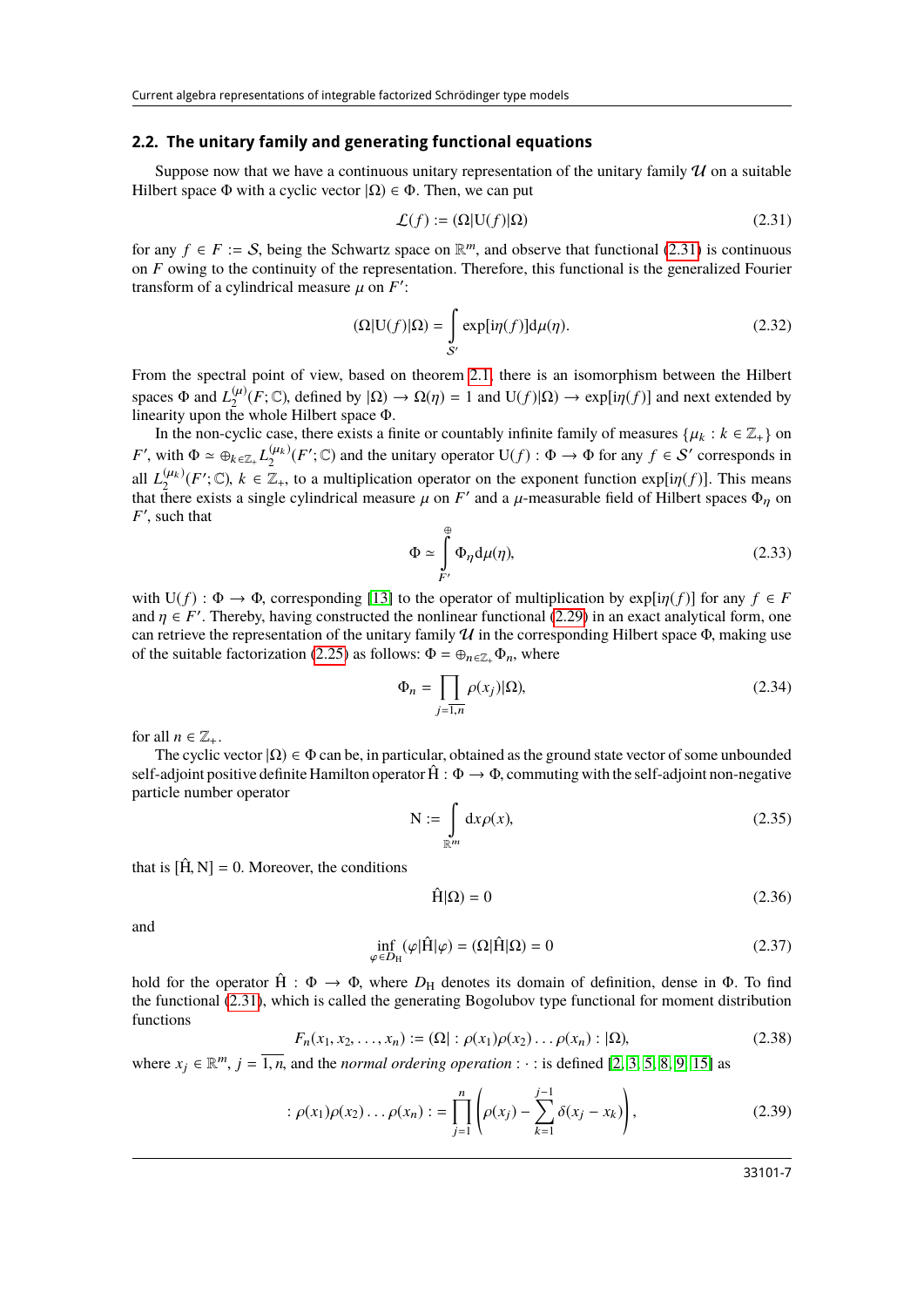it is convenient first to choose the Hamilton operator H :  $\Phi_F \to \Phi_F$  in the following secondly quantized [\[3,](#page-28-2) [5,](#page-28-7) [7\]](#page-28-8) representation

<span id="page-7-0"></span>
$$
H := \frac{1}{2} \int_{\mathbb{R}^m} \left\langle \nabla_x a^+(x) | \nabla_x a(x) \right\rangle dx + V(\rho), \tag{2.40}
$$

in the related Fock space  $\Phi_F$ , where the sign " $\nabla_x$ " means the usual gradient operation with respect to  $x \in \mathbb{R}^m$  in the Euclidean space  $\mathbb{E}^m \cong (\mathbb{R}^m; \langle \cdot | \cdot \rangle)$ . If the energy spectrum density of the Hamiltonian contractor (2.40) in the Fock space  $\Phi_{\Gamma}$  is bounded from below in works done by Goldin Grodnik operator [\(2.40\)](#page-7-0) in the Fock space  $\Phi_F$  is bounded from below, in works done by Goldin, Grodnik, Menikov, Powers and Sharp [\[5,](#page-28-7) [7,](#page-28-8) [27\]](#page-28-23) there was stated that this Hamiltonian, modulo the ground state energy eigenvalue, can be algebraically represented on a suitably constructed *current algebra symmetry representation Hilbert space* <sup>Φ</sup>, as the positive definite gauge type factorized operator

$$
\hat{H} = \frac{1}{2} \int_{\mathbb{R}^m} \left( (K^+(x) - A(x; \rho)) |\rho^{-1}(x)(K(x) - A(x; \rho)) \right) dx,
$$
\n(2.41)

satisfying conditions [\(2.36\)](#page-6-1) and [\(2.37\)](#page-6-2), where  $A(x; \rho) : \Phi \to \Phi^m$ ,  $x \in \mathbb{R}^m$ , is some specially constructed linear self-adjoint operator, satisfying the condition linear self-adjoint operator, satisfying the condition

<span id="page-7-5"></span><span id="page-7-3"></span><span id="page-7-1"></span>
$$
K(x)|\Omega = A(x;\rho)|\Omega)
$$
\n(2.42)

for any  $x \in \mathbb{R}^m$  and the ground state  $|\Omega\rangle \in \Phi$ , corresponding to a chosen potential operators  $V(\rho): \Phi \to \Phi$ .<br>The singular structure of the operator (2.41) was earlier analyzed in detail in [28] where in part, there <sup>Φ</sup>. The singular structure of the operator [\(2.41\)](#page-7-1) was earlier analyzed in detail in [\[28\]](#page-28-24) where, in part, there was shown its wellposedness.

The "potential" operator  $V(\rho)$ :  $\Phi \to \Phi$  is, in general, a polynomial (or analytical) functional of the density operator  $\rho(x)$ :  $\Phi \to \Phi$  for any  $x \in \mathbb{R}^m$ , and the operator  $K(x)$ :  $\Phi \to \Phi^m$  is defined as

$$
\mathbf{K}(x) := \nabla_x \rho(x)/2 + \mathbf{i} J(x),\tag{2.43}
$$

where the self-adjoint "current" operator  $J(x)$ :  $\Phi \to \Phi^m$  can be naturally defined (but non-uniquely) from the continuity equality

<span id="page-7-2"></span>
$$
\partial \rho / \partial t = -i[H, \rho(x)] = -\langle \nabla | J(x) \rangle, \tag{2.44}
$$

holding for all  $x \in \mathbb{R}^m$ . Such an operator  $J(x)$ :  $\Phi \to \Phi^m$ ,  $x \in \mathbb{R}^m$ , can exist owing to the commutation condition  $\hat{H}(\hat{M})$  = 0 giving rise to the continuity relationship (2.44) if we additionally take int condition  $[\hat{H}, \hat{N}] = 0$ , giving rise to the continuity relationship [\(2.44\)](#page-7-2), if we additionally take into account that supports supp  $\rho$  of the density operator  $\rho(x)$ :  $\Phi \to \Phi$ ,  $x \in \mathbb{R}^m$ , can be chosen arbitrarily owing to the independence of (2.44) on the potential operator  $V(\rho)$ :  $\Phi \to \Phi$  but its strict dependence on the to the independence of [\(2.44\)](#page-7-2) on the potential operator  $V(\rho)$ :  $\Phi \to \Phi$ , but its strict dependence on the corresponding representation [\(2.33\)](#page-6-3).

*Remark* 2.2. Here we mention that the operator  $K(x) : \Phi \to \Phi^m$ ,  $x \in \mathbb{R}^m$ , defined by [\(2.43\)](#page-7-3), relates to that from the work [5, 7, 27] via scaling  $K(x) \to K(x)/2$ ,  $x \in \mathbb{R}^m$ that from the work [\[5,](#page-28-7) [7,](#page-28-8) [27\]](#page-28-23) via scaling  $\hat{K}(x) \rightarrow K(x)/2, x \in \mathbb{R}^m$ 

In particular, based on the Fock space  $\Phi_F$ , defined by [\(2.1\)](#page-1-0) and generated by the creation-annihilation<br>rators (2.11) and (2.12), the current operator  $I(x) : \Phi_F \to \Phi^m$ ,  $x \in \mathbb{R}^m$  can be easily constructed as operators [\(2.11\)](#page-3-2) and [\(2.12\)](#page-3-3), the current operator  $J(x)$ :  $\Phi_F \to \Phi_F^m$ ,  $x \in \mathbb{R}^m$ , can be easily constructed as follows: follows:

$$
J(x) = \frac{1}{2i} [a^+(x) \nabla_x a(x) - \nabla_x a^+(x) a(x)],
$$
\n(2.45)

satisfying jointly with the density operator  $\rho(x)$ :  $\Phi_F \to \Phi_F$ ,  $x \in \mathbb{R}^m$ , defined by [\(2.20\)](#page-3-4), the following quantum current Lie algebra symmetry [4, 5, 7–9, 15, 20] relationships: quantum current Lie algebra symmetry [\[4,](#page-28-3) [5,](#page-28-7) [7](#page-28-8)[–9,](#page-28-21) [15,](#page-28-22) [20\]](#page-28-13) relationships:

$$
[J(g_1), J(g_2)] = iJ([g_1, g_2]), [\rho(f_1), \rho(f_2)] = 0,
$$
  

$$
[J(g_1), \rho(f_1)] = i\rho(\langle g_1 | \nabla f_1 \rangle),
$$
 (2.46)

holding for all  $f_1, f_1 \in F$  and  $g_1, g_2 \in F^m$ , where we put, by definition,

<span id="page-7-4"></span>
$$
[g_1, g_2] := \langle g_1 | \nabla \rangle g_2 - \langle g_2 | \nabla \rangle g_1,\tag{2.47}
$$

being the usual commutator of vector fields  $\langle g_1 | \nabla \rangle$  and  $\langle g_2 | \nabla \rangle$  on the configuration space  $\mathbb{R}^m$ . It is easy to observe that the current algebra (2.46) is the Lie algebra G corresponding to the Banach L to observe that the current algebra  $(2.46)$  is the Lie algebra  $G$ , corresponding to the Banach Lie group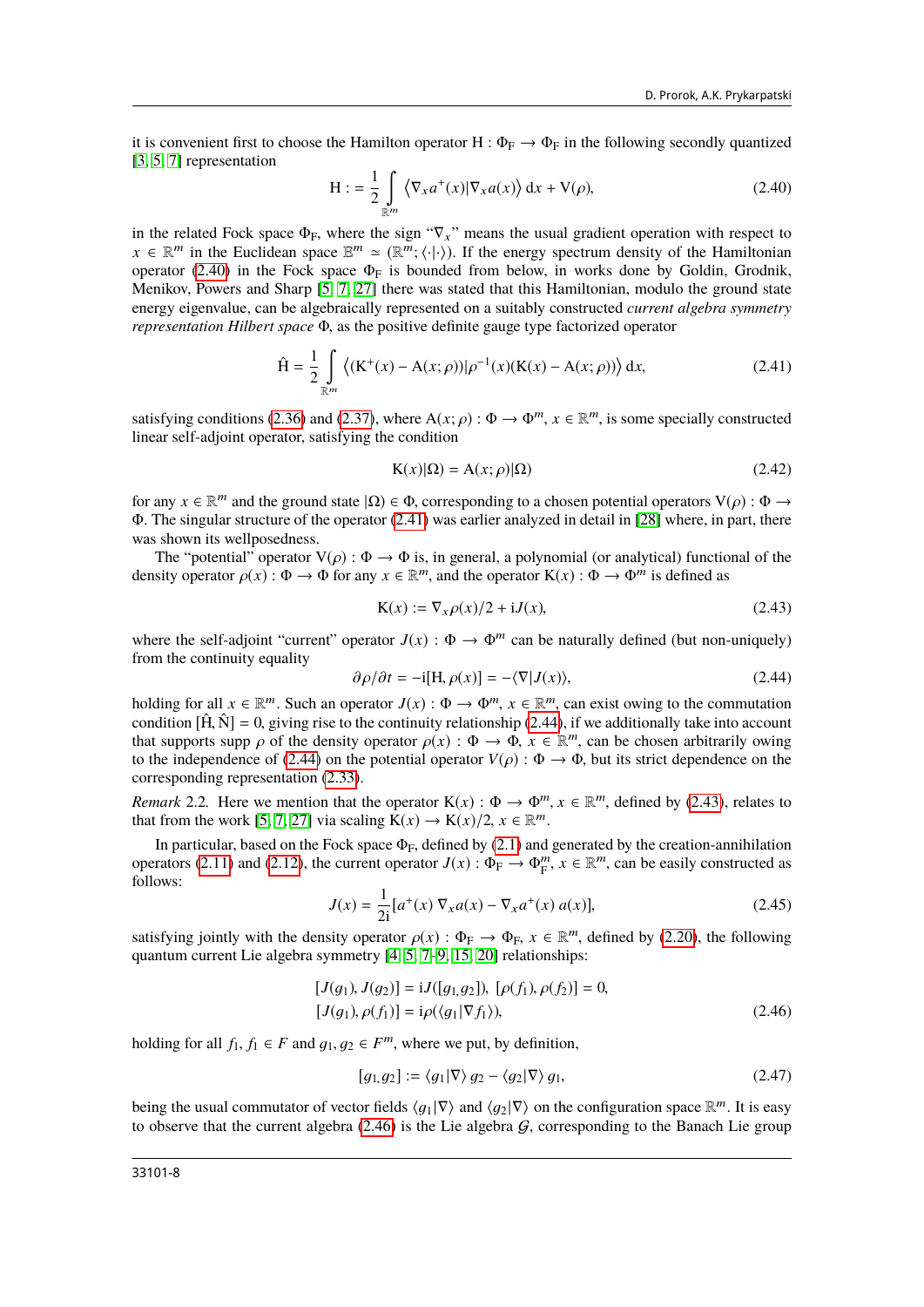$G = \text{Diff}(\mathbb{R}^m) \ltimes F$ , the semidirect product of the Banach-Lie group of diffeomorphisms  $\text{Diff}(\mathbb{R}^m)$  of the m-dimensional space  $\mathbb{R}^m$  and the abelian group *F* subject to the multiplicative operation Banach gro *m*-dimensional space  $\mathbb{R}^m$  and the abelian group *F* subject to the multiplicative operation Banach group of smooth functions *<sup>F</sup>*.

*Remark* 2.3. The self-adjointness of the operator  $A(q; \rho) : \Phi \to \Phi^m$ ,  $q \in F$ , can be stated following schemes from works [\[4,](#page-28-3) [7,](#page-28-8) [15\]](#page-28-22) under the additional existence of such a linear anti-unitary mapping  $T: \Phi \to \Phi$  that the following invariance conditions hold:

$$
T\rho(x)T^{-1} = \rho(x), \qquad TJ(x)T^{-1} = -J(x), \qquad T|\Omega) = |\Omega)
$$
 (2.48)

for any  $x \in \mathbb{R}^m$ . Thereby, owing to conditions [\(2.48\)](#page-8-0), the following equalities

<span id="page-8-1"></span><span id="page-8-0"></span>
$$
K(x)|\Omega = A(x;\rho)|\Omega)
$$
\n(2.49)

hold for any  $x \in \mathbb{R}^m$ , giving rise to the self-adjointness of the operator  $A(g; \rho) : \Phi \to \Phi^m, g \in F$ .

It is easy to observe that the time-reversal condition [\(2.48\)](#page-8-0) imposes the real value relationship for the ground state  $\Omega_N = \overline{\Omega}_N \in \Phi_N \simeq L_2^{(s)}(\mathbb{R}^{m \times N}; \mathbb{C})$  of the canonically represented *N*-particle Hamiltonian  $H_N$ :  $\Phi_N \to \Phi_N$  for arbitrary  $N \in \mathbb{Z}_+$ . Moreover, taking into account the relationship [\(2.49\)](#page-8-1), one can easily observe that on the invariant subspace  $\Phi_N \subset \Phi$  the operator  $K(x) : \Phi \to \Phi^m$  is representable as easily observe that on the invariant subspace  $\Phi_N \subset \Phi$  the operator  $K(x) : \Phi \to \Phi^m$  is representable as

$$
K_N(x) = \sum_{j=\overline{1,N}} \delta(x - x_j) \frac{\partial}{\partial x_j},
$$
\n(2.50)

entailing the following expression for the related operator  $A_N(x; \rho)$  :  $\Phi_N \to \Phi_N^m$  on the subspace  $\Phi_N \subset \Phi$ .  $\Phi_N \subset \Phi$ :

$$
A_N(x; \rho) = \sum_{j=\overline{1,N}} \delta(x - x_j) \nabla_{x_j} \ln |\Omega_N(x_1, x_2, \dots, x_N)|. \tag{2.51}
$$

The latter makes it possible to derive its secondly quantized [\[3,](#page-28-2) [12\]](#page-28-9) expression as

<span id="page-8-2"></span>
$$
A(x; \rho) = \int_{\mathbb{R}^{m \times N}} dx_2 dx_3 \dots dx_N : \rho(x)\rho(x_2)\rho(x_3)\dots\rho(x_N) : \nabla_x \ln |\Omega_N(x, x_2,\dots, x_N)|, \qquad (2.52)
$$

which holds for any  $x \in \mathbb{R}^m$  and arbitrary  $N \in \mathbb{Z}_+$ . Being interested in the infinite particle case when  $N \to \infty$  the expression (2.52) can be naturally decomposed [29, 30] as  $N \rightarrow \infty$ , the expression [\(2.52\)](#page-8-2) can be naturally decomposed [\[29,](#page-28-25) [30\]](#page-28-26) as

$$
A(x; \rho) := \rho(x)\nabla \frac{\delta}{\delta \rho(x)} W(\rho)
$$
  
= 
$$
\sum_{n \in \mathbb{Z}_+} \frac{1}{n!} \int_{\mathbb{R}^{m \times n}} dy_1 dy_2 \dots dy_n : \rho(x)\rho(y_1)\rho(y)\rho(y_3) \dots \rho(y_n) : \nabla_x W_{n+1}(x; y_1, y_2, \dots, y_n),
$$
 (2.53)

where the corresponding real-valued coefficients  $W_n \in H_2^{(1)}$  $\mathbb{R}^{(1)}(\mathbb{R}^{m \times n}; \mathbb{R})$  should be such functions that the series [\(2.53\)](#page-8-3) were convergent in a suitably chosen representation Fock space  $\Phi_F$ , for which the resulting ground state  $\lim_{N\to\infty} \Omega_N \simeq |\Omega\rangle \in \Phi$  is necessarily cyclic in  $\Phi$  and normalized.

Based now on the above construction one easily deduces from expression [\(2.43\)](#page-7-3) that the generating Bogolubov type functional [\(2.31\)](#page-6-0) obeys, for all  $x \in \mathbb{R}^m$ , the following functional-differential equation:

<span id="page-8-5"></span><span id="page-8-4"></span><span id="page-8-3"></span>
$$
\left[\nabla_x - \mathbf{i}\nabla_x f\right] \frac{1}{\mathbf{i}} \frac{\delta \mathcal{L}(f)}{\delta f(x)} = \mathbf{A} \left(x; \frac{1}{\mathbf{i}} \frac{\delta}{\delta f}\right) \mathcal{L}(f),\tag{2.54}
$$

whose solutions should satisfy [\[31\]](#page-28-27) the Fourier transform representation [\(2.32\)](#page-6-4), and which were, in part, studied in [\[31\]](#page-28-27). In particular, a wide class of special so-called Poissonian white noise type solutions to the functional-differential equation [\(2.54\)](#page-8-4) was obtained in [\[7,](#page-28-8) [11,](#page-28-5) [14,](#page-28-10) [15,](#page-28-22) [25,](#page-28-17) [32\]](#page-28-28) by means of functionaloperator methods in the following generalized form:

$$
\mathcal{L}(f) = \exp\left[\int_{\mathbb{R}^m} W\left(\frac{1}{i}\frac{\delta}{\delta f}\right) dx\right] \exp\left(\bar{\rho} \int_{\mathbb{R}^m} \{\exp[i f(x)] - 1\} dx\right),\tag{2.55}
$$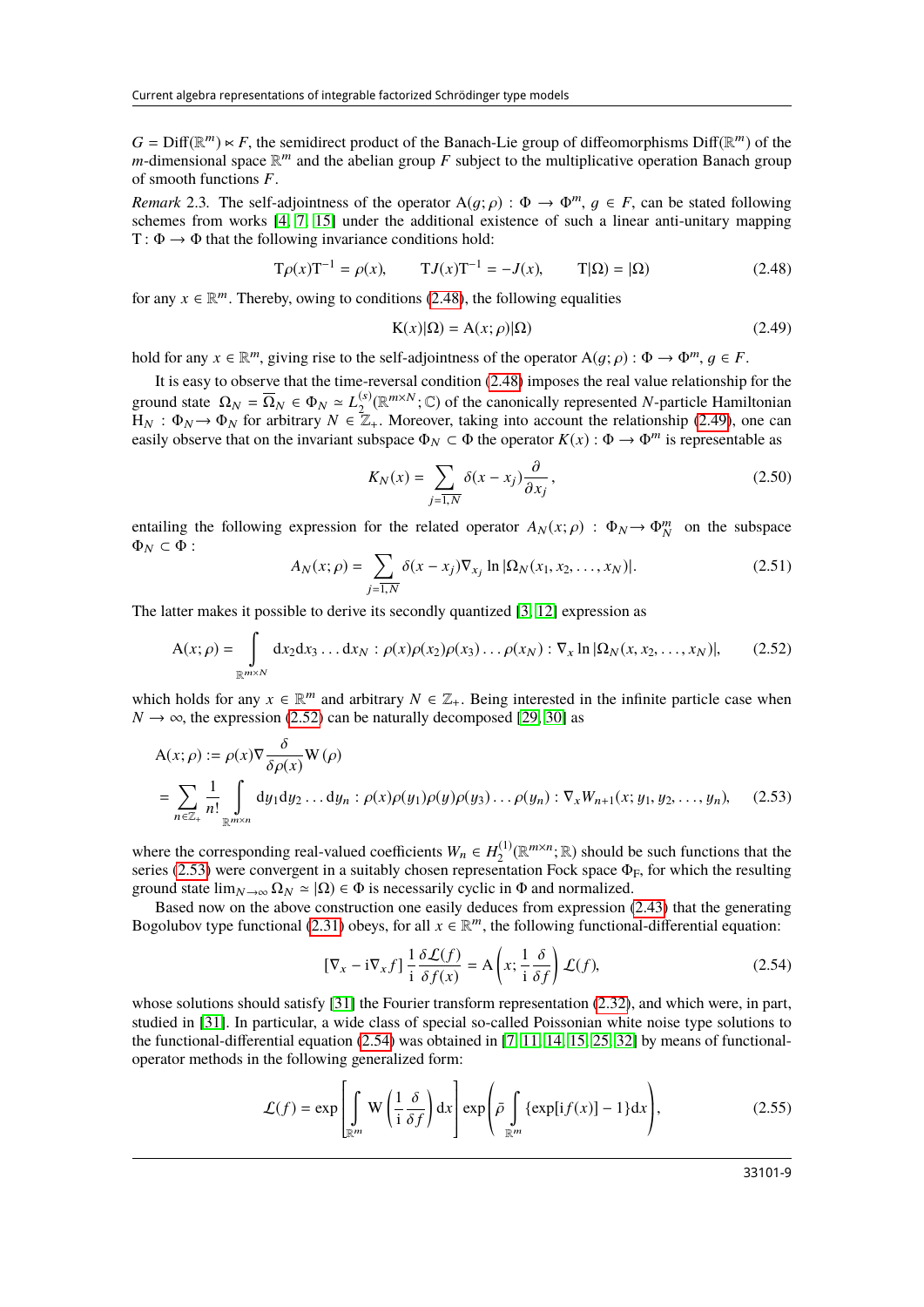where  $\bar{\rho} = (\Omega | \rho | \Omega) \in \mathbb{R}_+$  is a suitable Poisson process parameter and the operator  $A(x; \rho) : \Phi \to$  $\Phi^m, x \in \mathbb{R}^m$ , resulting from the expression [\(2.53\)](#page-8-3) for some scalar operator  $W(\rho) : \Phi \to \Phi$ .

*Remark* 2.4. It is worth to remark here that solutions to equation [\(2.54\)](#page-8-4) realize the suitable physically motivated representations of the abelian Banach subgroup *F* of the Banach group  $G = Diff(\mathbb{R}^m) \times$ *<sup>F</sup>*, mentioned above. In the general case of this Banach group *<sup>G</sup>*, one can also construct [\[7,](#page-28-8) [8,](#page-28-20) [16\]](#page-28-29) a generalized Bogolubov type functional equation, whose solutions give rise to suitable physically motivated representations of the corresponding current Lie algebra  $G$ .

Recalling now the Hamiltonian operator representation [\(2.41\)](#page-7-1), one can readily deduce that the following weak representation Hilbert space Φ is a weak relationship

$$
\left(\langle A|\rho^{-1}A\rangle - \langle K^*|\rho^{-1}A\rangle - \langle A|\rho^{-1}K\rangle\right)/2 - V(\rho) = \epsilon_0,\tag{2.56}
$$

where  $\epsilon_0 \in \mathbb{R}$  is the corresponding ground state energy density value. Thus, the main analytical problem is now reduced to constructing the expansion [\(2.53\)](#page-8-3) corresponding to a suitable cyclic representation Hilbert space Φ of the quantum current algebra [\(2.46\)](#page-7-4), compatible with the Hamiltonian operator structure [\(2.40\)](#page-7-0).

#### **2.3. The Hamiltonian operator reconstruction within the cyclic current algebra representation**

We assume that we are given a Banach current group  $G = \text{Diff}(\mathbb{R}^m) \times F$  cyclic representation in a Hilbert space  $\Phi$  with respect to *F* with a cyclic vector  $|\Omega\rangle \in \Phi_+ \subset \Phi$ . Based on the well-known Araki reconstruction theorem [\[7,](#page-28-8) [26\]](#page-28-18) for the canonical Weyl commutation relations, from [\(2.44\)](#page-7-2) we can first readily obtain

<span id="page-9-1"></span><span id="page-9-0"></span>
$$
[\hat{H}, U(f)] = J(\nabla f)U(f) - \frac{1}{2}\rho(\langle \nabla f_1 | \nabla f_2 \rangle)U(f),
$$
\n(2.57)

where  $U(f) = \exp[i\rho(f)]$ ,  $f \in F$ , is an element of the unitary family U. The expression [\(2.57\)](#page-9-0) makes it possible to calculate the bilinear form

$$
(\mathbf{U}(f_1)\Omega|\hat{\mathbf{H}}|\mathbf{U}(f_2)\Omega) = (\mathbf{U}(f_1)\Omega|J(\nabla f_1)|\mathbf{U}(f_2)\Omega) - \frac{1}{2}(\mathbf{U}(f_1)\Omega|\rho(\langle\nabla f_1|\nabla f_2\rangle)|\mathbf{U}(f_2)\Omega) \tag{2.58}
$$

for any  $f_1, f_2 \in F$ . Taking into account the symmetry properties [\(2.48\)](#page-8-0), we finally deduce from [\(2.58\)](#page-9-1) that for arbitrary functions  $f_1, f_2 \in F$ 

<span id="page-9-2"></span>
$$
(\mathbf{U}(f_1)\Omega|\hat{\mathbf{H}}|\mathbf{U}(f_2)|\Omega) = \frac{1}{2}(\mathbf{U}(f_1)\Omega|\rho(\langle \nabla f_1 | \nabla f_2 \rangle)|\mathbf{U}(f_2)\Omega).
$$
\n(2.59)

The following standard reasonings make it possible to state that the bilinear symmetric form [\(2.59\)](#page-9-2) determines on  $\Phi$  a self-adjoint non-negative definite Hamiltonian operator  $\hat{H}$  :  $\Phi \to \Phi$ , densely defined on the domain *D*<sub>H</sub> := span<sub>f∈F</sub>{exp[i*ρ*(f)]|Ω) ∈ Φ}. Really, for any set of functions *f<sub>j</sub>* ∈ *F*, *j* = 1, *n*, the following inequalities following inequalities

<span id="page-9-3"></span>
$$
\sum_{j,k=\overline{1,n}} \bar{s}_j s_k \left\langle \nabla f_j | \nabla f_k \right\rangle \ge 0, \qquad \sum_{j,k=\overline{1,n}} \bar{s}_j s_k (U(f_j) \Omega | \rho(x) | U(f_k) \Omega) \ge 0 \tag{2.60}
$$

hold for any complex numbers  $s_j \in \mathbb{C}$ ,  $j = \overline{1, n}$ , and arbitrary  $n \in \mathbb{N}$ . Since for any non-negative definite complex matrices  $A, B \in \text{End } \mathbb{R}^n$ , the matrix  $C := \{A_{jk}B_{jk} : j, k = \overline{1,n}\} \in \text{End } \mathbb{R}^n$  proves to be non-<br>negative definite [26, 33] too, one ensues that the bilinear form (2.60) is also non-negative definite. Then negative definite [\[26,](#page-28-18) [33\]](#page-28-30) too, one ensues that the bilinear form [\(2.60\)](#page-9-3) is also non-negative definite. Then, as follows from the classical Friedrichs' theorem [\[17,](#page-28-11) [34–](#page-29-1)[38\]](#page-29-2), there exists a self-adjoint densely defined and non-negative definite operator  $\hat{H} : \Phi \to \Phi$ .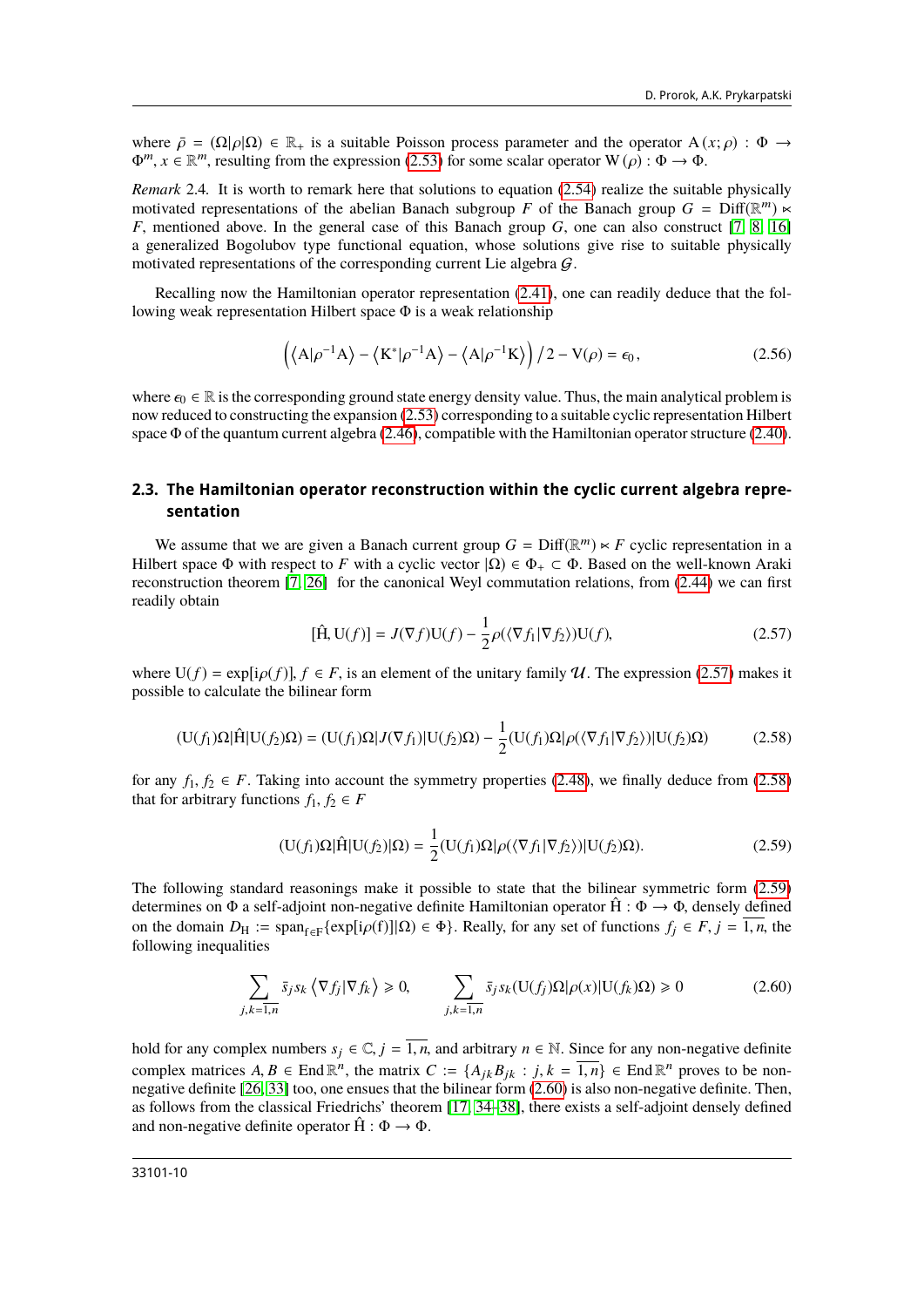# **3. Nonrelativistic many-particle integrable quantum models, their current algebra representations and the Hamiltonian reconstruction**

#### **3.1. An integrable many-particle oscillatory quantum model**

As a first application of the local current algebra representation construction devised above, we consider a simple nonrelativistic oscillatory quantum model [\[4\]](#page-28-3) of interacting bose-particles in the *m*-dimensional Euclidean space  $(\mathbb{R}^m; \langle \cdot | \cdot \rangle)$ ,  $m \in \mathbb{Z}_+$ , described by the secondly quantized Hamiltonian operator operator

<span id="page-10-0"></span>
$$
H^{(\omega)} = \frac{1}{2} \int_{\mathbb{R}^m} dx \langle \nabla \psi^+(x) | \nabla \psi(x) \rangle + \frac{1}{2} \int_{\mathbb{R}^m} dx \langle \omega x | \omega x \rangle \psi^+(x) \psi(x), \tag{3.1}
$$

acting on the corresponding Fock space <sup>Φ</sup>, and parameterized by the positive definite frequency matrix  $\omega \in \text{End } \mathbb{R}^m$ . It is easy to check that for any  $|\Omega_0\rangle \in \Phi$ , the vector

$$
|\varphi_{\omega}) = \exp\left(-\frac{1}{2} \int_{\mathbb{R}^m} dx \rho(x) \langle x | \omega x \rangle \right) |\varphi_0)
$$
 (3.2)

satisfies the identity

$$
K(x)|\varphi_{\omega}\rangle = \exp\left(-\frac{1}{2}\int_{\mathbb{R}^m} dx \rho(x)\langle x|\omega x\rangle\right)[K(x) + \omega x \rho(x)] |\varphi_0\rangle, \tag{3.3}
$$

from which one easily ensues

$$
\left(H^{(\omega)} - \frac{1}{2} \operatorname{tr} \omega N\right) |\varphi_0\rangle = \frac{1}{2} \int_{\mathbb{R}^m} dx \langle [K^+(x) + \omega x \rho(x)] | \rho(x)^{-1} [K(x) + \omega x \rho(x)] \rangle |\varphi_0\rangle
$$
  

$$
= \exp\left(\frac{1}{2} \int_{\mathbb{R}^m} dx \rho(x) \langle x | \omega x \rangle \right) H^{(0)} \exp\left(-\frac{1}{2} \int_{\mathbb{R}^m} dx \rho(x) \langle x | \omega x \rangle \right) |\varphi_0\rangle, \tag{3.4}
$$

meaning that operators  $(H^{(\omega)} - \frac{1}{2}tr\omega N)$  and  $H^{(0)}$  are equivalent in the Fock space  $\Phi_F$ . Thus, we can formulate the following proposition formulate the following proposition.

**Proposition 3.1.** *The quantum oscillatory Hamiltonian operator [\(3.1\)](#page-10-0) permits on the suitable Fock space* Φ<sup>F</sup> *the factorized representation*

<span id="page-10-2"></span>
$$
\hat{H}^{(\omega)} = \frac{1}{2} \int_{\mathbb{R}^m} dx \langle [K^+(x) + \omega x \rho(x)] | \rho(x)^{-1} [K(x) + \omega x \rho(x)] \rangle + \frac{1}{2} \operatorname{tr} \omega N. \tag{3.5}
$$

*Its ground state*  $| \Omega^{(\omega)} \rangle \in \Phi$  *satisfies the conditions* 

$$
\hat{H}^{(\omega)}|\Omega^{(\omega)}\rangle = \frac{1}{2} \operatorname{tr} \omega \, N|\Omega^{(\omega)}\rangle, \qquad [K(x) + \omega x \rho(x)]|\Omega^{(\omega)}\rangle = 0 \tag{3.6}
$$

*for all*  $x \in \mathbb{R}^m$ 

As a consequence from the relationship [\(3.6\)](#page-10-1), one can easily obtain that the ground state of the Hamiltonian [\(3.1\)](#page-10-0) equals

<span id="page-10-1"></span> $\overline{1}$ 

$$
|\Omega^{(\omega)}\rangle = \exp\left(-\frac{1}{2}\int_{\mathbb{R}^m} dx \rho(x) \langle x | \omega x \rangle\right) |\Omega^{(0)}\rangle, \tag{3.7}
$$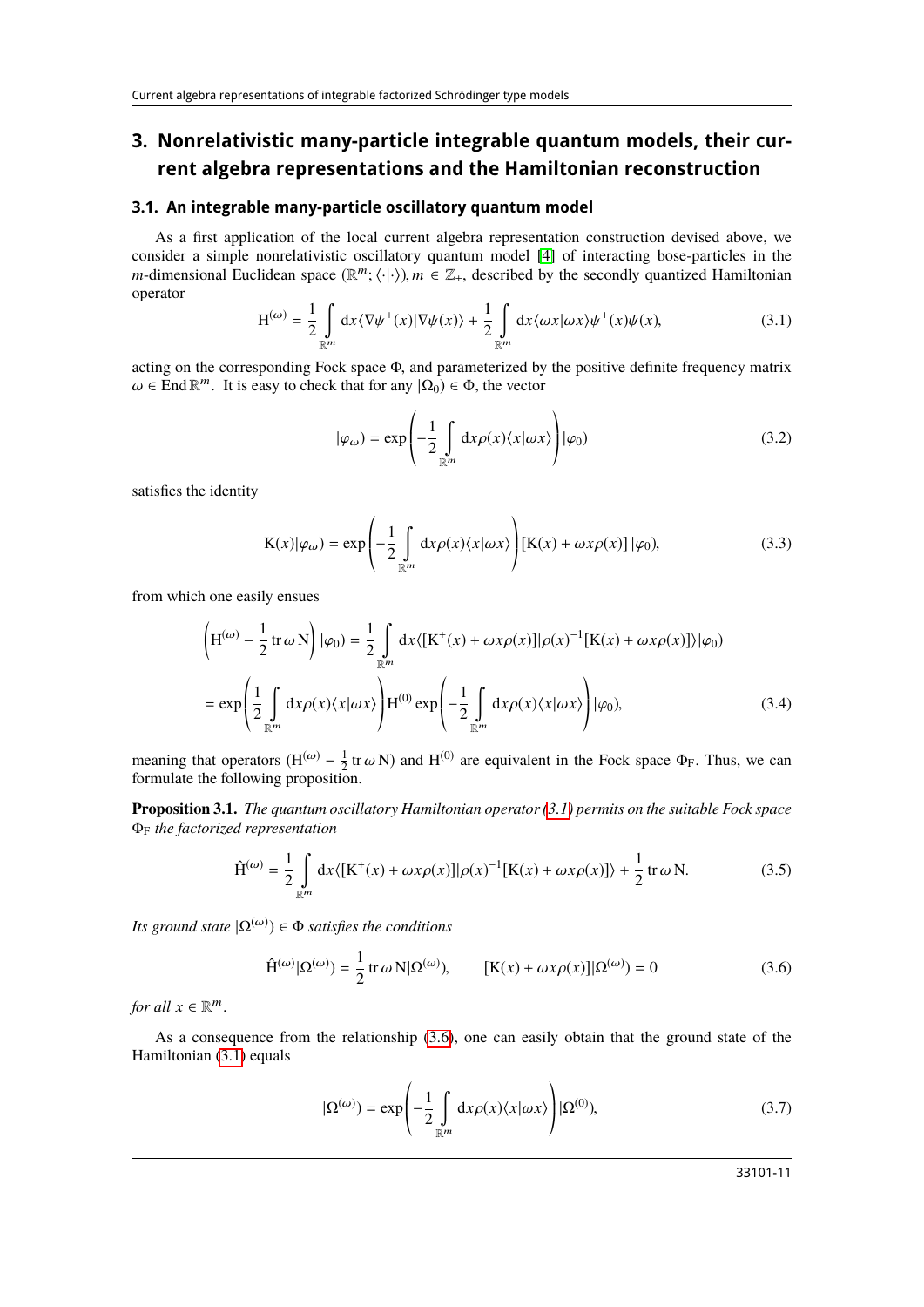where, by definition,  $K(x)|\Omega^{(0)} = 0$  for all  $x \in \mathbb{R}^m$ , and the related average energy density  $\epsilon_0 = \lim_{N \to \infty} \frac{N}{2N}$  tr $\omega = \frac{1}{2}$  tr $\omega$ . Moreover, as for any  $x, y \in \mathbb{R}^m$ , there holds the equality

$$
[\langle D^{(\omega),+}(x)|\rho(x)^{-1}D^{(\omega)}(x)\rangle, \langle D^{(\omega),+}(y)|\rho(y)^{-1}D^{(\omega)}(y)\rangle] = 0,
$$
\n(3.8)

where, by definition, the local operator

$$
D^{(\omega)}(x) := K(x) + \omega x \rho(x),\tag{3.9}
$$

the next operators

<span id="page-11-0"></span>
$$
\hat{\mathbf{H}}^{(\omega,p)} = \frac{1}{2} \int_{\mathbb{R}^m} dx \left( \langle \mathbf{D}^{(\omega),+}(x) | \rho(x)^{-1} \mathbf{D}^{(\omega)}(x) \rangle \right)^p \tag{3.10}
$$

on the Fock space Φ *a priori* commute to each other, that is

<span id="page-11-1"></span>
$$
[\hat{\mathbf{H}}^{(\omega,p)}, \hat{\mathbf{H}}^{(\omega,q)}] = 0 \tag{3.11}
$$

for any integers  $p, q \in \mathbb{Z}_+$ . Thus, we have stated the following quantum integrability proposition.

**Proposition 3.2.** *The nonrelativistic oscillatory quantum model [\(3.1\)](#page-10-0) of interacting bose-particles in* the m-dimensional space  $\mathbb{R}^m$  possesses a countable hierarchy of the commuting to each other symmetric *operators [\(3.10\)](#page-11-0) on the suitable Fock space*  $\Phi_F$  *and represents a quantum completely integrable model.* 

The related *N*-particle differential expressions for the operators [\(3.10\)](#page-11-0) can be calculated as their corresponding projections on the *N*-particle Fock subspace  $\Phi_N^{(s)}$  $\mathcal{L}_{N}^{(s)} \subset \Phi_{\mathrm{F}}, N \in \mathbb{Z}_{+}.$  In particular, if a vector  $|\varphi_N\rangle \in \Phi_N$  is representable as

$$
|\varphi_N) := \int_{\mathbb{R}^{mN}} f_N(x_1, x_2, \dots, x_N) \prod_{j=1, N} dx_j \psi^+(x_j)|0)
$$
 (3.12)

for some coefficient function  $f_N \in L_2^{(s)}$  $\mathbb{R}^{(s)}_{2}(\mathbb{R}^{mN};\mathbb{C})$ , then, by definition,

$$
\hat{\mathbf{H}}^{(\omega,p)}|\varphi_N\rangle := |\varphi_N^{(p)}\rangle,\tag{3.13}
$$

where

$$
|\varphi_N^{(p)}\rangle = \int_{\mathbb{R}^{mN}} (H_N^{(\omega, p)} f_N)(x_1, x_2, \dots, x_N) \prod_{j=1, N} dx_j \psi^+(x_j)|0)
$$
(3.14)

for a given  $p \in \mathbb{Z}_+$  and arbitrary finite  $N \in \mathbb{Z}_+$ .<br>The differential operators  $H_N^{(\omega, p)}: L_2^{(s)}(\mathbb{R}^m)$  $L_2^{(s)}(\mathbb{R}^{mN}; \mathbb{C}) \to L_2^{(s)}$ The differential operators  $H_N^{(\omega,p)}: L_2^{(s)}(\mathbb{R}^{mN}; \mathbb{C}) \to L_2^{(s)}(\mathbb{R}^{mN}; \mathbb{C}), p \in \mathbb{Z}_+$  obtained this way, respectively, also commute to each other, as this follows from [\(3.11\)](#page-11-1), giving rise to the quantum integrab of the *N*-particle oscillatory Hamiltonian model  $\hat{H}_{N}^{(\omega)} = \hat{H}_{N}^{(\omega,1)} + \frac{1}{2}$  tr  $\omega N$  for arbitrary finite  $N \in \mathbb{Z}_{+}$ .

#### **3.2. A generalized integrable many-particle oscillatory quantum model**

A generalized quantum oscillatory model of bose-particles in  $\mathbb{R}^m$  is described by the *N*-particle Hamiltonian operator

<span id="page-11-2"></span>
$$
H_N := \frac{1}{2} \sum_{j=\overline{1,N}} \langle \nabla_{x_j} | \nabla_{x_j} \rangle + \frac{1}{2} \sum_{j,k=\overline{1,N}} \langle \omega_N (x_j - x_k) | \omega_N (x_j - x_k) \rangle \tag{3.15}
$$

on  $L_2^{(s)}$ <sup>(s)</sup>( $\mathbb{R}^{m}$ ; C), parameterized by a positive definite interaction matrix  $\omega_N \in \text{End } \mathbb{R}^m$ ,  $N \in \mathbb{Z}_+$ . In the case when this interaction matrix depends on the particle number  $N \in \mathbb{Z}_+$  as  $\omega_N = \bar{\omega}\sqrt{N/2}$  for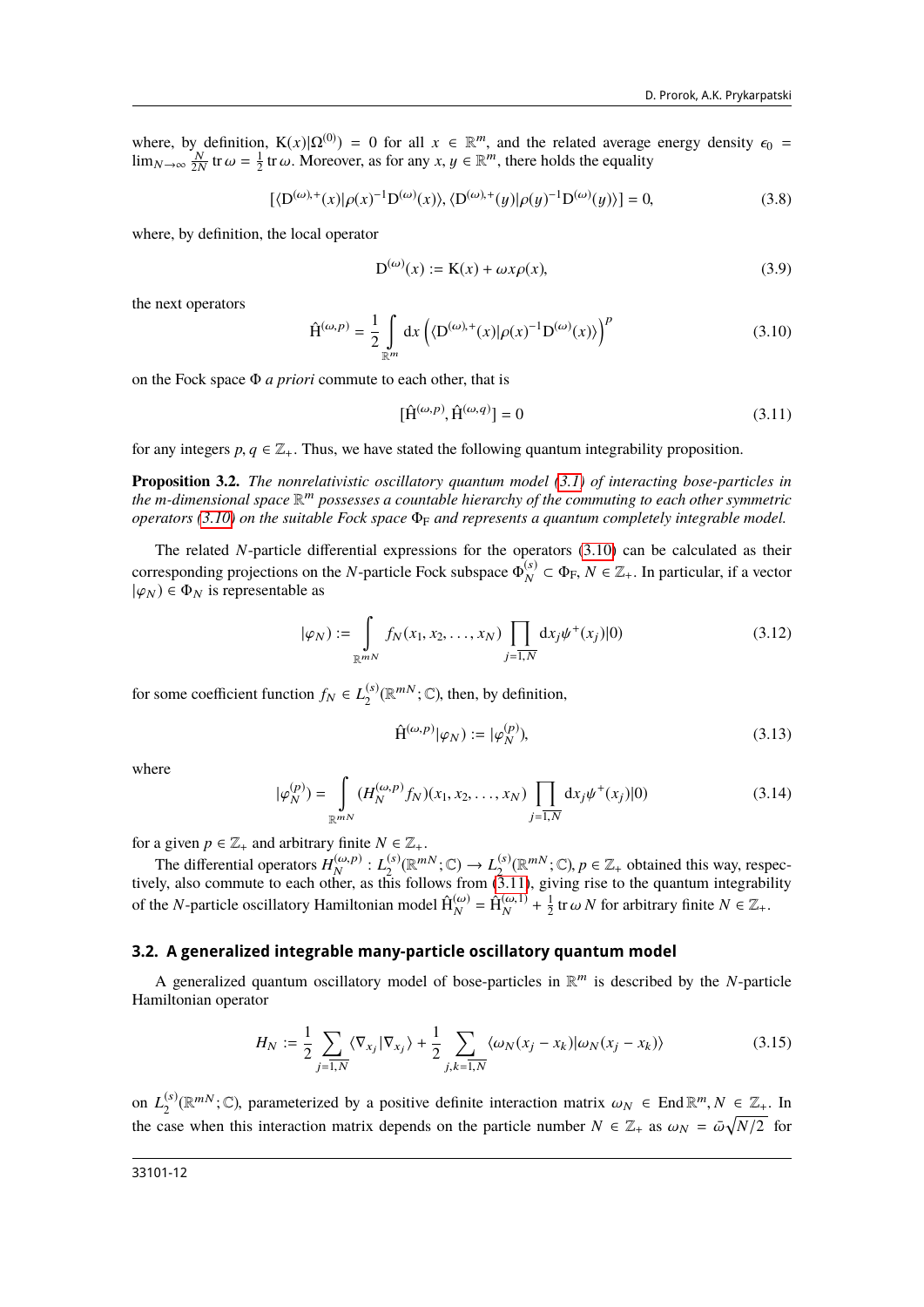some constant positive definite matrix  $\bar{\omega} \in \text{End } \mathbb{R}^m$ , the corresponding to [\(3.15\)](#page-11-2) secondly quantized Hamiltonian operator is representable as Hamiltonian operator is representable as

$$
H = \frac{1}{2} \int_{\mathbb{R}^m} dx \langle \nabla \psi^+(x) | \nabla \psi(x) \rangle + \frac{N}{4} \int_{\mathbb{R}^m \times \mathbb{R}^m} dx dy \psi^+(x) \psi^+(y) \psi(y) \psi(x) \langle \bar{\omega}(x - y) | \bar{\omega}(x - y) \rangle, \tag{3.16}
$$

acting on a suitably chosen Fock type representation space  $\Phi_F$ .

Consider now a quasi-local operator mapping  $D(x) : \Phi \to \Phi^m$ ,  $x \in \mathbb{R}^m$ , equal to

<span id="page-12-1"></span>
$$
D(x) := K(x) + \int_{\mathbb{R}^m} dy \langle \bar{\omega}(x - y) : \rho(x)\rho(y) :,\tag{3.17}
$$

and construct the next operator expression:

<span id="page-12-0"></span>
$$
\hat{H} = \frac{1}{2} \int_{\mathbb{R}^m} \langle D^+(x) | \rho(x)^{-1} D(x) \rangle.
$$
 (3.18)

Then, the following proposition holds.

**Proposition 3.3.** *The operator expression* [\(3.18\)](#page-12-0) *is equivalent on the Fock space*  $\Phi_F$  *to the secondly quantized Hamiltonian operator [\(3.16\)](#page-12-1):*

<span id="page-12-3"></span><span id="page-12-2"></span>
$$
\hat{H} = H - \frac{\text{tr}\,\bar{\omega}}{2}N(N-1). \tag{3.19}
$$

*Proof.* It is sufficient to successfully calculate the operator expression [\(3.18\)](#page-12-0):

$$
\hat{H} = \frac{1}{2} \int_{\mathbb{R}^m} dx \langle \nabla \psi^+(x) | \nabla \psi(x) \rangle + \frac{1}{2} \int_{\mathbb{R}^{m \times 2}} dx dy \langle \nabla \psi^+(x) \psi(x) | \bar{\omega}(x - y) \rangle \rho(y) \n+ \frac{1}{2} \int_{\mathbb{R}^{m \times 2}} dx dy \rho(y) \langle \bar{\omega}(x - y) | \psi^+(x) \nabla \psi(x) \rangle + \frac{1}{2} \int_{\mathbb{R}^{m \times 3}} dx dy dz \rho(x) \rho(y) \rho(z) \langle \bar{\omega}(x - y) | \bar{\omega}(x - z) \rangle \n= \frac{1}{2} \int_{\mathbb{R}^m} dx \langle \nabla \psi^+(x) | \nabla \psi(x) \rangle + \frac{1}{2} \int_{\mathbb{R}^{m \times 2}} dx dy \langle \nabla (\psi^+(x) \psi(x)) | \bar{\omega}(x - y) \rangle \rho(y) \n+ \frac{\text{tr } \bar{\omega}}{2} \int_{\mathbb{R}^m} dx \rho(x) + \frac{1}{2} \int_{\mathbb{R}^{m \times 3}} dx dy dz \rho(x) \rho(y) \rho(z) \langle \bar{\omega}(x - y) | \bar{\omega}(x - z) \rangle \n= \frac{1}{2} \int_{\mathbb{R}^m} dx \langle \nabla \psi^+(x) | \nabla \psi(x) \rangle - \frac{\text{tr } \bar{\omega}}{2} \int_{\mathbb{R}^{m \times 2}} dx dy \rho(x) \rho(y) \n+ \frac{1}{2} \int_{\mathbb{R}^{m \times 3}} dx dy dz \rho(x) \rho(y) \rho(z) \langle \bar{\omega}(x - y) | \bar{\omega}(x - z) \rangle = \frac{1}{2} \int_{\mathbb{R}^m} dx \langle \nabla \psi^+(x) | \nabla \psi(x) \rangle - \frac{\text{tr } \bar{\omega}}{2} N(N - 1) \n+ \frac{1}{2} \int_{\mathbb{R}^{m \times 3}} dx dy dz \rho(x) \rho(y) \rho(z) \langle \bar{\omega}(x - y) | \bar{\omega}(x - z) \rangle.
$$
\n(3.20)

The latter component of the operator expression [\(3.20\)](#page-12-2) should be symmetrized to be representable as the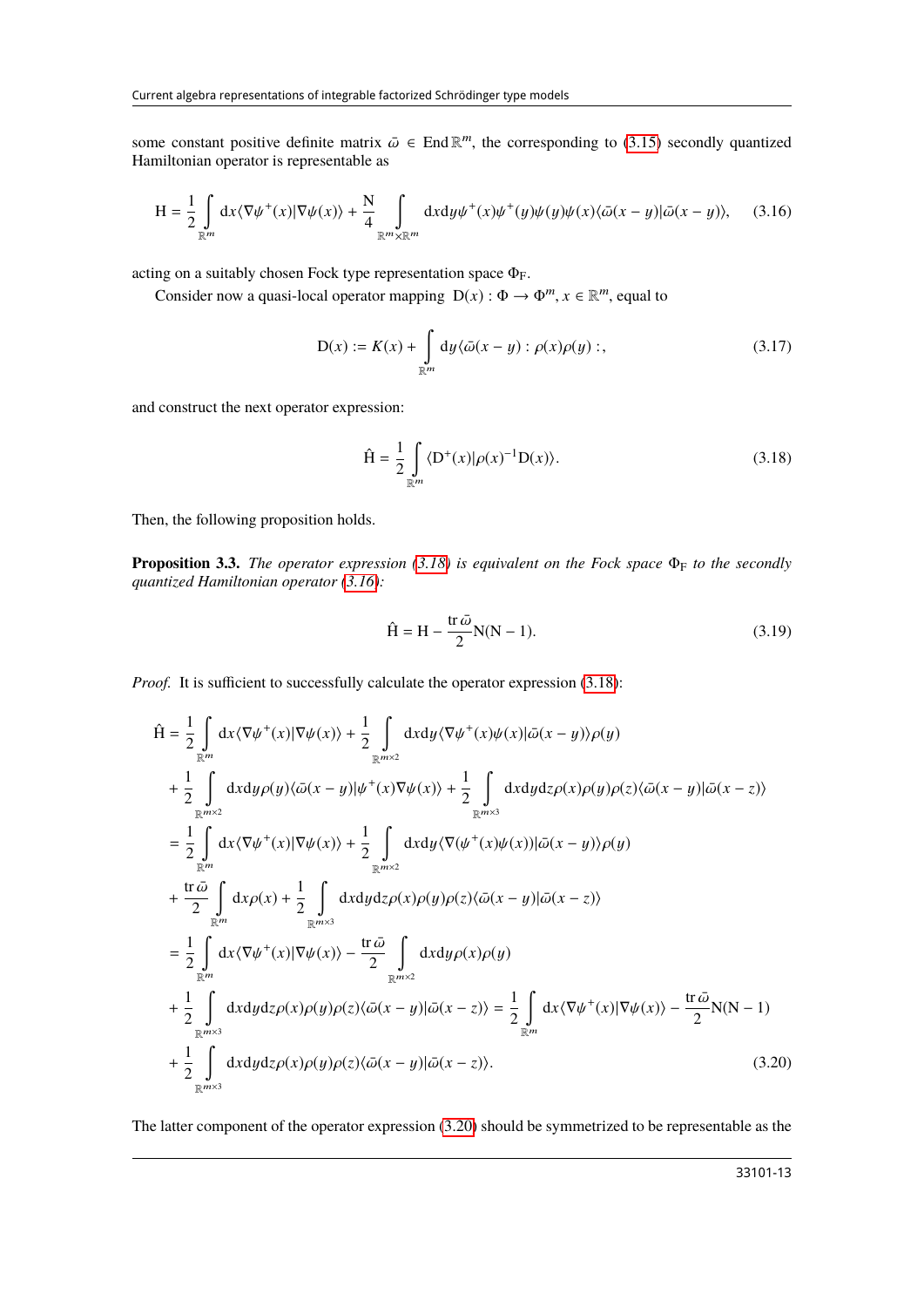corresponding part of the particle interaction operator  $V(\rho) : \Phi \to \Phi$ :

$$
V(\rho) := \frac{1}{2} \int_{\mathbb{R}^{m \times 3}} dxdydz \rho(x)\rho(y)\rho(z)\langle \bar{\omega}(x-y)|\bar{\omega}(x-z)\rangle
$$
  
\n
$$
= \frac{1}{2 \cdot 3!} \int_{\mathbb{R}^{m \times 3}} dxdydz : \rho(x)\rho(y)\rho(z) : [\langle \bar{\omega}(x-y)|\bar{\omega}(x-z)\rangle + \langle \bar{\omega}(x-z)|\bar{\omega}(x-y)\rangle
$$
  
\n
$$
+ \langle \bar{\omega}(y-z)|\bar{\omega}(y-x)\rangle + \langle \bar{\omega}(y-x)|\bar{\omega}(y-z)\rangle + \langle \bar{\omega}(z-x)|\bar{\omega}(z-y)\rangle + \langle \bar{\omega}(z-y)|\bar{\omega}(z-x)\rangle]
$$
  
\n
$$
= \frac{1}{2 \cdot 3!} \int_{\mathbb{R}^{m \times 3}} dxdydz : \rho(x)\rho(y)\rho(z) : [\langle \bar{\omega}(x-y)|\bar{\omega}(x-z)\rangle + \langle \bar{\omega}(y-z)|\bar{\omega}(y-x)\rangle
$$
  
\n
$$
+ \langle \bar{\omega}(x-z)|\bar{\omega}(x-y)\rangle + \langle \bar{\omega}(z-x)|\bar{\omega}(z-y)\rangle + \langle \bar{\omega}(y-x)|\bar{\omega}(y-z)\rangle + \langle \bar{\omega}(z-y)|\bar{\omega}(z-x)\rangle]
$$
  
\n
$$
= \frac{1}{2 \cdot 3!} \int_{\mathbb{R}^{m \times 3}} dxdydz : \rho(x)\rho(y)\rho(z) : [\langle \bar{\omega}(x-y)|\bar{\omega}(x-z) - \bar{\omega}(y-z)\rangle]
$$
  
\n
$$
+ \langle \bar{\omega}(x-z)|\bar{\omega}(x-y) - \bar{\omega}(z-y)\rangle + \langle \bar{\omega}(y-x) - \bar{\omega}(z-x)|\bar{\omega}(y-z)\rangle]
$$
  
\n
$$
= \frac{3}{2 \cdot 3!} \left(\int_{\mathbb{R}^{m}} d\sigma(z)\right) \int_{\mathbb{R}^{m \times 3}} dxdy : \rho(x)\rho(y) : \langle \bar{\omega}(x-y)|\bar{\omega}(x-y)\rangle
$$
  
\n
$$
= \frac{N}{4} \int_{\mathbb{R}^{m \times 3}} dxdy : \rho(x)\rho(y) : \langle \bar{\omega}(x-y)|\bar{\omega}(x-y)\rangle.
$$
 (3.21

Having substituted the interaction potential [\(3.21\)](#page-13-0) into the operator expression [\(3.20\)](#page-12-2), we obtain

<span id="page-13-0"></span>
$$
H = \frac{1}{2} \int_{\mathbb{R}^m} dx \langle \nabla \psi^+(x) | \nabla \psi(x) \rangle - \frac{\text{tr}\,\bar{\omega}}{2} N(N-1) + \frac{N}{4} \int_{\mathbb{R}^m \times \mathbb{R}^m} dx dy \psi^+(x) \psi^+(y) \psi(y) \psi(x) \langle \bar{\omega}(x-y) | \bar{\omega}(x-y) \rangle, \tag{3.22}
$$

that is exactly the operator relationship  $(3.19)$ , proving the proposition.

*Remark* 3.1*.* It is worthy to remark here that owing to its construction, the operator mappings  $\langle D^+(x)|\rho(x)^{-1}D(x)\rangle$ :  $\Phi \to \Phi$ ,  $x \in \mathbb{R}^m$ , commute to each other, that is

$$
[\langle D^{+}(x)|\rho(x)^{-1}D(x)\rangle, \langle D^{+}(y)|\rho(y)^{-1}D(y)\rangle] = 0
$$
\n(3.23)

for any *x*,  $y \in \mathbb{R}^m$ . This naturally makes it possible to construct a countable hierarchy of commuting to each other operators  $\hat{H}^{(p)} \cdot \Phi \rightarrow \Phi$   $p \in \mathbb{Z}$ , where each other operators  $\hat{H}^{(p)}$ :  $\Phi \rightarrow \Phi$ ,  $p \in \mathbb{Z}_+$ , where

$$
\hat{\mathbf{H}}^{(p)} := \int_{\mathbb{R}^m} dx \left( \langle \mathbf{D}^+(x) | \rho(x)^{-1} \mathbf{D}(x) \rangle \right)^p, \tag{3.24}
$$

that is

$$
[\hat{H}^{(p)}, \hat{H}^{(q)}] = 0
$$
\n(3.25)

for all *p*,  $q \in \mathbb{Z}_+$ . The latter, in particular, means that our generalized quantum oscillatory model [\(3.15\)](#page-11-2) is also integrable is also integrable.

Consider now the ground state vector  $|\Omega^{(\omega)}\rangle \in \Phi$ , satisfying the conditions

$$
\hat{H}|\Omega^{(\omega)}\rangle = 0, \qquad D(x)|\Omega^{(\omega)}\rangle = 0 \tag{3.26}
$$

for any  $x \in \mathbb{R}^m$ . Then, as easily follows from [\(3.19\)](#page-12-3), the oscillatory quantum Hamiltonian [\(3.16\)](#page-12-1) satisfies the constraint the constraint

$$
(\Omega^{(\omega)}|H|\Omega^{(\omega)}) = \frac{\text{tr}\,\bar{\omega}}{2} \left( ||N|\Omega^{(\omega)})||^2 - ||N^{1/2}|\Omega^{(\omega)})||^2 \right) \ge 0,
$$
\n(3.27)

meaning, in part, that the quantum oscillatory Hamiltonian [\(3.15\)](#page-11-2) is bounded from below.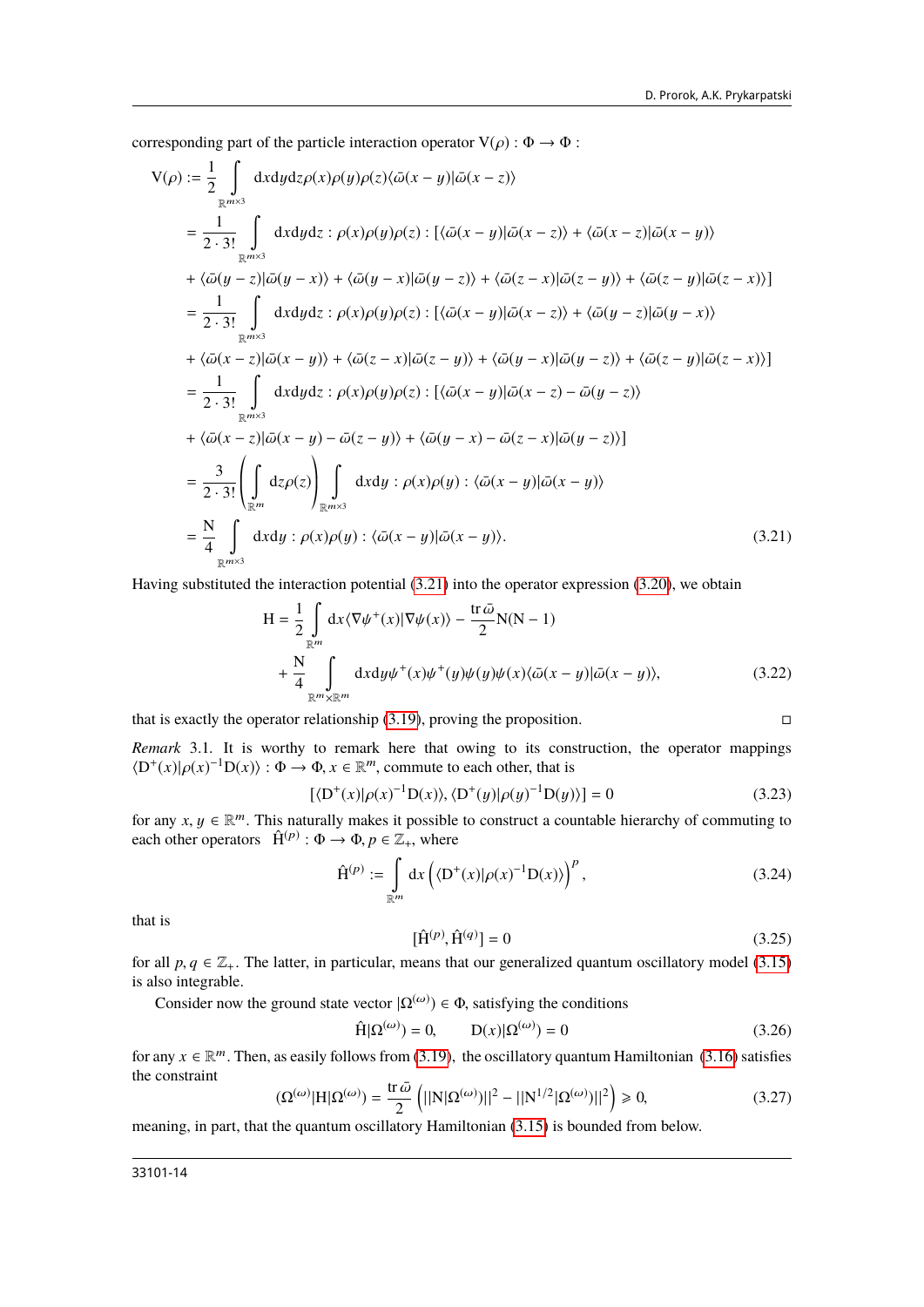# **4. The spatially one-dimensional integrable quantum systems, their operator symmetries and related quantum current algebra representations**

### **4.1. The Calogero-Moser-Sutherland quantum model: the current algebra representation, the Hamiltonian reconstruction and integrability**

The periodic Calogero-Moser-Sutherland quantum bosonic model on the finite interval  $[0, l] \approx$  $\mathbb{R}/[0, l]\mathbb{Z}$  is governed by the *N*-particle Hamiltonian

<span id="page-14-0"></span>
$$
H_N := -\sum_{j=1,N} \frac{\partial^2}{\partial x_j^2} + \sum_{j \neq k=1,N} \frac{\pi^2 \beta(\beta - 1)}{l^2 \sin^2[\frac{\pi}{l}(x_j - x_k)]}
$$
(4.1)

in the symmetric Hilbert space  $L_2^{(s)}$ (s)([0, *l*]<sup>N</sup>; ℂ), where  $N \in \mathbb{Z}_+$  and  $\beta \in \mathbb{R}$  is an interaction parameter. As  $\alpha$  highly speculative works [39] there exist linear differential operators it was stated in very interesting and highly speculative works [\[39\]](#page-29-3), there exist linear differential operators

$$
\mathcal{D}_j := \frac{\partial}{\partial x_j} - \frac{\pi \beta}{l} \sum_{k=1, N, k \neq j} \cot \left[ \frac{\pi}{l} (x_j - x_k) \right] \tag{4.2}
$$

<span id="page-14-2"></span>for  $j = \overline{1, N}$ , such that the Hamiltonian [\(4.1\)](#page-14-0) is factorized as the bounded from below symmetric operator

$$
H_N = \sum_{j=\overline{1,N}} \mathcal{D}_j^+ \mathcal{D}_j + E_N,\tag{4.3}
$$

<span id="page-14-4"></span>where

$$
E_N = \frac{1}{3} \left(\frac{\pi \beta}{l}\right)^2 N(N^2 - 1) \tag{4.4}
$$

is the groundstate energy of the Hamiltonian operator [\(4.1\)](#page-14-0), which means that there exists such a vector  $|\Omega_N) \in L_2^{(s)}$ <sup>(s)</sup>([0, *l*]<sup>*N*</sup>; ℂ), satisfying for any *N* ∈  $\mathbb{Z}_+$  the eigenfunction condition

<span id="page-14-3"></span>
$$
H_N|\Omega_N) = E_N|\Omega_N\rangle\tag{4.5}
$$

and equals

$$
|\Omega_N) = \prod_{j < k = 1, N} \left\{ \sin \left[ \frac{\pi}{l} (x_j - x_k) \right] \right\}^{\beta} . \tag{4.6}
$$

Being additionally interested in proving the quantum integrability of the Calogero-Moser-Sutherland model [\(4.1\)](#page-14-0), we proceed to its second quantized representation [\[3,](#page-28-2) [12\]](#page-28-9) and study it by means of the current algebra representation approach, described above in section [2](#page-1-2) and devised before in [\[5](#page-28-7)[–9,](#page-28-21) [27,](#page-28-23) [30\]](#page-28-26).

The secondly quantized form of the Calogero-Moser-Sutherland Hamiltonian operator [\(4.1\)](#page-14-0) looks as follows:

<span id="page-14-1"></span>
$$
H = \int_{0}^{l} dx \psi_x^+(x)\psi_x(x) + \left(\frac{\pi}{l}\right)^2 \beta(\beta - 1) \int_{0}^{l} dx \int_{0}^{l} dy \frac{\psi^+(x)\psi^+(y)\psi(y)\psi(x)}{\sin^2[\frac{\pi}{l}(x - y)]},
$$
(4.7)

acting in the corresponding Fock space  $\Phi_F := \oplus_{n \in \mathbb{Z}_+} \Phi_n^{(s)}$ ,  $\Phi_n^{(s)} \simeq L_2^{(s)}$ <br>to the current algebra representation of the Hamiltonian operator (4.7)  $\mathbb{Z}_2^{(s)}([0,l]^n;\mathbb{C}), n \in \mathbb{Z}_+$ . To proceed<br>7) it would be useful to recall the to the current algebra representation of the Hamiltonian operator  $(4.\overline{7})$ , it would be useful to recall the factorized representation [\(4.3\)](#page-14-2) and preliminarily construct the following singular Dunkl type [\[39–](#page-29-3)[41\]](#page-29-4) symmetrized *N*-particle singular differential operator

$$
D_N(x) := \sum_{j=\overline{1,N}} \delta(x - x_j) \frac{\partial}{\partial x_j}
$$
  
 
$$
- \frac{\pi \beta}{2l} \sum_{j \neq k=\overline{1,N}} \left\{ \delta(x - x_j) \cot \left[ \frac{\pi}{l} (x_j - x_k) \right] + \delta(x - x_k) \cot \left[ \frac{\pi}{l} (x_k - x_j) \right] \right\}
$$
(4.8)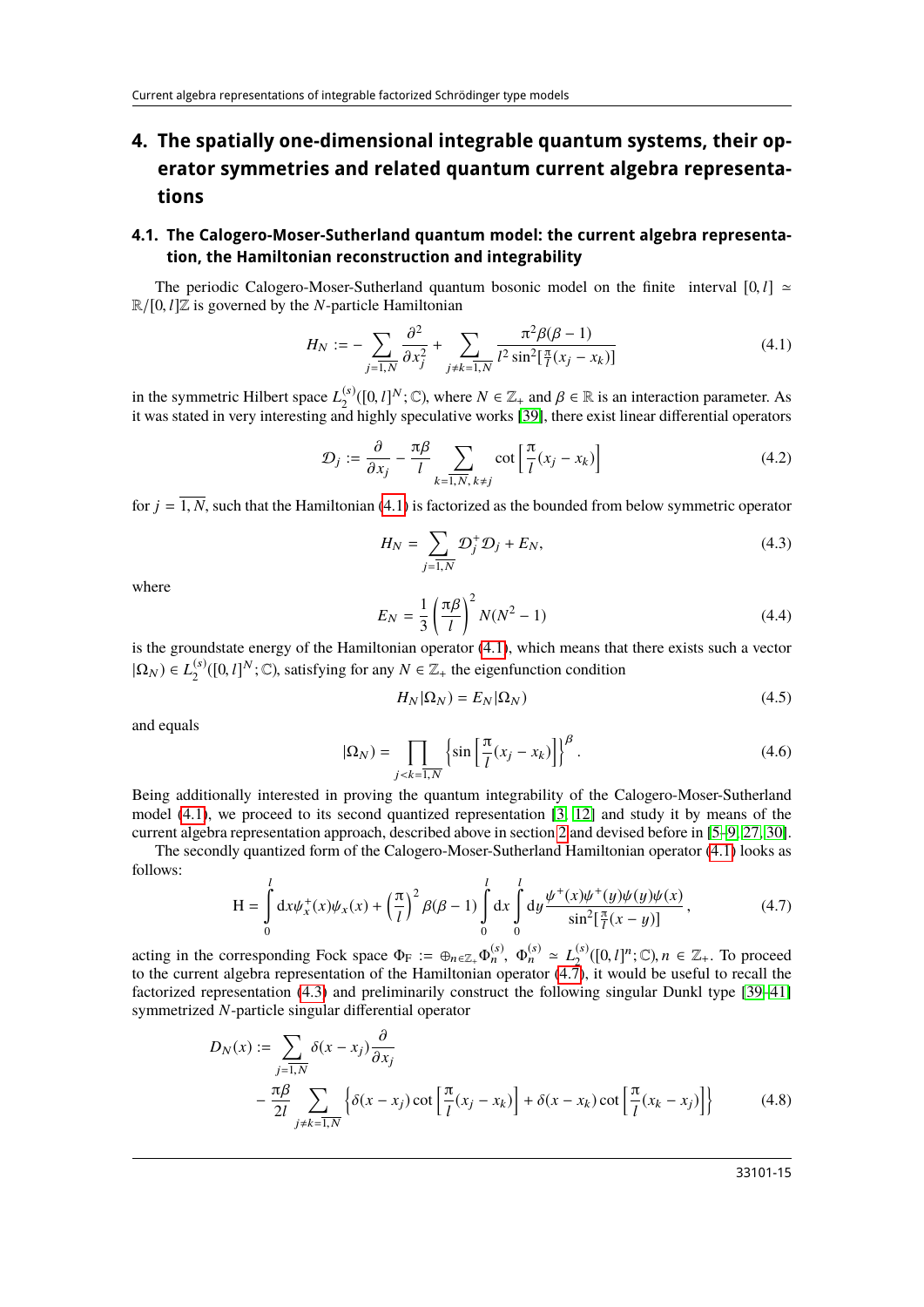in the Hilbert space  $L_2^{(s)}$ in the Hilbert space  $L_2^{(s)}([0, l]^N; \mathbb{C})$ ,  $N \in \mathbb{Z}_+$ , parameterized by a running point  $x \in \mathbb{R}/[0, l]\mathbb{Z}$ . The corresponding secondly quantized representation of the operator [\(4.8\)](#page-14-3) looks as follows:

$$
D(x) = \psi^{+}(x)\psi_{x}(x) - \frac{\pi\beta}{l} \int_{0}^{l} dy \cot\left[\frac{\pi}{l}(x-y)\right] : \psi^{+}(x)\psi^{+}(y)\psi(y)\psi(x) : \tag{4.9}
$$

for any  $x \in \mathbb{R}/[0, l]\mathbb{Z}$ , or in the current-density operator representation form as

<span id="page-15-2"></span><span id="page-15-0"></span>
$$
D(x) = K(x) - \frac{\pi \beta}{2l} \int_{0}^{l} dy \cot \left[ \frac{\pi}{l} (x - y) \right] : \rho(x)\rho(y) : .
$$
 (4.10)

Now, based on the operator [\(4.10\)](#page-15-0), one can formulate the following proposition, first stated in [\[27\]](#page-28-23), using a completely different approach.

**Proposition 4.1.** *The secondly quantized Hamiltonian operator* [\(4.7\)](#page-14-1) *in the Fock space* Φ<sub>F</sub> *is representable in dual to [\(4.3\)](#page-14-2) factorized form as*

<span id="page-15-4"></span>
$$
H = \int_{0}^{l} dx D^{+}(x)\rho(x)^{-1}D(x) + E,
$$
\n(4.11)

*where the ground state energy operator*  $E: \Phi \rightarrow \Phi$  *equals* 

$$
E = \frac{1}{3} \left( \frac{\pi \beta}{l} \right)^2 : N^3 : + \left( \frac{\pi \beta}{l} \right)^2 : N^2 : , \tag{4.12}
$$

*where*

<span id="page-15-3"></span>
$$
N := \int_{0}^{l} \rho(x) dx
$$
 (4.13)

*is the particle number operator, and satisfies the determining conditions*

$$
(\mathbf{H} - \mathbf{E})|\Omega = 0, \qquad \mathbf{D}(x)|\Omega = 0 \tag{4.14}
$$

*on the suitably renormalized groundstate*  $|\Omega\rangle \in \Phi$  *for all*  $x \in \mathbb{R}/[0, l]\mathbb{Z}$ *. Moreover, for any integer*  $N \in \mathbb{Z}_+$ *, the corresponding projected vector*  $|\Omega_N) := |\Omega)|_{\Phi_N}$  satisfies the following eigenfunction relationships:

<span id="page-15-1"></span>
$$
N|\Omega_N) = N|\Omega_N),
$$

$$
E|\Omega_N) = \left(\frac{1}{3}\left(\frac{\pi\beta}{l}\right)^2 : N^3 : + \left(\frac{\pi\beta}{l}\right)^2 : N^2 : \right)|\Omega_N)
$$
  
\n
$$
= \left[\frac{1}{3}\left(\frac{\pi\beta}{l}\right)^2 (N^3 - 3N^2 + 2N) + \left(\frac{\pi\beta}{l}\right)^2 N(N - 1)\right]|\Omega_N)
$$
  
\n
$$
= \left[\frac{1}{3}\left(\frac{\pi\beta}{l}\right)^2 (N^3 - 3N^2 + 2N + 3N^2 - 3N)\right]|\Omega_N)
$$
  
\n
$$
= \left[\frac{1}{3}\left(\frac{\pi\beta}{l}\right)^2 N(N^2 - 1)\right]|\Omega_N) := E_N|\Omega_N|,
$$
 (4.15)

*coinciding exactly with the result [\(4.4\)](#page-14-4).*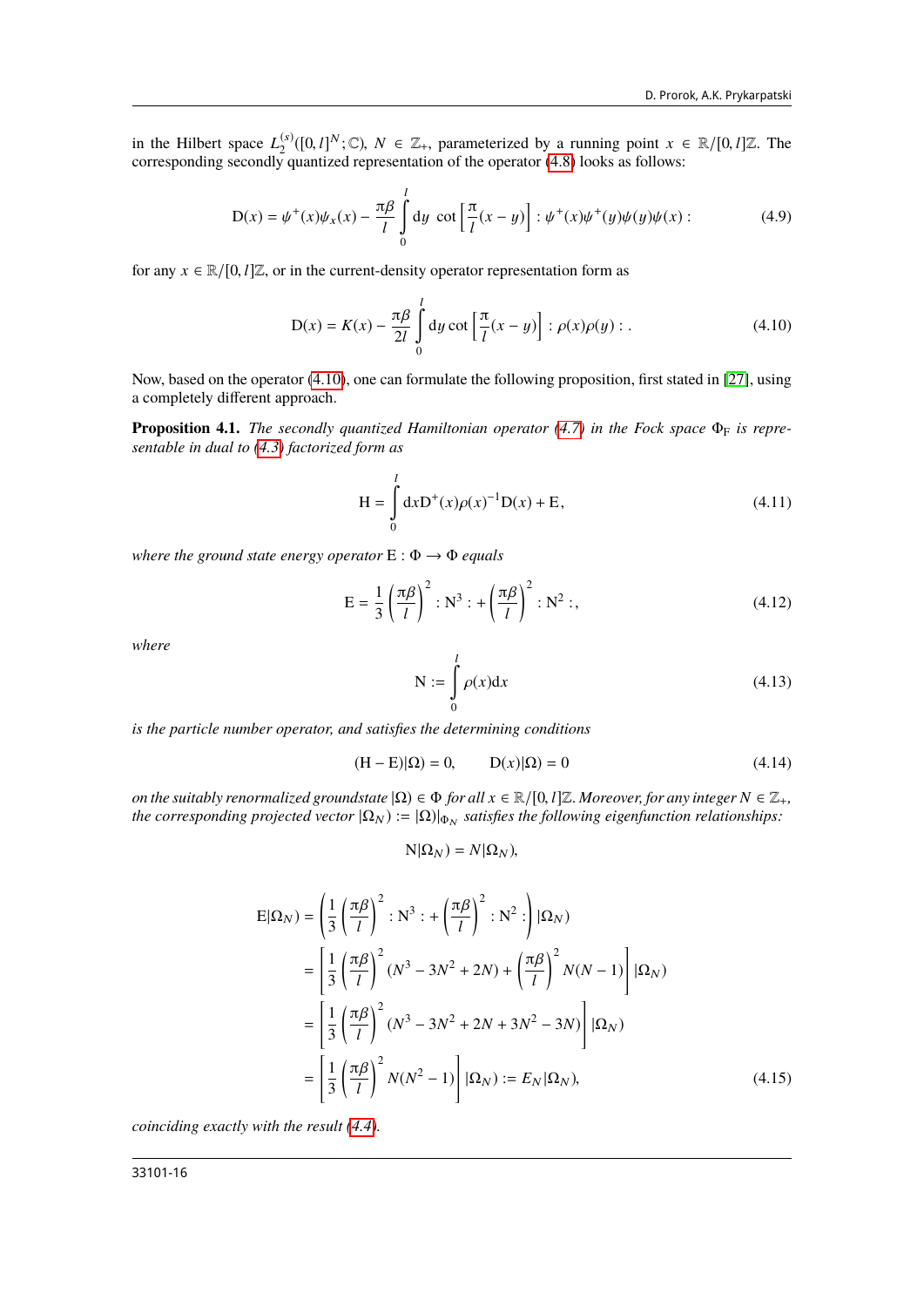*Remark* 4.1*.* When deriving the expression [\(4.15\)](#page-15-1), we have used the identity

$$
\rho(x)\rho(y) = : \rho(x)\rho(y) : +\rho(y)\delta(x-y),
$$
  
\n
$$
\rho(x)\rho(y)\rho(z) = : \rho(x)\rho(y)\rho(z) : + : \rho(x)\rho(y) : \delta(y-z)
$$
  
\n
$$
+ : \rho(y)\rho(z) : \delta(z-x) + : \rho(z)\rho(x) : \delta(x-y) + : \rho(x)\delta(y-z)\delta(z-x), \qquad (4.16)
$$

which holds [\[2,](#page-28-1) [3,](#page-28-2) [7,](#page-28-8) [30\]](#page-28-26) for the density operator  $\rho : \Phi \to \Phi$  at any points  $x, y, z \in \mathbb{R}/[0, l]\mathbb{Z}$ .

Observe now that the operator [\(4.9\)](#page-15-2) can be rewritten down as follows:

$$
D(x) = K(x) - A(x),
$$
 (4.17)

where

$$
K(x) := \nabla_x \rho(x)/2 + iJ(x),
$$
  
\n
$$
A(x) := \frac{\pi \beta}{l} \int_0^l dy \cot \left[ \frac{\pi}{l} (x - y) \right] : \rho(x)\rho(y) :
$$
\n(4.18)

for all  $x \in \mathbb{R}/[0, l]\mathbb{Z}$ . Recalling now the second condition of [\(4.14\)](#page-15-3), one can rewrite it equivalently as

<span id="page-16-1"></span><span id="page-16-0"></span>
$$
K(x)|\Omega = A(x)|\Omega)
$$
\n(4.19)

on the renormalized groundstate vector  $|\Omega\rangle \in \Phi$  for all  $x \in \mathbb{R}/[0, l]\mathbb{Z}$ . On the other hand, owing to the expression [\(4.11\)](#page-15-4), we obtain the searched current algebra representation

$$
\hat{H} = \int_{0}^{l} dx [K^{+}(x) - A(x)] \rho(x)^{-1} [K(x) - A(x)] \qquad (4.20)
$$

of the Calogero-Moser-Sutherland Hamiltonian operator [\(4.1\)](#page-14-0) in a suitably constructed cyclic Hilbert space <sup>Φ</sup>, as it was already demonstrated in the work [\[27,](#page-28-23) [30\]](#page-28-26), using the condition [\(4.19\)](#page-16-0) in the form [\(2.52\)](#page-8-2).

Now shortly discuss the quantum integrability of the Calogero-Moser-Sutherland model [\(4.1\)](#page-14-0). Owing to the factorized representation [\(4.20](#page-16-1) one can easily observe that for any integer  $p \in \mathbb{Z}_+$ , the operators  $D^+(x)\rho(x)^{-1}D(x): \Phi \to \Phi$ ,  $x \in \mathbb{R}/[0, l]\mathbb{Z}$ , commute to each other and with the particle number operator  $N : \Phi \to \Phi$  that is  $N : \Phi \rightarrow \Phi$ , that is

<span id="page-16-2"></span>
$$
[D^{+}(x)\rho(x)^{-1}D(x), D^{+}(y)\rho(y)^{-1}D(y)] = 0, \qquad [D^{+}(x)\rho(x)^{-1}D(x), N] = 0 \tag{4.21}
$$

for any  $x, y \in \mathbb{R}/[0, l]\mathbb{Z}$ . As a result of the commutation property [\(4.21\)](#page-16-2), one easily obtains that, for any integer  $p \in \mathbb{Z}_+$ , the symmetric operators

<span id="page-16-3"></span>
$$
\hat{H}^{(p)} := \int_{0}^{l} dx \left( D^{+}(x)\rho(x)^{-1}D(x) \right)^{p}
$$
\n(4.22)

also commute to each other

$$
[H^{(p)}, \hat{H}^{(q)}] = 0
$$
\n(4.23)

for all integers  $p, q \in \mathbb{Z}_+$ , and in particular, commute to the Calogero-Moser-Sutherland Hamiltonian operator  $(4.11)$ . operator [\(4.11\)](#page-15-4):

$$
[\hat{\mathbf{H}}^{(p)}, \hat{\mathbf{H}}] = 0. \tag{4.24}
$$

Concerning the related *N*-particle differential expressions for the operators [\(4.22\)](#page-16-3), it is sufficient to calculate their projections on the *N*-particle Fock subspace  $\Phi_N \subset \Phi_F$ ,  $N \in \mathbb{Z}_+$ , where one assumes that there exists a suitable embedding  $\Phi \hookrightarrow \Phi_F$ . Namely, let an arbitrary vector  $|\varphi_N\rangle \in \Phi_N$  be representable as

$$
|\varphi_N) := \int\limits_{[0,l]^N} f_N(x_1, x_2, \dots, x_N) \prod\limits_{j=1,N} dx_j \psi^+(x_j)|0)
$$
(4.25)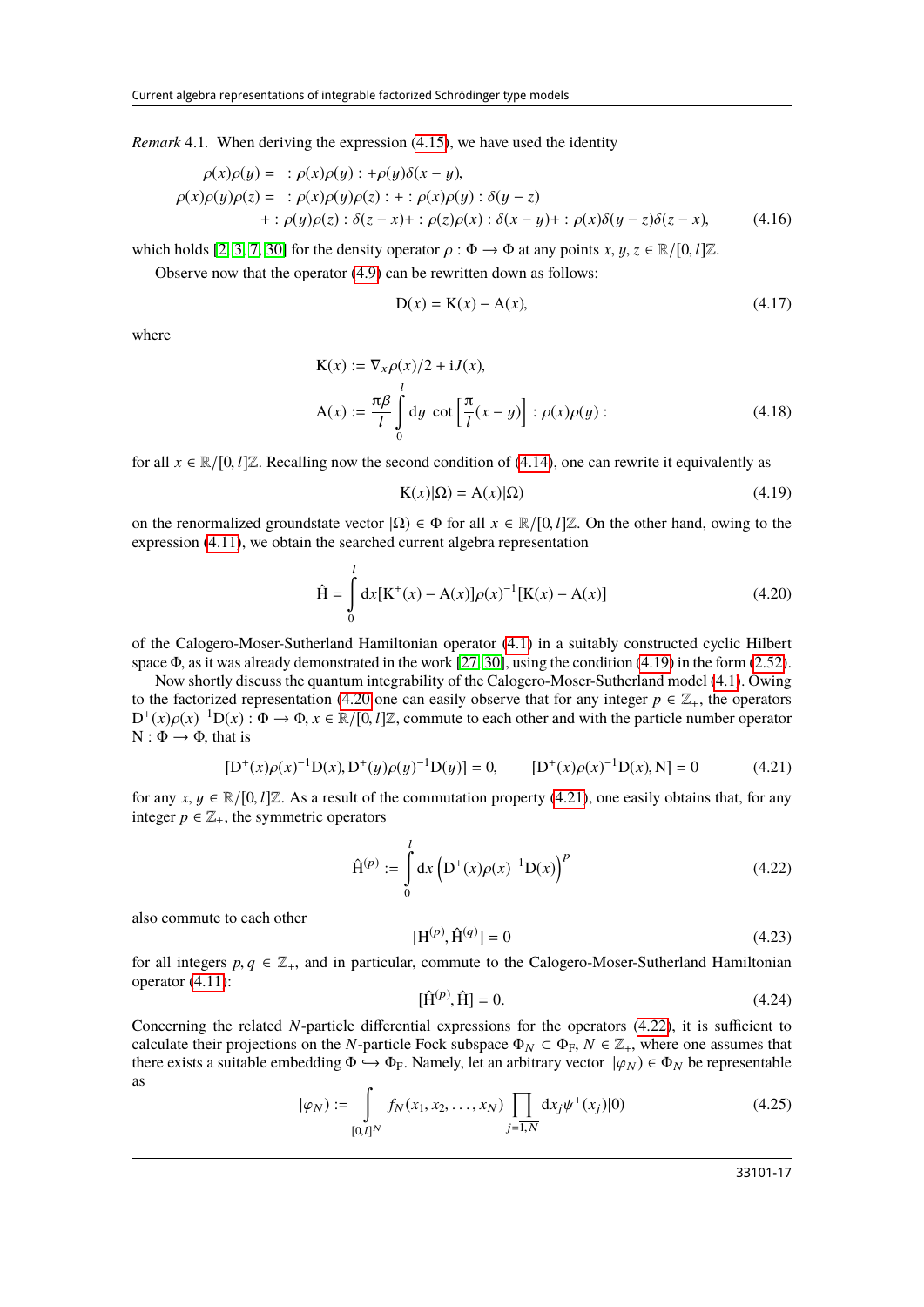for some coefficient function  $f_N \in L_2^{(s)}$  $\binom{s}{2}([0,l]^N;\mathbb{C})$ . Then, by definition,

$$
H^{(p)}|\varphi_N\rangle := |\varphi_N^{(p)}\rangle,\tag{4.26}
$$

where

$$
|\varphi_N^{(p)}\rangle = \int\limits_{[0,1]^N} (H_N^{(p)} f_N)(x_1, x_2, \dots, x_N) \prod\limits_{j=1,N} dx_j \psi^+(x_j)|0)
$$
(4.27)

for a given  $p \in \mathbb{Z}_+$  any  $N \in \mathbb{Z}_+$ . In particular, for  $p = 2$ , when  $H^{(2)} + E = \hat{H} : \Phi \to \Phi$ , one easily retrieves the shifted Calogero-Moser-Sutherland Hamiltonian operator (4.1). the shifted Calogero-Moser-Sutherland Hamiltonian operator [\(4.1\)](#page-14-0):

$$
H_N^{(2)} = -\sum_{j=\overline{1,N}} \frac{\partial^2}{\partial x_j^2} + \sum_{j \neq k=\overline{1,N}} \frac{\pi^2 \beta(\beta - 1)}{l^2 \sin^2[\frac{\pi}{l}(x_j - x_k)]} - \left(\frac{\pi \beta}{l}\right)^2 \frac{N(N^2 - 1)}{3}.
$$
 (4.28)

Respectively, for higher integers  $p > 2$ , the resulting *N*-particle differential operator expressions  $H_N^{(p)}$  $\frac{p}{N}$ :  $L_2^{(s)}$  $L_2^{(s)}([0, l]^N; \mathbb{C}) \to L_2^{(s)}$ <br>et well cumbersome  $L_2^{(s)}([0, l]^N; \mathbb{C}) \to L_2^{(s)}([0, l]^N; \mathbb{C})$ ,  $N \in \mathbb{Z}_+$ , can be obtained the above described way by means of simple yet well cumbersome calculations, and which will prove to be completely equivalent to those calculated before in the earlier cited nice work [\[39\]](#page-29-3).

*Remark* 4.2. In the thermodynamical limit, when  $\lim_{N\to\infty} I_{\tofty} \propto N/\pi l$  :=  $\bar{\rho} > 0$ , the structural operator  $D(x) : \Phi \to \Phi$ ,  $x \in \mathbb{R}/[0, l]\mathbb{Z}$ , reduces to

$$
\bar{\mathcal{D}}(x) := \lim_{N/l \to \bar{\rho}} \mathcal{D}(x) = K(x) - \beta \int_{\mathbb{R}} dy \frac{\partial(\rho(y)) \rho(x)}{\partial(x - y)} \,, \tag{4.29}
$$

and respectively, the operator [\(4.1\)](#page-14-0) reduces to

<span id="page-17-0"></span>
$$
\bar{H}_N = -\sum_{j=\overline{1,N}} \frac{\partial^2}{\partial x_j^2} + \beta(\beta - 1) \sum_{j \neq k=\overline{1,N}} \frac{1}{(x_j - x_k)^2}
$$
(4.30)

in the Hilbert space  $L_2^{(s)}$  $(2)$  ( $\mathbb{R}^N$ ; ℂ) for any  $N \in \mathbb{Z}_+$ , whose secondly quantized operator expression in the equals suitable Fock space Φ equals

<span id="page-17-1"></span>
$$
\overline{H} = \int_{\mathbb{R}} dx \, \left( \overline{D}^+(x) \rho(x)^{-1} \overline{D}(x) + \epsilon_0 \right), \tag{4.31}
$$

where  $\epsilon_0 := \lim_{N/l \to \bar{\rho}} \frac{E_N}{l} = \bar{\rho}^3/3$  denotes the average energy density of the reduced Calogero-Moser-<br>Sutherland Hamiltonian operator (4.30) as  $N \to \infty$  exactly coinciding with the results obtained earlier Sutherland Hamiltonian operator [\(4.30\)](#page-17-0) as  $N \to \infty$ , exactly coinciding with the results obtained earlier in [30] in [\[30\]](#page-28-26).

#### **4.2. An integrable many-particle Coulomb type quantum model on axis**

A many particle Coulomb type quantum bose model on the axis is governed by the *N*-particle Hamiltonian

$$
H_N := -\sum_{j=\overline{1,N}} \frac{\partial^2}{\partial x_j^2} + \sum_{j \neq k=\overline{1,N}} \frac{\alpha}{|x_j - x_k|} + \frac{\alpha^2}{3} \sum_{j \neq k \neq s=\overline{1,N}} \left[ \ln |x_j - x_k| \frac{(x_j - x_k)(x_j - x_s)}{|x_j - x_k||x_j - x_s|} \ln |x_j - x_s| \right]
$$
  
+ 
$$
\ln |x_k - x_j| \frac{(x_k - x_j)(x_k - x_s)}{|x_k - x_j||x_k - x_s|} \ln |x_k - x_s| + \ln |x_s - x_j| \frac{(x_s - x_j)(x_s - x_k)}{|x_s - x_j||x_s - x_k|} \ln |x_s - x_k| \right] \quad (4.32)
$$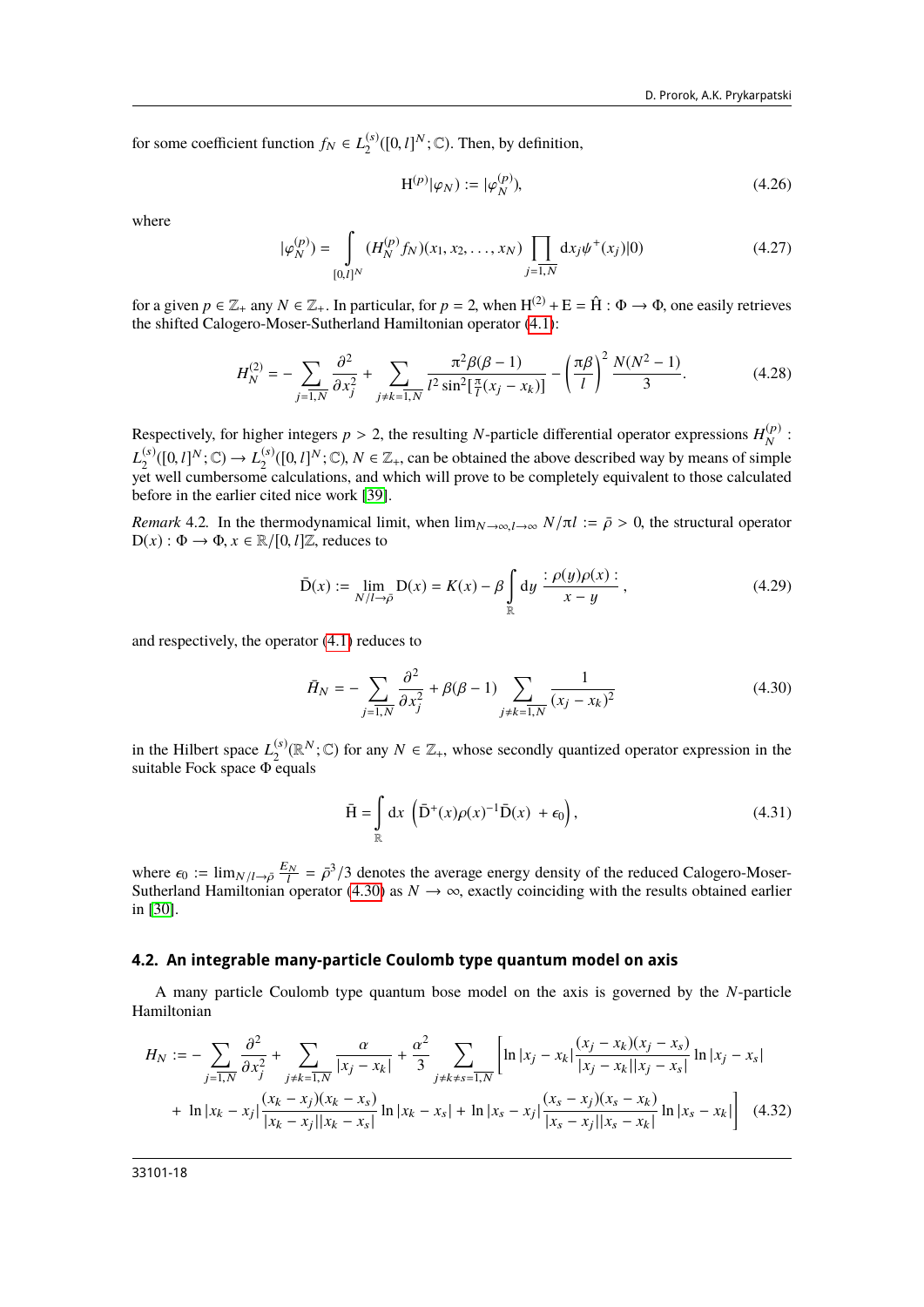acting in the Hilbert space  $L_2^{(s)}$ <sup>(s)</sup>( $\mathbb{R}^N$ ;  $\mathbb{C}$ ),  $N \in \mathbb{Z}_+$ , is parameterized by a real-valued interaction parameter  $\mathbb{R}^N$  and *ternary* particle interactions. Its secondly quantized  $\alpha \in \mathbb{R}$ , which modulates both the *binary* and *ternary* particle interactions. Its secondly quantized representation in a suitably chosen Fock space  $\Phi_F$  looks as follows: representation in a suitably chosen Fock space  $\Phi_F$ , looks as follows:

<span id="page-18-0"></span>
$$
H = \int_{\mathbb{R}} dx \psi_x^+(x) |\psi_x(x)\rangle + \int_{\mathbb{R}^2} dx dy \frac{\alpha}{|x - y|} : \rho(x)\rho(y) :
$$
  
+  $\frac{\alpha^2}{3} \int_{\mathbb{R}^3} dx dy dz : \rho(x)\rho(y)\rho(z) : \left[ \ln|x - y| \frac{(x - y)(x - z)}{|x - y||x - z|} \ln|x - z| + \ln|y - x| \frac{(y - z)(y - x)}{|y - z||y - x|} \ln|y - x| + \ln|z - x| \frac{(z - x)(z - y)}{|z - x||z - y|} \ln|z - y| \right],$  (4.33)

modulo the infinite renormalization constant operator, responsible for the coinciding points  $x = y \in \mathbb{R}$ of the Coulomb and logarithmic type interaction potentials. On the axis R, one can define, for any points  $x \neq y \in \mathbb{R}$  and small positive parameter  $\varepsilon > 0$ , the functional expression  $s(x - y; \varepsilon) := \frac{(x - y)}{\varepsilon |x - y|^1}$  $\frac{(x-y)}{\varepsilon |x-y|^{1-\varepsilon}}$ , whose derivative  $\partial s(x-y; \varepsilon)/\partial x = 1/|x-y|^{1-\varepsilon}$ . Moreover, if point  $x \to y \in \mathbb{R}$ , one has  $\lim_{x \to y} s(x-y; \varepsilon) = 0$ for any  $\varepsilon > 0$ .

One can observe that for any points  $x \neq y \in \mathbb{R}$  the Hamiltonian operator [\(4.33\)](#page-18-0) can be equivalently rewritten as

$$
H = \int_{\mathbb{R}} dx \psi_x^+(x) |\psi_x(x)\rangle + \frac{\alpha}{2} \lim_{\varepsilon \to 0} \int_{\mathbb{R}^2} dx dy [\partial s(x - y; \varepsilon) / \partial x + \partial s(y - x; \varepsilon) / \partial y : \rho(x) \rho(y) :
$$
  
+  $\frac{\alpha^2}{3} \lim_{\varepsilon \to 0} \int_{\mathbb{R}^3} : dx dy dz \rho(x) \rho(y) \rho(z) : [s(x - y; \varepsilon)s(x - z; \varepsilon) ++ s(y - z; \varepsilon)s(y - x; \varepsilon) + s(z - x; \varepsilon)s(z - y; \varepsilon)] - \varepsilon^{-2} N(N^2 - 1)$  (4.34)

being a well defined quantum operator in the Fock space  $\Phi_F$ . Introduce now, at any point  $x \in \mathbb{R}$ , the quasi-local operator expression

<span id="page-18-1"></span>
$$
D^{(\varepsilon)}(x) := K(x) - \alpha \int_{\mathbb{R}} dy : \rho(x)\rho(y) : s(x - y; \varepsilon), \tag{4.35}
$$

acting in the Fock space <sup>Φ</sup>, and construct the following operator:

<span id="page-18-2"></span>
$$
\hat{\mathbf{H}}^{(\varepsilon)} = \int_{\mathbb{R}} dx \langle \mathbf{D}^{(\varepsilon),+}(x) | \rho(x)^{-1} \mathbf{D}^{(\varepsilon)}(x) \rangle.
$$
 (4.36)

Then, one can formulate the next proposition.

**Proposition 4.2.** *The many-particle Coulomb type Hamiltonian operator [\(4.34\)](#page-18-1) in a suitably chosen Fock space*  $\Phi$  *is weakly equivalent, as*  $\varepsilon \to 0$ *, to the operator expression [\(4.36\)](#page-18-2), and satisfies the following regularized limiting relationship:*

<span id="page-18-3"></span>
$$
\operatorname{reg} \lim_{\varepsilon \to 0} \hat{H}^{(\varepsilon)} := \lim_{\varepsilon \to 0} \left[ \tilde{H}^{(\varepsilon)} - \frac{\alpha^2}{3\varepsilon^2} N(N^2 - 1) \right] = \hat{H}.
$$
 (4.37)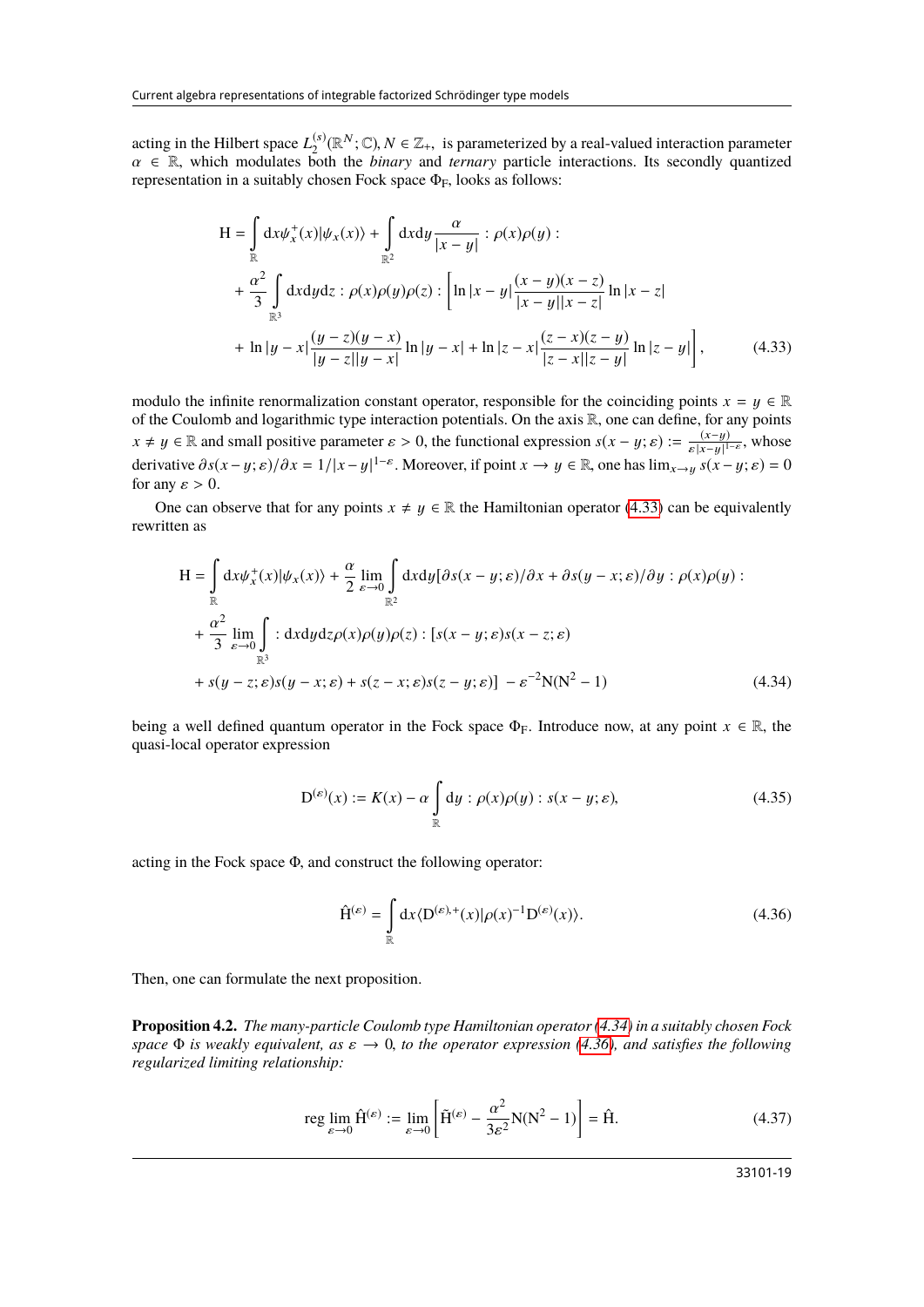*Proof.* We have from [\(4.36\)](#page-18-2) that

$$
\hat{H}^{(\varepsilon)} = \int_{\mathbb{R}} dx \psi_x^+(x) \psi_x(x) - \alpha \int_{\mathbb{R}^2} dx dy \rho(y) s(x - y; \varepsilon) \psi^+(x) \psi_x(x) - \alpha \int_{\mathbb{R}^2} dx dy \psi_x^+(x) \psi(x) \rho(y) s(x - y; \varepsilon)
$$
\n
$$
+ \alpha^2 \int_{\mathbb{R}^3} dx dy dz \rho(x) \rho(y) \rho(z) s(x - y; \varepsilon) s(x - z; \varepsilon) = \int_{\mathbb{R}} dx \psi_x^+(x) \psi(x)
$$
\n
$$
+ \alpha \int_{\mathbb{R}^2} dx dy : \rho(x) \rho(y) : \partial s(x - y; \varepsilon) / \partial x + \frac{2\alpha^2}{3!} \int_{\mathbb{R}^3} dx dy dz \rho(x) \rho(y) \rho(z) [s(x - y; \varepsilon) s(x - z; \varepsilon)
$$
\n
$$
+ s(y - z; \varepsilon) s(y - x; \varepsilon) + s(z - x; \varepsilon) s(z - y; \varepsilon)]
$$
\n
$$
= \int_{\mathbb{R}} dx \psi_x^+(x) \psi_x(x) + \alpha \int_{\mathbb{R}^2} dx dy : \rho(x) \rho(y) : \frac{1}{|x - y|^{1 - \varepsilon}}
$$
\n
$$
+ \frac{\alpha^2}{3} \int_{\mathbb{R}^3} dx dy dz : \rho(x) \rho(y) \rho(z) : \left[ \ln |x - y| \frac{(x - y)(x - z)}{|x - y| |x - y|} \ln |x - z| \right]
$$
\n
$$
+ \ln |y - x| \frac{(y - z)(y - x)}{|y - z| |y - x|} \ln |y - x| + \ln |z - x| \frac{(z - x)(z - y)}{|z - x| |z - y|} \ln |z - y| \right]
$$
\n
$$
+ \varepsilon^{-2} N(N^2 - 1) + O(\varepsilon).
$$
\n(4.38)

<span id="page-19-1"></span><span id="page-19-0"></span>
$$
\Box
$$

From the relationship [\(4.38\)](#page-19-0), one follows that

$$
H^{(\varepsilon)} = \hat{H} + \frac{\alpha}{3\varepsilon^2} N(N^2 - 1) + O(\varepsilon),\tag{4.39}
$$

as  $\varepsilon \to 0$ . The latter, evidently, means that the weak limit [\(4.37\)](#page-18-3) holds, proving the proposition.

Taking into account that the quasi-operators  $D^{(\varepsilon),+}(x)\rho(x)^{-1}D^{(\varepsilon)}(x) : \Phi \to \Phi, x \in \mathbb{R}$ , commute to b other that is each other, that is

$$
[D^{(\varepsilon),+}(x)\rho(x)^{-1}D^{(\varepsilon)}(x), D^{(\varepsilon),+}(y)\rho(y)^{-1}D^{(\varepsilon)}(y)] = 0
$$
\n(4.40)

for any points  $x, y \in \mathbb{R}$ , one can also construct a countable hierarchy of quantum operators

$$
\hat{\mathbf{H}}^{(\varepsilon,p)} := \int\limits_{\mathbb{R}} dx \left( \mathbf{D}^{(\varepsilon),+}(x)\rho(x)^{-1} \mathbf{D}^{(\varepsilon)}(x) \right)^p \tag{4.41}
$$

for all  $p \in \mathbb{Z}_+$ , also commuting to each other, that is

$$
[\hat{\mathbf{H}}^{(\varepsilon,p)}, \hat{\mathbf{H}}^{(\varepsilon,q)}] = 0 \tag{4.42}
$$

for all  $p, q \in \mathbb{Z}_+$ . Applying then to the operators [\(4.41\)](#page-19-1) the standard weak regularization scheme, similar to that above, one can obtain, respectively, a countable hierarchy of quantum operators

$$
\operatorname{reg} \lim_{\varepsilon \to 0} \hat{\mathbf{H}}^{(\varepsilon, p)} := \hat{\mathbf{H}}^{(p)},\tag{4.43}
$$

commuting to each other, that is

$$
\left[\hat{\mathbf{H}}^{(p)}, \hat{\mathbf{H}}^{(q)}\right] = 0\tag{4.44}
$$

for all  $p, q \in \mathbb{Z}_+$ . The latter makes it possible to claim that the many-particle Coulomb type quantum bose model [\(4.32\)](#page-17-1) on the axis is completely integrable.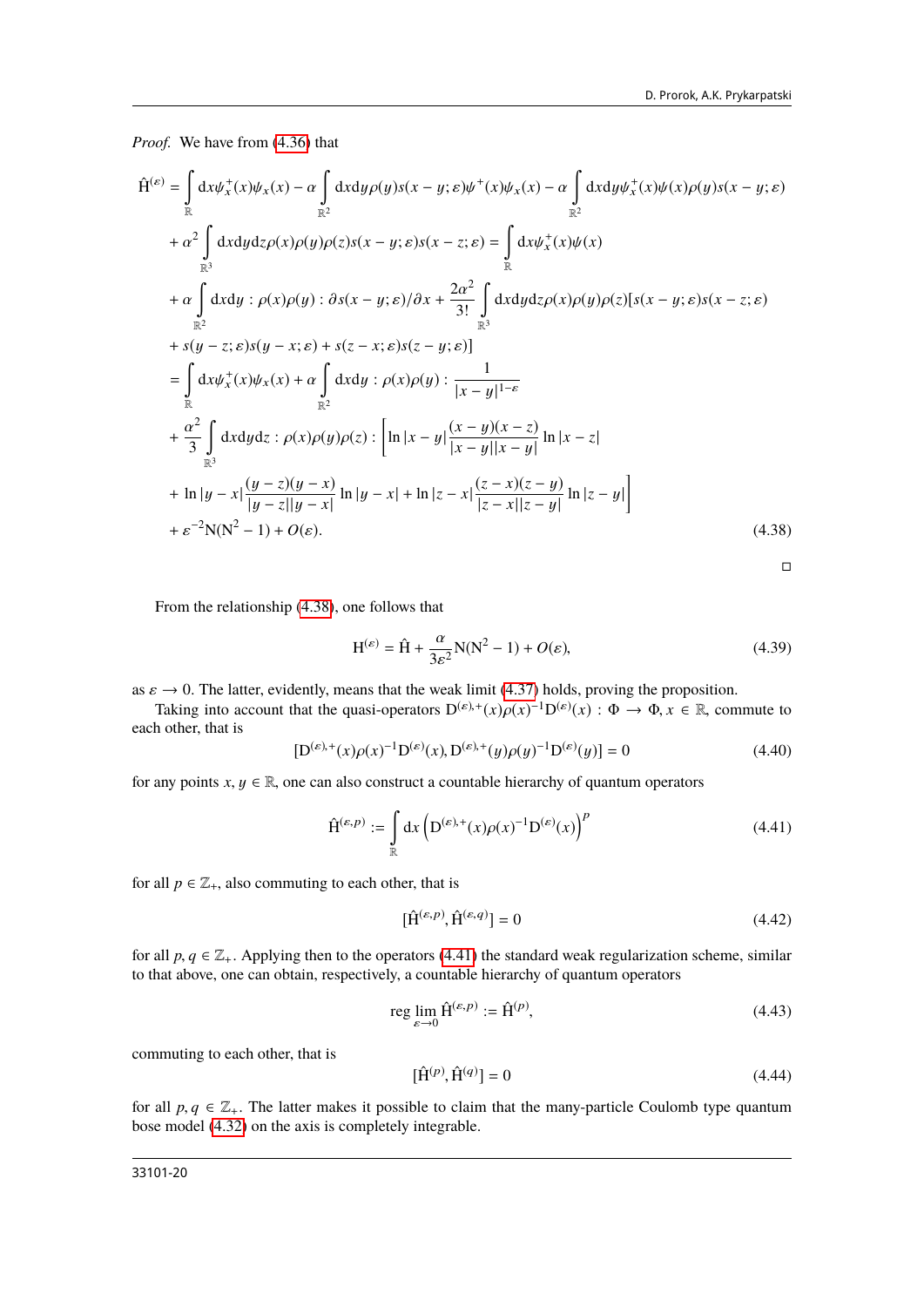#### **4.3. Quantum many-particle Hamiltonian dynamical system on the axis with** δ**-interaction, its quantum symmetries and integrability**

<span id="page-20-0"></span>In this section, we consider a quantum non-relativistic many-particle bose-system on the axis  $\mathbb{R}$ , governed by the Hamiltonian operator:

$$
H_N := -\sum_{j=\overline{1,N}} \frac{\partial^2}{\partial x_j^2} + \beta \sum_{j \neq k=\overline{1,N}} \delta(x_j - x_k),\tag{4.45}
$$

where  $\alpha, \beta \in \mathbb{R}$  are interaction constants, and acting in the symmetric Hilbert space  $L_2^{(s)}$ .<br>The corresponding secondly quantized expression [1–3, 18–20] for the Hamiltonian  $\chi_2^{(s)}(\mathbb{R}^N;\mathbb{C}), N \in \mathbb{Z}_+.$ <br>n operator (4.45) in The corresponding secondly quantized expression [\[1–](#page-28-0)[3,](#page-28-2) [18](#page-28-12)[–20\]](#page-28-13) for the Hamiltonian operator [\(4.45\)](#page-20-0) in the related Fock space  $\Phi_F \simeq \sum_{n=1}^{\oplus} L_2^{(s)}$  $_2^{(s)}(\mathbb{R}^n;\mathbb{C})$  equals

<span id="page-20-1"></span>
$$
H = \int_{\mathbb{R}} dx (\psi_x^+ \psi_x + \beta \psi^+ \psi^+ \psi \psi), \tag{4.46}
$$

where the creation  $\psi^+$ - and annihilation  $\psi$ -operators satisfy the canonical commutator relationships

$$
[\psi(x), \psi^+(y)] = \delta(x - y), [\psi^+(x), \psi^+(y)] = 0 = [\psi(x), \psi(y)]
$$
\n(4.47)

for any  $x, y \in \mathbb{R}$ . The Hamiltonian operator [\(4.46\)](#page-20-1) via the Heisenberg recipe [\[1,](#page-28-0) [3,](#page-28-2) [42\]](#page-29-5) naturally generates on the creation  $\psi^+ : \Phi_F \to \Phi_F$  and annihilation  $\psi : \Phi_F \to \Phi_F$  operators the following quantum<br>Schrödinger type evolution flow: Schrödinger type evolution flow:

$$
d\psi/dt := \frac{1}{i}[H, \psi] = -i\psi_{xx} + 2i\beta\psi^+\psi^2,
$$
  

$$
d\psi^+/dt := \frac{1}{i}[H, \psi^+] = i\psi_{xx}^+ - 2i\beta(\psi^+)^2\psi
$$
 (4.48)

with respect to the temporal parameter  $t \in \mathbb{R}$ . Subject to the quantum Schrödinger type evolution flow [\(4.48\)](#page-20-2), the particle number operator  $N = \int_{\mathbb{R}} \rho(x) dx$  and the Hamiltonian operator [\(4.46\)](#page-20-1) in the Fock space  $\Phi_F$  are its conservative symmetries, that is

<span id="page-20-2"></span>
$$
\frac{\mathrm{d}}{\mathrm{d}t}\mathbf{N} = 0, \qquad \frac{\mathrm{d}}{\mathrm{d}t}\mathbf{H} = 0 \tag{4.49}
$$

for any  $t \in \mathbb{R}$ . The quantum model [\(4.46\)](#page-20-1), as is well known [\[1,](#page-28-0) [18,](#page-28-12) [43\]](#page-29-6), presents a completely integrable quantum Schrödinger type dynamical system, possessing an infinite hierarchy of quantum commuting to each other operators in the Fock space  $\Phi_F$ . This result was proved by means of the quantum inverse scattering transform [\[43\]](#page-29-6), based on the existence of a special so-called Lax type quantum operator linearization in the associated operator-valued space  $C^{\infty}(\mathbb{R}; \text{End } \Phi_F^2)$ . In what follows below we prove the quantum integrability of the quantum Schrödinger type evolution flow (4.48), making use of the local quantum integrability of the quantum Schrödinger type evolution flow [\(4.48\)](#page-20-2), making use of the local quantum current algebra representation technique, devised in [\[5,](#page-28-7) [7](#page-28-8)[–9,](#page-28-21) [27\]](#page-28-23), similarly the way this was done in sections above.

Let us define, in the Fock space  $\Phi_F$ , the following structural operator:

$$
D^{(\varepsilon)}(x) := K(x) - \beta \int_{\mathbb{R}} dy \vartheta_{\varepsilon}(x - y) : \rho(x)\rho(y) ;,
$$
 (4.50)

<span id="page-20-3"></span>where, for any  $\varepsilon > 0$ , the expression  $\vartheta_{\varepsilon}(x - y) := \vartheta(x - y - \varepsilon) = \{1, \text{if } x > y - \varepsilon\} \wedge \{0, \text{if } x \leq y + \varepsilon\}$ for  $x, y \in \mathbb{R}$  denotes the shifted classical Heaviside  $\vartheta$ -function, and construct the following quantum operator:

$$
\hat{H}^{(\varepsilon)} := \int_{\mathbb{R}} dx D^{(\varepsilon),+}(x) \rho(x)^{-1} D^{(\varepsilon)}(x).
$$
 (4.51)

The next proposition [\(4.51\)](#page-20-3) states an equivalence of the quantum Hamiltonian operator [\(4.46\)](#page-20-1) and the weak operator limit  $\lim_{\varepsilon \to 0} \hat{H}^{(\varepsilon)}$ .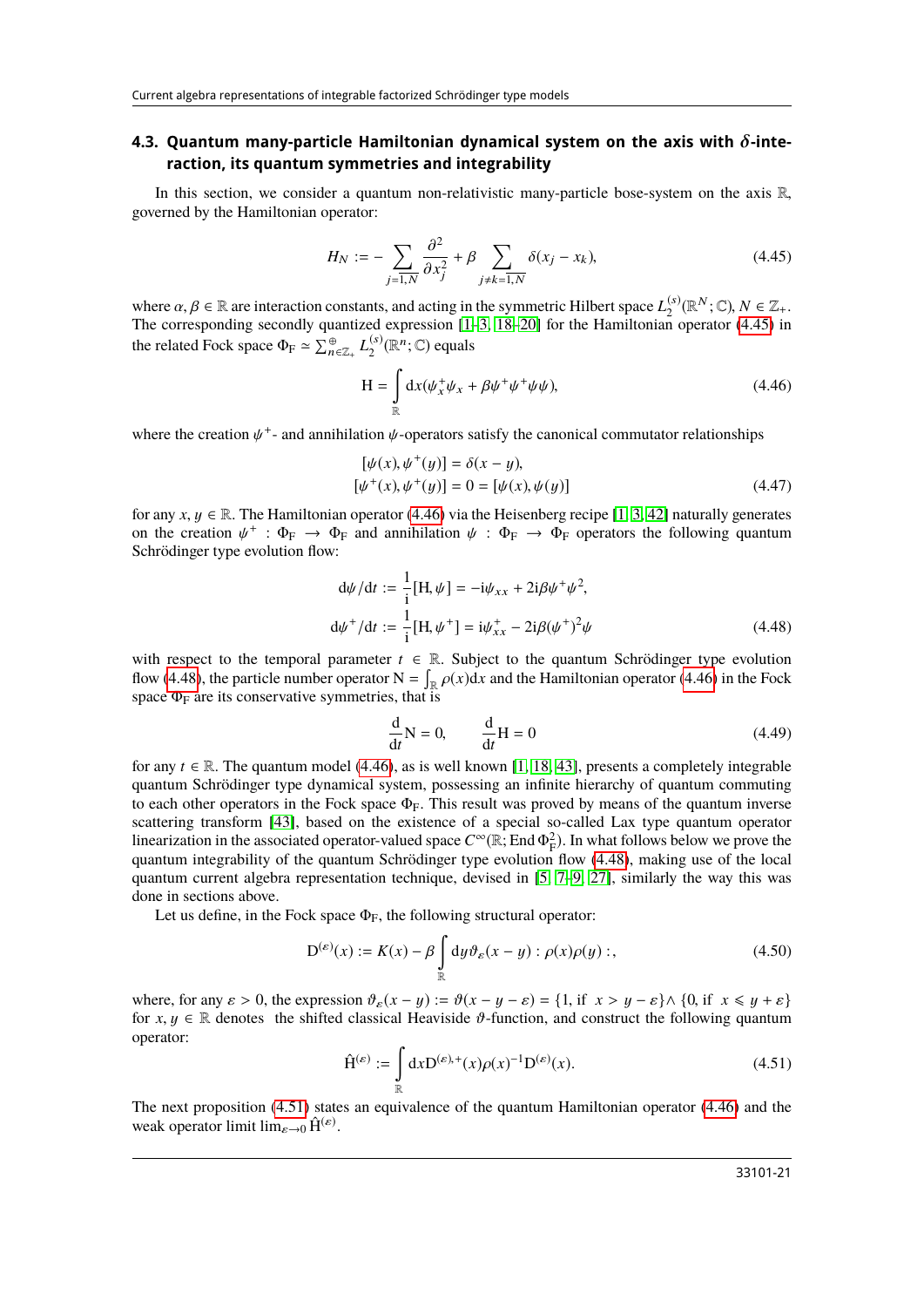**Proposition 4.3.** *The many-particle quantum operator*  $(4.46)$  *in a suitably chosen Fock space*  $\Phi_F$  *is weakly equivalent, as*  $\varepsilon \to 0$ *, to the operator expression [\(4.51\)](#page-20-3), and satisfies the following regularized limiting relationship:*

<span id="page-21-1"></span>reg 
$$
\lim_{\varepsilon \to 0} H^{(\varepsilon)} := \lim_{\varepsilon \to 0} (H^{(\varepsilon)} - \beta^2 N^3 / 3) = \hat{H}.
$$
 (4.52)

*Proof.* Having taken into account that  $\vartheta_{\varepsilon}(x - y)\delta(x - y) = 0 = \vartheta_{\varepsilon}(x - y)\delta'(x - y)$  and  $\vartheta'_{\varepsilon}(x - y) = \delta(x - y)$  for any  $x, y \in \mathbb{R}$  one can calculate the operator expression (4.51) and obtain:  $\delta(x - y - \varepsilon)$  for any  $x, y \in \mathbb{R}$ , one can calculate the operator expression [\(4.51\)](#page-20-3) and obtain:

$$
H^{(\varepsilon)} = \int_{\mathbb{R}} dx \psi_x^+(x) \psi_x(x) - \beta \int_{\mathbb{R}^2} dx dy \vartheta_{\varepsilon}(x - y) [\psi_x^+(x) \psi(x) \rho(y) + \rho(y) \psi^+(x) \psi_x(x)]
$$
  
\n+  $\beta^2 \int_{\mathbb{R}^3} dx dy dz \rho(x) \rho(y) \rho(z) \vartheta_{\varepsilon}(x - y) \vartheta_{\varepsilon}(x - z)$   
\n=  $\int_{\mathbb{R}^3} dx \psi_x^+(x) \psi_x(x) - \beta \int_{\mathbb{R}^2} dx dy \vartheta_{\varepsilon}(x - y) [\psi_x^+(x) \psi(x) + \psi^+(x) \psi_x(x)] \rho(y)$   
\n-  $\beta \int_{\mathbb{R}^2} dx dy \vartheta_{\varepsilon}(x - y) [\rho(y), \psi^+(x) \psi_x(x)] + \beta^2 \int_{\mathbb{R}^3} dx dy dz \rho(x) \rho(y) \rho(z) \vartheta_{\varepsilon}(x - y) \vartheta_{\varepsilon}(x - z)$   
\n=  $\int_{\mathbb{R}^2} dx \psi_x^+(x) \psi_x(x) + \beta \int_{\mathbb{R}^2} dx dy \vartheta_x'(x - y) \rho(x) \rho(y)$   
\n-  $\beta \int_{\mathbb{R}^2} dx dy [\vartheta_{\varepsilon}(x - y) \delta(x - y) \psi^+(x) \psi_x(x) - \rho(x) \delta'(x - y)]$   
\n+  $\beta^2 \int_{\mathbb{R}^3} dx dy dz \rho(x) \rho(y) \rho(z) \vartheta_{\varepsilon}(x - y) \vartheta_{\varepsilon}(x - z) = \int_{\mathbb{R}^3} dx \psi_x^+(x) \psi(x)$   
\n+  $\beta \int_{\mathbb{R}^3} dx dy \delta(x - y - \varepsilon) \rho(x) \rho(y) + \frac{2\beta^2}{3!} \int_{\mathbb{R}^3} dx dy dz \rho(x) \rho(y) \rho(z) [\vartheta_{\varepsilon}(x - y) \vartheta_{\varepsilon}(x - z)$   
\n+  $\vartheta_{\varepsilon}(y - z) \vartheta_{\varepsilon}(y - x) + \vartheta_{\varepsilon}(z - x) \vartheta_{\varepsilon}(z - y)]$   
\n= <

<span id="page-21-2"></span><span id="page-21-0"></span> $\Box$ 

Insomuch as from the latter expression [\(4.53\)](#page-21-0) one easily ensues that

$$
\lim_{\varepsilon \to 0} \left( \mathbf{H}^{(\varepsilon)} - \beta^2 \mathbf{N}^3 / 3 \right) = \mathbf{H},\tag{4.54}
$$

the weak operator relationship  $(4.52)$  in the Fock space  $\Phi$  is proved.

It is important to mention now the quasi-local operators  $D^{(\varepsilon),+}(x)\rho(x)^{-1}D^{(\varepsilon)}(x): \Phi \to \Phi$ ,  $x \in \mathbb{R}$ , no to their construction, commute to each other that is owing to their construction, commute to each other, that is

$$
[D^{(\varepsilon),+}(x)\rho(x)^{-1}D^{(\varepsilon)}(x), D^{(\varepsilon),+}(y)\rho(y)^{-1}D^{(\varepsilon)}(y)] = 0
$$
\n(4.55)

for any  $x, y \in \mathbb{R}$ . The latter makes it possible to construct a countable hierarchy of operators

$$
\hat{\mathbf{H}}^{(\varepsilon,p)} := \int\limits_{\mathbb{R}} dx \left( \mathbf{D}^{(\varepsilon)+}(x) \rho(x)^{-1} \mathbf{D}^{(\varepsilon)}(x) \right)^p \tag{4.56}
$$

for  $p \in \mathbb{Z}_+$ , commuting to each other, that is

<span id="page-21-3"></span>
$$
[\hat{\mathbf{H}}^{(\varepsilon,p)}, \hat{\mathbf{H}}^{(\varepsilon,q)}] = 0 \tag{4.57}
$$

33101-22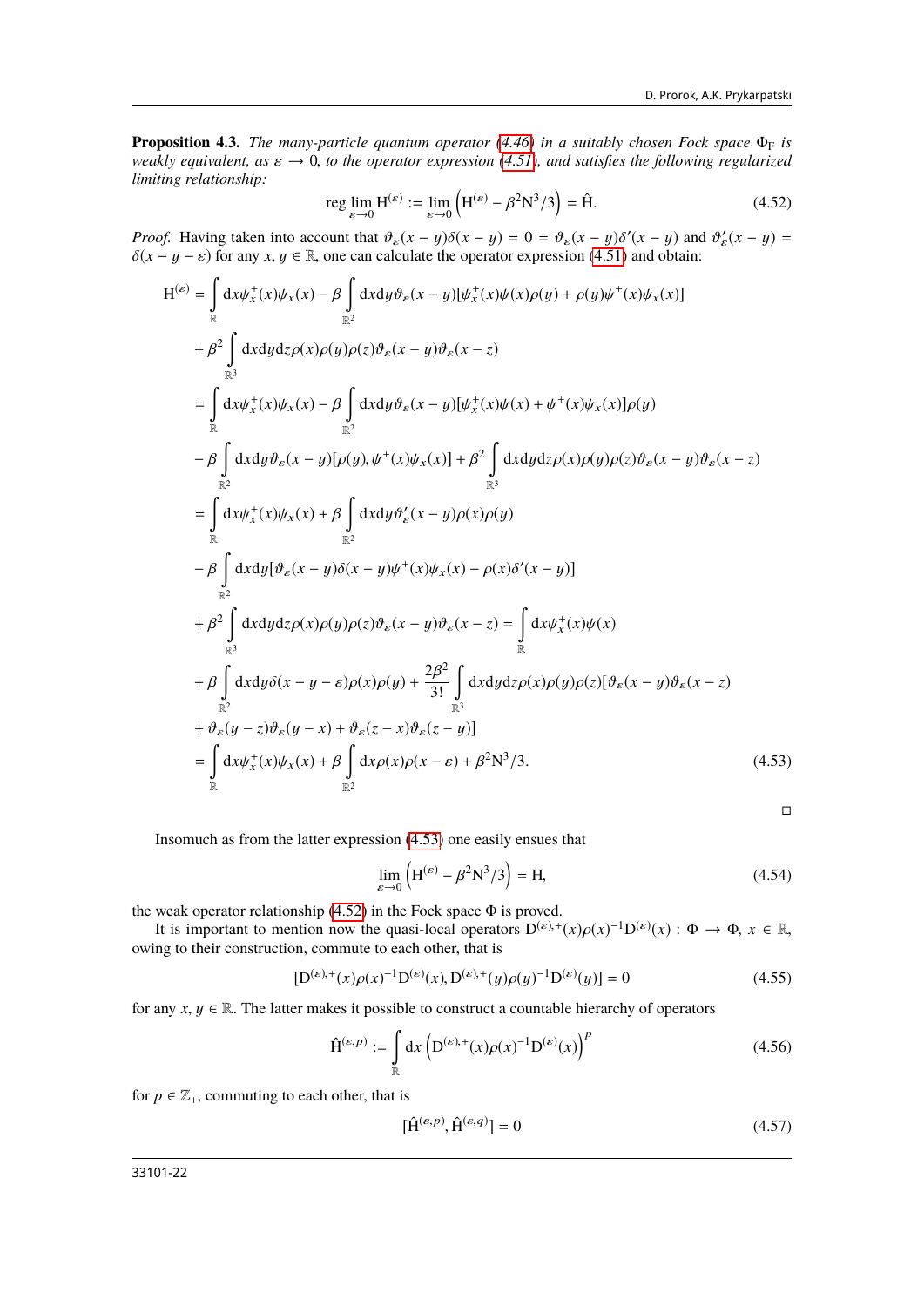for any  $p, q \in \mathbb{Z}_+$ . Applying to the hierarchy of operators [\(4.56\)](#page-21-2) the standard weak regularization procedure as  $\varepsilon \to 0$ , one can construct, respectively, a countable hierarchy of quantum operators

$$
\hat{\mathbf{H}}^{(p)} := \operatorname{reg} \lim_{\varepsilon \to 0} \hat{\mathbf{H}}^{(\varepsilon, p)} \tag{4.58}
$$

on the Fock space  $\Phi$  for  $p \in \mathbb{Z}_+$ , also commuting to each other, that is

$$
[\hat{\mathbf{H}}^{(p)}, \hat{\mathbf{H}}^{(q)}] = 0 \tag{4.59}
$$

for any  $p, q \in \mathbb{Z}_+$ , as this naturally follows from the commutator relationship [\(4.57\)](#page-21-3). The latter then means that the quantum Schrödinger type dynamical system [\(4.48\)](#page-20-2) is integrable, the other way confirming the classical result of [\[44\]](#page-29-7).

*Remark* 4.3*.* It is worth to mention that the following generalized quantum many-particle Hamiltonian bose system

$$
H_N := -\sum_{j=\overline{1,N}} \frac{\partial^2}{\partial x_j^2} + \alpha \sum_{j \neq k=\overline{1,N}} \delta(x_j - x_k)
$$
  
+  $i\beta \sum_{j \neq k=\overline{1,N}} \left( \frac{\partial}{\partial x_j} \circ \delta(x_j - x_k) + \delta(x_j - x_k) \circ \frac{\partial}{\partial x_k} \right),$  (4.60)

where  $\alpha, \beta \in \mathbb{R}$  are interaction constants, and acting on the symmetric Hilbert space  $L_2^{(s)}$ <br>(that is with  $(\alpha\delta + \beta\delta')$ -interaction potential) generates the corresponding secondly or  $\chi_2^{(s)}(\mathbb{R}^N;\mathbb{C}), N \in \mathbb{Z}_+,$ <br>couantized quantum (that is with  $(\alpha \delta + \beta \delta')$ -interaction potential) generates the corresponding secondly quantized quantum<br>Hamiltonian system Hamiltonian system

$$
d\psi/dt := \frac{1}{i}[H, \psi] = -i\psi_{xx} + 2\alpha\psi^+\psi\psi + 2\beta\psi^+\psi\psi_x,
$$
  

$$
d\psi^+/dt := \frac{1}{i}[H, \psi^+] = i\psi_{xx}^+ - 2i\alpha(\psi^+)^2\psi + 2\beta\psi_x^+\psi\psi
$$
(4.61)

with the quantum Hamiltonian operator

<span id="page-22-0"></span>
$$
H = \int_{\mathbb{R}} dx [\psi_x^+ \psi_x + \alpha \psi^+ \psi^+ \psi \psi + i \beta (\psi^+ \psi^+ \psi_x \psi - \psi_x^+ \psi^+ \psi \psi)] \tag{4.62}
$$

on the Fock space  $\Phi_F$ , which is completely integrable, as it was proved before in [\[18,](#page-28-12) [20,](#page-28-13) [42\]](#page-29-5) by means of the quantum inverse scattering transform. This fact, eventually, allows us to speculate that there exists a suitable local current algebra cyclic representation space <sup>Φ</sup>, allowing one to construct a related structural operator  $D(x) : \Phi \to \Phi$ ,  $x \in \mathbb{R}$ , factorizing the quantum Hamiltonian operator  $\hat{H} = \int_{\mathbb{R}} D^+(x) \rho(x)^{-1} D(x)$ , and reducing up to some renormalizing constant operator to (4.62) on the corresponding Eock space  $\Phi_{\Gamma}$ and reducing, up to some renormalizing constant operator, to [\(4.62\)](#page-22-0) on the corresponding Fock space  $\Phi_F$ .

# **5. The density functional representation of the local current algebra symmetry and the factorized structure of quantum integrable manyparticle Hamiltonian systems**

### **5.1. The density functional representation of the local current algebra: the canonical representation reduction**

We are now interested in constructing the density functional representation of the current alge-bra [\(2.46\)](#page-7-4) in the Hilbert space  $\Phi \simeq \Phi_{\rho}$  with the cyclic vector  $|\Omega| = 1 \in \Phi$ . To do this, let us consider first the "*creation*"  $a^+(x)$  and "annihilation" operators  $a(x)$ ,  $x \in \mathbb{R}^m$ , defined via [\(2.44\)](#page-7-2) in the canonical Fock space  $\Phi$ , which can be formally represented as Fock space Φ, which can be formally represented as

$$
a^{+}(x) = \sqrt{\rho(x)} \exp[-i\theta(x)], \qquad a(x) = \exp[i\theta(x)]\sqrt{\rho(x)}, \tag{5.1}
$$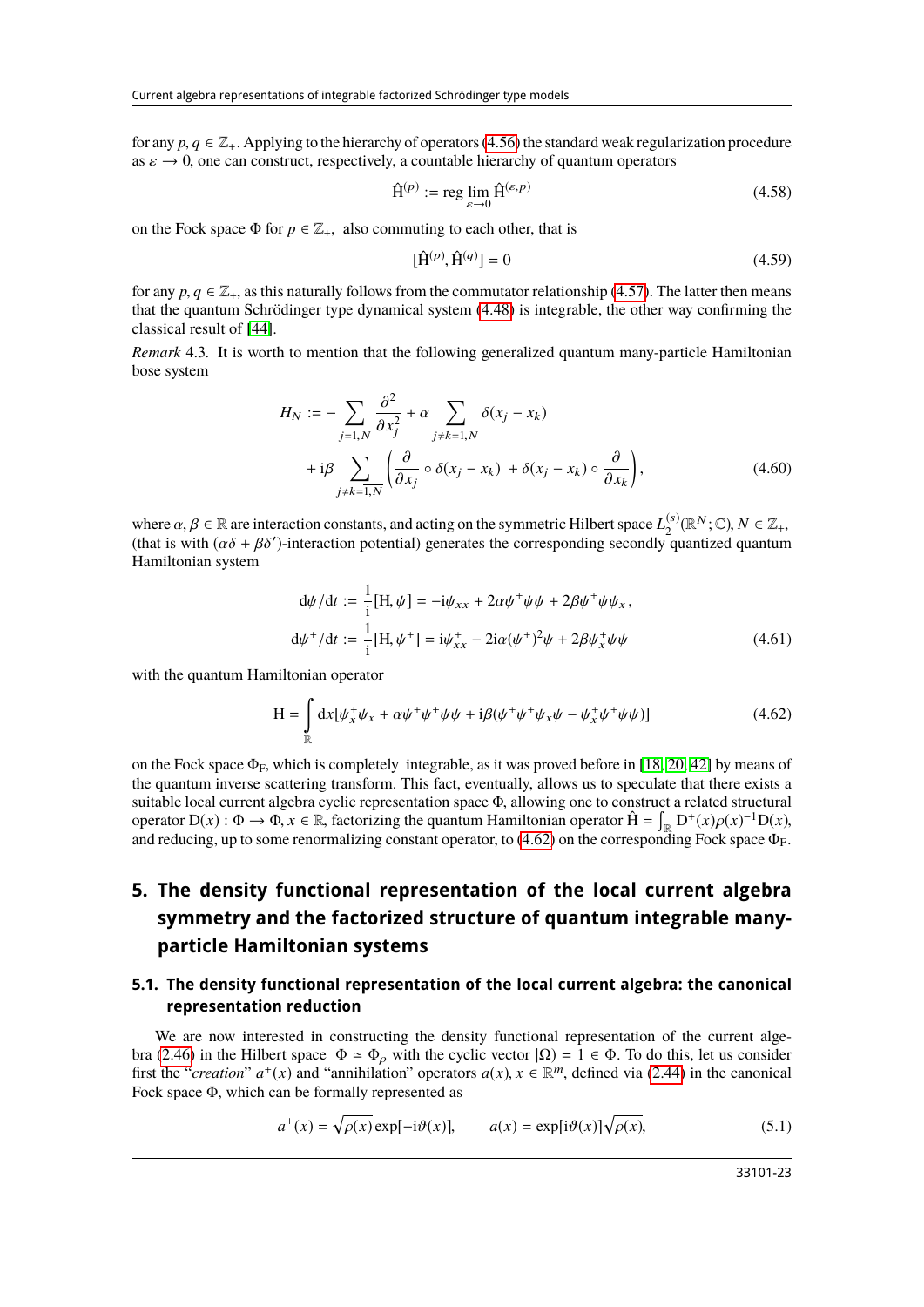where  $\rho(x) : \Phi \to \Phi$  is our density operator and  $\vartheta(x) : \Phi \to \Phi$ ,  $x \in \mathbb{R}^m$ , is some self-adjoint operator. It is important that the operators  $\rho(x)$  and  $\vartheta(x) : \Phi \to \Phi$  realize the canonical commutation relationships is important that the operators  $\rho(x)$  and  $\vartheta(x)$ :  $\Phi \to \Phi$  realize the canonical commutation relationships

<span id="page-23-1"></span>
$$
[\rho(x), \rho(y)] = 0 = [\vartheta(x), \vartheta(y)],
$$
  

$$
[\rho(y), \vartheta(x)] = i\delta(x - y)
$$
 (5.2)

for any  $x, y \in \mathbb{R}^m$ . Concerning the current operator  $J(x)$  :  $\Phi \to \Phi, x \in \mathbb{R}^m$ , one can easily obtain its equivalent expression equivalent expression

<span id="page-23-0"></span>
$$
J(x) = \rho(x)\nabla\vartheta(x). \tag{5.3}
$$

Based on the canonical relationships [\(5.2\)](#page-23-0), one can easily obtain, following [\[4\]](#page-28-3), that

<span id="page-23-2"></span>
$$
\vartheta(x) = \frac{1}{i} \frac{\delta}{\delta \rho(x)} + i\sigma[\rho(x)],\tag{5.4}
$$

where  $\sigma[\rho(x)] : \Phi \to \Phi$  is some function of the density operator  $\rho(x) : \Phi \to \Phi, x \in \mathbb{R}^m$ . Then, respectively the current operator (5.3) is representable in  $\Phi$  as follows: respectively, the current operator  $(5.3)$  is representable in  $\Phi$  as follows:

$$
J(x) = -i\rho(x)\nabla \frac{\delta}{\delta \rho(x)} + \rho(x)\nabla \sigma[\rho(x)].
$$
\n(5.5)

The functional-operator expression [\(5.5\)](#page-23-2) proves to make sense [\[4,](#page-28-3) [7,](#page-28-8) [26\]](#page-28-18) as operators in the Hilbert space  $\Phi_{\alpha} \simeq \Phi$  of functional valued complex-functions on the manifold M, coordinated by the density parameter  $\rho : \Phi_{\rho} \to \Phi_{\rho}$  and endowed with the scalar product  $(a|b)_{\Phi_{\rho}} := \int_{\mathcal{M}} \overline{a(\rho)} b(\rho) d\mu(\rho)$  subject to some measure  $\mu$  on  $M$ . To calculate this measure  $\mu$  on  $M$  we present an explicit isomorphism bet some measure  $\mu$  on M. To calculate this measure  $\mu$  on M, we present an explicit isomorphism between this Hilbert space  $\Phi_{\rho}$  and the corresponding Fock space  $\Phi_{\rm F}$  of spinless bosonic particles in  $\mathbb{R}^m$ . First, we determine the support supp  $\mu \subset M$  of the measure  $\mu$  having assumed that the manifold determine the support supp  $\mu \subset \mathcal{M}$  of the measure  $\mu$ , having assumed that the manifold

<span id="page-23-3"></span>
$$
\mathcal{M} = \cup_{n \in \mathbb{Z}_+} \mathcal{M}_n, \tag{5.6}
$$

where  $M_n := \{a(\rho) : \rho(x) := \sum_{j=1}^n \delta(x - c_j) : a \in C^\infty(F'; \text{End } \Phi_\rho)\}\)$ , where  $c_j \in \mathbb{R}^m, j = \overline{1, n}, n \in \mathbb{N}$ , or a parameter of the mass of the mass of the submanifold  $M$ , can be are arbitrary vector parameters. The restriction  $d\mu_n$  of the measure  $\mu$  on the submanifold  $\mathcal{M}_n$  can be presented [\[5,](#page-28-7) [7,](#page-28-8) [12,](#page-28-9) [15,](#page-28-22) [25\]](#page-28-17) as

<span id="page-23-4"></span>
$$
d\mu_n = \gamma_n(c_1, c_2, \dots, c_n) \prod_{j=1, n} dc_j,
$$
 (5.7)

where functions  $\gamma_n : \mathbb{R}^{m \times n} \to \mathbb{R}_+$ ,  $n \in \mathbb{N}$ , should be determined from the condition [\(5.5\)](#page-23-2). In accordance with the manifold structure (5.6), we can decompose the Hilbert space  $\Phi$ , as follows: with the manifold structure [\(5.6\)](#page-23-3), we can decompose the Hilbert space  $\Phi_{\rho}$  as follows:

<span id="page-23-5"></span>
$$
\Phi_{\rho} = \oplus_{n \in \mathbb{N}} \Phi_n, \tag{5.8}
$$

where the space  $\Phi_n$  depends on the mapping  $\sigma : \mathcal{M} \to \text{End}(\Phi_0)$  and consists of functionals that are bounded on  $\mathcal{M}_n$ , in particular, for any  $a(\rho) \in \mathcal{M}$ , the restrictions  $a(\rho)|_{\Phi_n}, n \in \mathbb{N}$ , consist of functions of vectors  $(c_1, c_2, \ldots, c_n) \in \mathbb{R}^{m \times n}$ ,  $n \in \mathbb{N}$  respectively. The scalar product in  $\Phi_n \in \math$ vectors  $(c_1, c_2, \ldots, c_n) \in \mathbb{R}^{m \times n}$ ,  $n \in \mathbb{N}$ , respectively. The scalar product in  $\Phi_n$ ,  $n \in \mathbb{N}$ , is suitably defined<br>by means of the expressions (5.7). Now we can construct the isomorphism between the Hilbert by means of the expressions [\(5.7\)](#page-23-4). Now, we can construct the isomorphism between the Hilbert spaces  $\Phi_n, n \in \mathbb{N}$ , and the corresponding components  $\Phi_n^{(s)}$ ,  $n \in \mathbb{N}$ , of the related Fock space  $\Phi_F$ , representing existence become positive above propositive above the strategy of the Hilbert cases  $\Phi_{\text{L}} = \Phi_{\text{L$ spinless bosonic particles in  $\mathbb{R}^m$ . In the Hilbert space  $\Phi_n := \Phi_n^{(\sigma)}$ ,  $n \in \mathbb{N}$ , one can easily calculate the eigenfunctions  $\varphi_{p_1, p_2,...,p_n}^{(\sigma)}(\rho) \in \Phi_n^{(\sigma)}$  of the free Hamiltonian

$$
H_0^{(\sigma)} := \frac{1}{2} \int_{\mathbb{R}^m} dx \langle K^+(x) | \rho^{-1}(x) K(x) \rangle
$$
 (5.9)

with structural

<span id="page-23-6"></span>
$$
K(x) := \frac{1}{2}\nabla \rho(x) + iJ^{(\sigma)}(x), \qquad K^+(x) := \frac{1}{2}\nabla \rho(x) - iJ^{(\sigma)}(x)
$$
(5.10)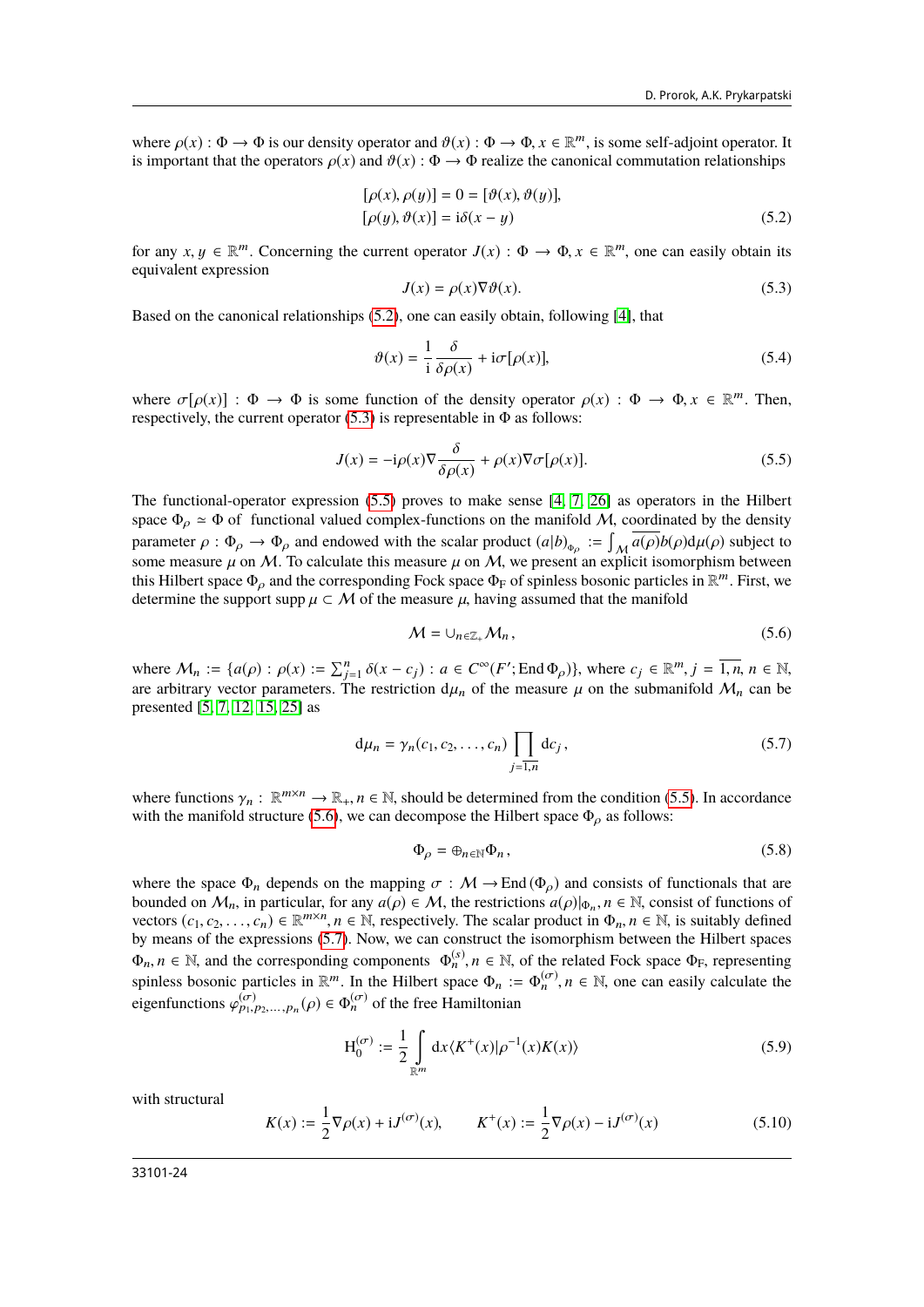and the momentum

$$
\mathbf{P}^{(\sigma)} := \int\limits_{\mathbb{R}^m} \mathrm{d}x J^{(\sigma)}(x) \tag{5.11}
$$

operators:

$$
H_0^{(\sigma)} \varphi_{p_1, p_2, ..., p_n}^{(\sigma)}(\rho) = \left(\sum_{j=1, n} E_j \right) \varphi_{p_1, p_2, ..., p_n}^{(\sigma)}(\rho),
$$
  

$$
P^{(\sigma)} \varphi_{p_1, p_2, ..., p_n}^{(\sigma)}(\rho) = \left(\sum_{j=1, n} p_j \right) \varphi_{p_1, p_2, ..., p_n}^{(\sigma)}(\rho),
$$
 (5.12)

where  $p_j \in \mathbb{R}^m$ ,  $j = \overline{1, n}$ , are momentums of bose-particles in  $\mathbb{R}^m$ , the operator  $H_0^{(\sigma)} : \Phi_{\rho} \to \Phi_{\rho}$  is given<br>by the oppressions (5.0) (2.43) and (5.5) and the operator  $D^{(\sigma)} : \Phi_{\rho} \to \Phi_{\rho}$  is given 0 by the expressions [\(5.9\)](#page-23-5), [\(2.43\)](#page-7-3) and [\(5.5\)](#page-23-2) and the operator  $P^{(\sigma)}$ :  $\Phi_{\rho} \to \Phi_{\rho}$  is given by the expressions (5.10) and (5.5) recreatively within which the operator  $I^{(\sigma)}(x)$ ,  $\Phi_{\rho} \to \Phi_{\rho}$  is goalized under the [\(5.10\)](#page-23-6) and [\(5.5\)](#page-23-2), respectively, within which the current operator  $J^{(\sigma)}(x)$ :  $\Phi_{\rho} \to \Phi_{\rho}$  is realized under the condition  $\nabla \sigma [g(x)] := \sigma g(x)^{-1} \nabla g(x)$  as follows: condition  $\nabla \sigma[\rho(x)] := \sigma \rho(x)^{-1} \nabla \rho(x)$  as follows:

<span id="page-24-0"></span>
$$
J^{(\sigma)}(x) = -i\rho(x)\nabla \frac{\delta}{\delta \rho(x)} + i\sigma \nabla \rho(x),\tag{5.13}
$$

where  $\sigma \in \mathbb{R}$  is a fixed real-valued parameter. In this case the eigenfunctions  $\varphi_{p_1, p_2,...,p_n}^{(\sigma)}(\rho) \in \Phi_n^{(\sigma)}, n \in \mathbb{N}$ ,  $n \in \mathbb{N}$ ,  $n \in \mathbb{N}$ can be expressed [\[4,](#page-28-3) [10\]](#page-28-4) as

$$
\varphi_{p_1, p_2, \dots, p_n}^{(\sigma)}(\rho) = \frac{1}{n!} \bar{\varphi}_0^{(\sigma)}(\rho) \left( \prod_{j=1, n} B_{p_j}(\rho) \cdot 1 \right), \tag{5.14}
$$

where

$$
\bar{\varphi}_0^{(\sigma)}(\rho) := \exp\left[ (\sigma - 1/2) \int_{\mathbb{R}^m} dx \rho(x) \ln \rho(x) \right],
$$
  
\n
$$
B_{p_j}(\rho) := \int_{\mathbb{R}^m} dx \exp(i \langle p | x \rangle) \rho(x) \exp\left[ -\frac{\delta}{\delta \rho(x)} \right].
$$
\n(5.15)

The corresponding *n*-particle Fock subspaces  $\Phi_n^{(\sigma)}$ ,  $n \in \mathbb{N}$ , can be naturally represented by means of the vectors vectors

$$
|\varphi_n^{(\sigma)}\rangle := \frac{1}{\sqrt{n!}} \int_{\mathbb{R}^{m \times n}} \prod_{j=1,n} dp_j f_n^{(\sigma)}(p_1, p_2, \dots, p_n) a^+(p_1) a^+(p_2) \dots a^+(p_n) |0\rangle \tag{5.16}
$$

with functions  $f_n^{(\sigma)} \in L_2^{(s)}$  $L_2^{(s)}(\mathbb{R}^{m \times n}; \mathbb{C}), n \in \mathbb{N}$ , where

$$
a^{+}(p) := \frac{1}{(2\pi)^{m/2}} \int_{\mathbb{R}^m} dx \exp(i\langle x|p\rangle) a^{+}(x)
$$
 (5.17)

denotes the momentum creation operator for any  $p \in \mathbb{R}^m$ 

Moreover, any functional  $\varphi_n^{(\sigma)}(\rho) \in \Phi_n^{(\sigma)}$ ,  $n \in \mathbb{N}$ , can be uniquely represented as

$$
\varphi_n^{(\sigma)}(\rho) := \int_{\mathbb{R}^{m \times n}} \prod_{j=1,n} dp_j f_n^{(\sigma)}(p_1, p_2, \dots, p_n) \varphi_{p_1, p_2, \dots, p_n}^{(\sigma)}(\rho)
$$
(5.18)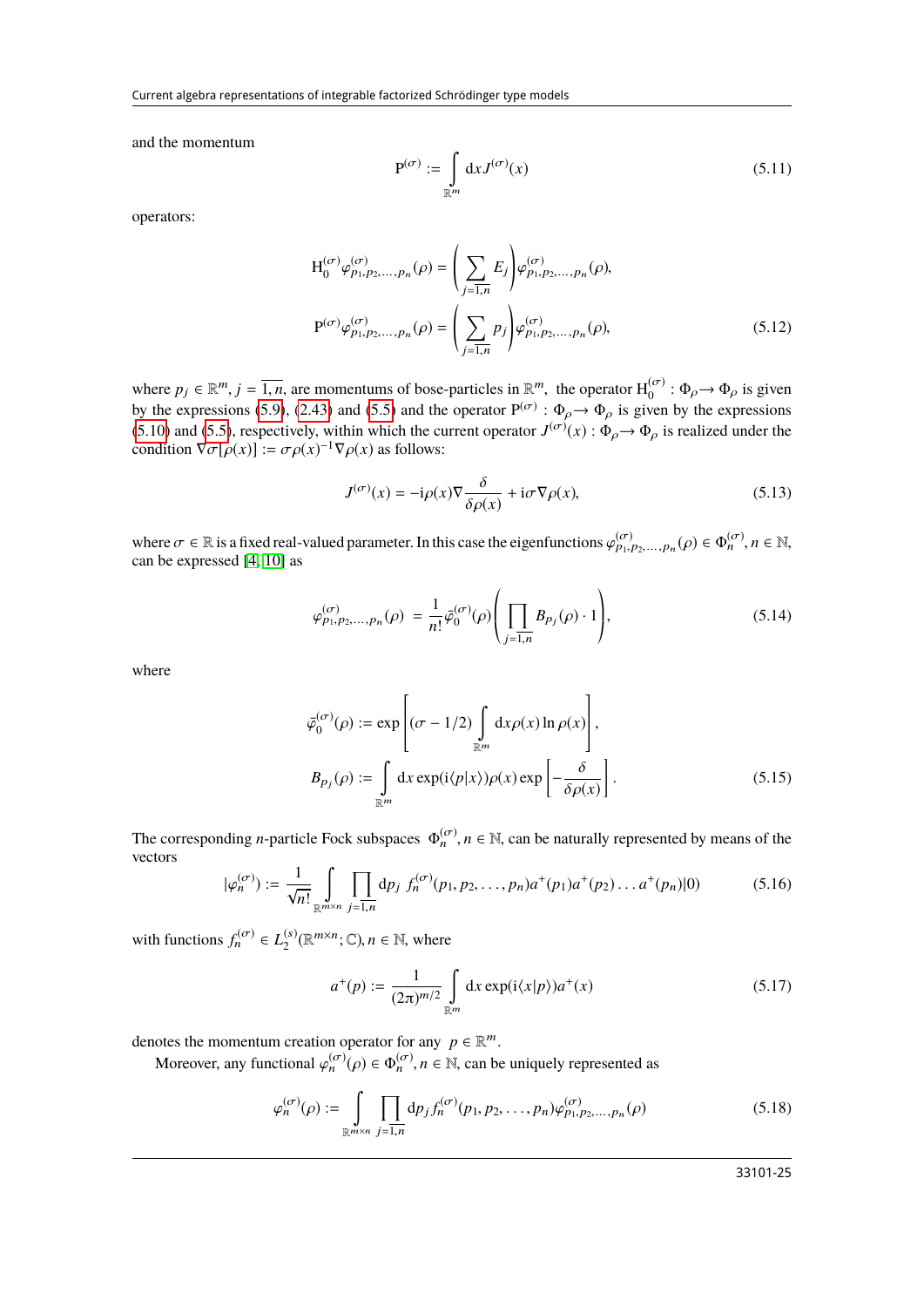for  $f_n^{(\sigma)} \in L_2^{(s)}$  $\mathbb{R}^{(s)}_{2}(\mathbb{R}^{m \times n}; \mathbb{C})$ , since the following condition

<span id="page-25-0"></span>
$$
\left(B_{p_{n+1}}(\rho)\prod_{j=\overline{1,n}}B_{p_j}(\rho)\cdot 1\right)\Big|_{\rho=a^+(x)a(x)}|\varphi_n^{(\sigma)}(0)=0
$$
\n(5.19)

holds identically for all  $p_j \in \mathbb{R}^m$ ,  $j = \overline{1, n+1}$ , and arbitrary state  $|\varphi_n^{(\sigma)}\rangle \in \Phi_F$ ,  $n \in \mathbb{N}$ .

*Remark* 5.1. The condition [\(5.19\)](#page-25-0) jointly with the constraint  $\int_{\mathbb{R}^m} \rho(x) dx = n$  in  $\Phi_n^{(\sigma)}$ ,  $n \in \mathbb{N}$ , should be in general naturally satisfied for any current algebra representation space  $\Phi$  if and only if  $\rho$ be, in general, naturally satisfied for any current algebra representation space  $\Phi$  if and only if  $\rho(x)$  =  $j=\overline{1,n} \delta(x-c_j) \in \mathcal{M}_n$  for arbitrary  $n \in \mathbb{N}$ .

As a result of the above construction we can state that the Hilbert spaces  $\Phi_n^{(\sigma)}$ ,  $n \in \mathbb{N}$ , and Fock subspaces  $\Phi_n^{(\sigma)}$ ,  $n \in \mathbb{N}$ , are, respectively, isomorphic. As a consequence, we derive that the Hilbert space  $\Phi_n$  and the Fock space  $\Phi_n$  are isomorphic too  $\Phi$ <sub>ρ</sub> and the Fock space  $\Phi$ <sub>F</sub> are isomorphic too.

Consider now, following [\[4,](#page-28-3) [7\]](#page-28-8), the action of the current operator [\(5.13\)](#page-24-0) on the basic vectors  $\varphi_n^{(\sigma)}(\rho) \in$  $\Phi_n^{(\sigma)}$ ,  $n \in \mathbb{N}$ :

<span id="page-25-2"></span><span id="page-25-1"></span>
$$
J^{(\sigma)}(x)\varphi_n^{(\sigma)}(\rho) = \bar{\varphi}_0^{(\sigma)}(\rho) \left[ -i\rho(x)\nabla \frac{\delta}{\delta \rho(x)} + i\sigma \nabla \rho(x) \right] \varphi_n^{(\sigma)}(\rho),\tag{5.20}
$$

from which one ensues easily at  $\sigma = 1/2$  its *n*-particle representation on the functional manifold  $M_n$ :

$$
J^{(1/2)}(x)\varphi_n^{(1/2)}(\rho)\Big|_{\rho(y)=\sum\limits_{j=\overline{1,n}}\delta(y-c_j)}=\sum\limits_{j=\overline{1,n}}\frac{1}{2}[-i\delta(x-c_j)\nabla_{c_j}+i\nabla_{c_j}\circ\delta(x-c_j)]\tilde{f}_n^{(1/2)}(c_1,c_2,\ldots,c_n),\tag{5.21}
$$

where we took into account that  $\bar{\varphi}_0^{(1/2)}$ <br>the Fourier transform  $\phi_0^{(1/2)}(\rho) = 1$  for all densities  $\rho : \Phi_{\rho} \to \Phi_{\rho}$  and have put, by definition, the Fourier transform

$$
\tilde{f}_n^{(1/2)}(c_1, c_2, \dots, c_n) := \int_{\mathbb{R}^{m \times n}} \prod_{j=1, n} dp_j f_n^{(1/2)}(p_1, p_2, \dots, p_n) \exp\left(i \sum_{j=1, n} \langle p_j | c_j \rangle\right) \tag{5.22}
$$

for any fixed particle position vectors  $c_j \in \mathbb{R}^n$ ,  $j = \overline{1, n}$ , and for arbitrary  $n \in \mathbb{N}$ . The expression [\(5.21\)](#page-25-1), in<br>particular means that the current operator  $I^{(1/2)}(x)$ :  $\Phi_{n} \to \Phi_{n}$  is summatric with resp particular, means that the current operator  $J^{(1/2)}(x)$ :  $\Phi_{\rho} \to \Phi_{\rho}$  is symmetric with respect to the measure  $d\mu_n^{(1/2)} := \beta_n \prod_{j=\overline{1,n}} d c_j$  on each functional submanifold  $\mathcal{M}^n$  for all  $n \in \mathbb{N}$ , where the constants  $\beta_n \in$  $j=1,n$  $\mathbb{R}_+$ , *n* ∈ N, can be determined from the normalization condition  $||\varphi_n^{(1/2)}(\rho)||_{\Phi_n^{(1/2)}} = (\varphi_n^{(1/2)}|\varphi_n^{(1/2)})_{\Phi_n^{(1/2)}}^{1/2}$  $\Phi_n^{(1/2)}$  $n \in \mathbb{N}$ . The latter gives rise [\[5,](#page-28-7) [12,](#page-28-9) [15,](#page-28-22) [25\]](#page-28-17) to the following symbolic measure expression

$$
d\mu_n^{(1/2)} := \prod_{x \in \mathbb{R}^m} \delta\left(\rho(x) - \sum_{j=1,n} \delta(x - c_j)\right) \prod_{j=1,n} \frac{dc_j}{(2\pi)^m}
$$
(5.23)

for all  $c_j \in \mathbb{R}^n$ ,  $j = \overline{1, n}$ , and arbitrary  $n \in \mathbb{N}$ .

*Remark* 5.2. As was aptly observed in [\[4\]](#page-28-3), the choice  $\sigma = 1/2$  makes it possible to realize the current algebra representation in the space M of analytic functions, which will be *a priori* assumed further, meaning that the corresponding measure can be symbolically expressed as follows:

$$
d\mu_n := \prod_{x \in \mathbb{R}^m} \delta\left(\rho(x) - \sum_{j=\overline{1,n}} \delta(x - c_j)\right) \prod_{j=\overline{1,n}} \frac{dc_j}{(2\pi)^n}
$$
(5.24)

on the subspace  $\mathcal{M}_n$  for any  $n \in \mathbb{N}$ .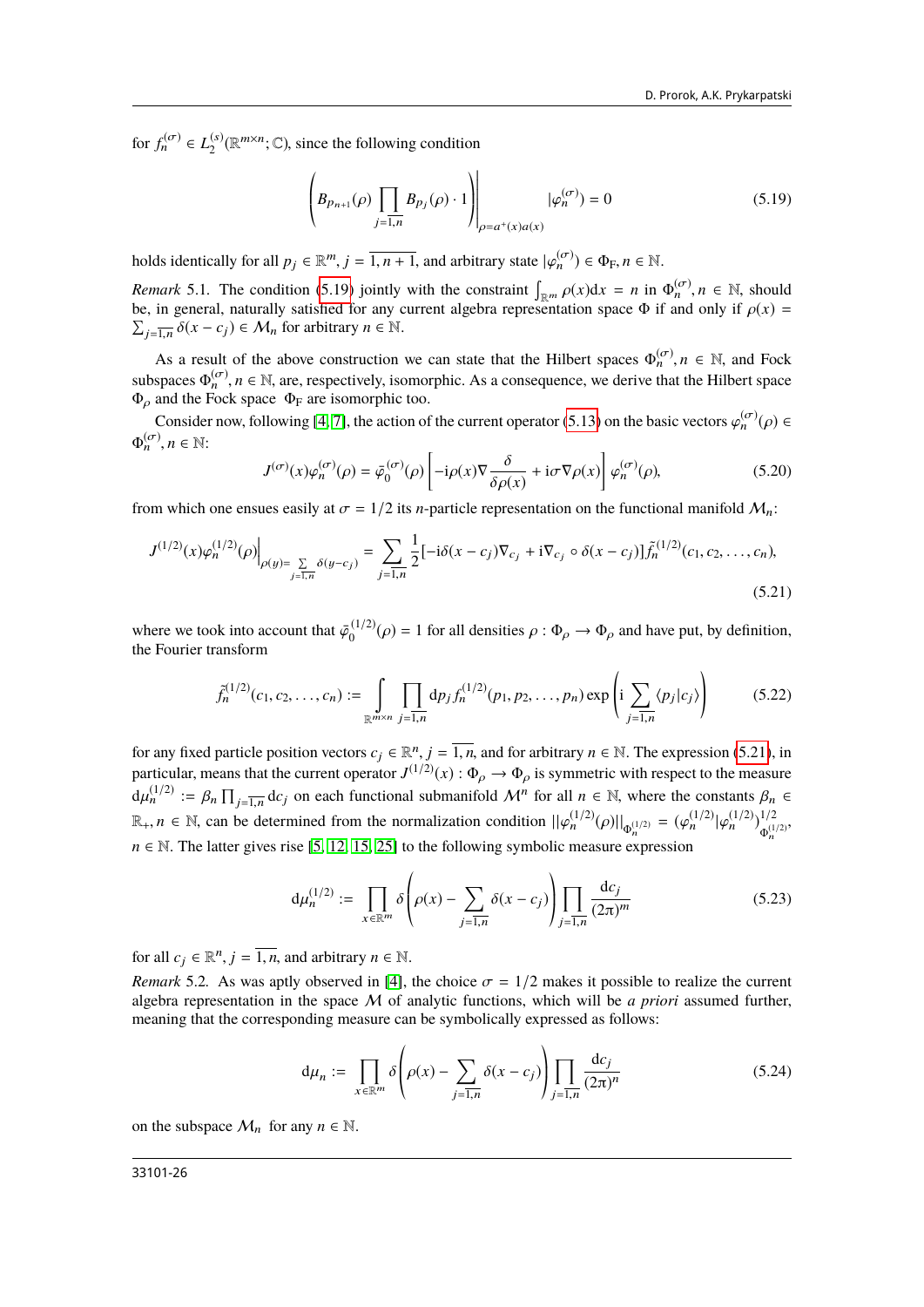#### **5.2. The quantum oscillatory model: the density functional current algebra representation and the Hamiltonian reconstruction**

As a classical application of the above construction, one can consider a current algebra representation of the quantum Hamiltonian operator

<span id="page-26-0"></span>
$$
H^{(\omega)} = \frac{1}{2} \int_{\mathbb{R}^m} \langle K(x)^+ | \rho(x)^{-1} K(x) \rangle dx + \frac{1}{2} \int_{\mathbb{R}^m} \langle \omega x | \omega x \rangle \rho(x) dx \tag{5.25}
$$

in the corresponding Fock space Φ of the generalized quantum *N*-particle oscillatory Hamiltonian

<span id="page-26-4"></span>
$$
H_N^{(\omega)} = \frac{1}{2} \sum_{j=\overline{1,N}} \left( \langle \nabla_{x_j} | \nabla_{x_j} \rangle + \langle \omega x_j | \omega x_j \rangle \right) \tag{5.26}
$$

for  $N \in \mathbb{Z}_+$  bose-particles in the *m*-dimensional space  $\mathbb{R}^m$  under the external oscillatory potential, parameterized by the positive definite frequency matrix  $\omega \in$  End  $\mathbb{R}^m$ <br>Laving objeted the representation Hilbert engage  $\Phi$ , by the function

Having shifted the representation Hilbert space  $\Phi_{\rho}$  by the functional  $\bar{\varphi}_0^{(1/2)}$ <br>
(x)dx]  $\in \Phi$  the corresponding current operator (5.13) becomes  $S_0^{(1/2)}(\rho) := \exp[-\frac{1}{2} \int_{\mathbb{R}^m} \langle x | \omega x \rangle$  $\times \rho(x)dx$   $\in \Phi_{\rho}$ , the corresponding current operator [\(5.13\)](#page-24-0) becomes

<span id="page-26-3"></span><span id="page-26-1"></span>
$$
J^{(\omega)}(x) = -i\rho(x)\nabla \frac{\delta}{\delta \rho(x)} + \frac{i}{2}\nabla \rho(x) - i\omega x \rho(x),
$$
\n(5.27)

entailing simultaneously the related *K*-operator changing

$$
K(x) = \rho(x)\nabla \frac{\delta}{\delta \rho(x)} \to K^{(\omega)}(x) = \rho(x)\nabla \frac{\delta}{\delta \rho(x)} + \omega x \rho(x)
$$
(5.28)

for any  $x \in \mathbb{R}^m$ . The latter gives rise, respectively, to the following equivalent current algebra functional representation of the oscillatory Hamiltonian (5.25). representation of the oscillatory Hamiltonian [\(5.25\)](#page-26-0):

$$
\hat{\mathbf{H}}^{(\omega)} = \frac{1}{2} \int\limits_{\mathbb{R}^m} \langle K^{(\omega)}(x)^+ | \rho(x)^{-1} K^{(\omega)}(x) \rangle \mathrm{d}x + \frac{1}{2} \operatorname{tr} \omega \int\limits_{\mathbb{R}^m} \rho(x) \mathrm{d}x,\tag{5.29}
$$

found before in [\(3.5\)](#page-10-2) for every  $N \in \mathbb{N}$ . The shifted current operator [\(5.27\)](#page-26-1) makes it possible to construct the suitably deformed free particle measure

<span id="page-26-5"></span>
$$
d\mu_1^{(\omega)}(\rho) := \exp\left(-\int_{\mathbb{R}^m} dx \rho(x) \langle x | \omega x \rangle\right) d\mu_1^{(1/2)}(\rho) \tag{5.30}
$$

on the one-particle functional manifold  $M_1$ , for which the following expression

<span id="page-26-2"></span>
$$
(\Omega|\hat{\mathbf{H}}^{(\omega)}|\mathbf{U}(f)|\Omega) = \int_{\mathcal{M}} \exp[i\rho(f)]\mathrm{d}\mu_1^{(\omega)}(\rho)
$$
 (5.31)

holds for any test function  $f \in F$ . The latter, jointly with the related ground state condition  $|\Omega| = 1 \in \Phi_{\rho}$ , makes it possible to easily calculate the scalar product elements

$$
(\mathbf{U}(f_1)\Omega|\hat{\mathbf{H}}^{(\omega)}|\mathbf{U}(f_2)|\Omega) = \int_{\mathbb{R}^m} \exp[i f_1(c) + i f_2(c)] \exp(-\langle c|\omega c\rangle) \frac{dc}{(2\pi)^m}
$$
(5.32)

for any test functions  $f_1, f_2 \in F$ . The expression [\(5.32\)](#page-26-2) makes it possible to successfully calculate the matrix elements  $(\rho(f_{p_1})\Omega|\hat{H}^{(\omega)}|\rho(f_{p_2})|\Omega)$  of the Hamiltonian  $\hat{H}^{(\omega)}$ :  $\Phi_{\rho} \to \Phi_{\rho}$  on the corresponding eigenvectors  $\rho(f)|\Omega\rangle \in \Phi$  for arbitrary  $p = p_1, p_2 \in \mathbb{N}$  and therefore to find its spectrum eigenvectors  $\rho(f_p)|\Omega\rangle \in \Phi_\rho$  for arbitrary  $p = p_1, p_2 \in \mathbb{N}$  and, therefore, to find its spectrum.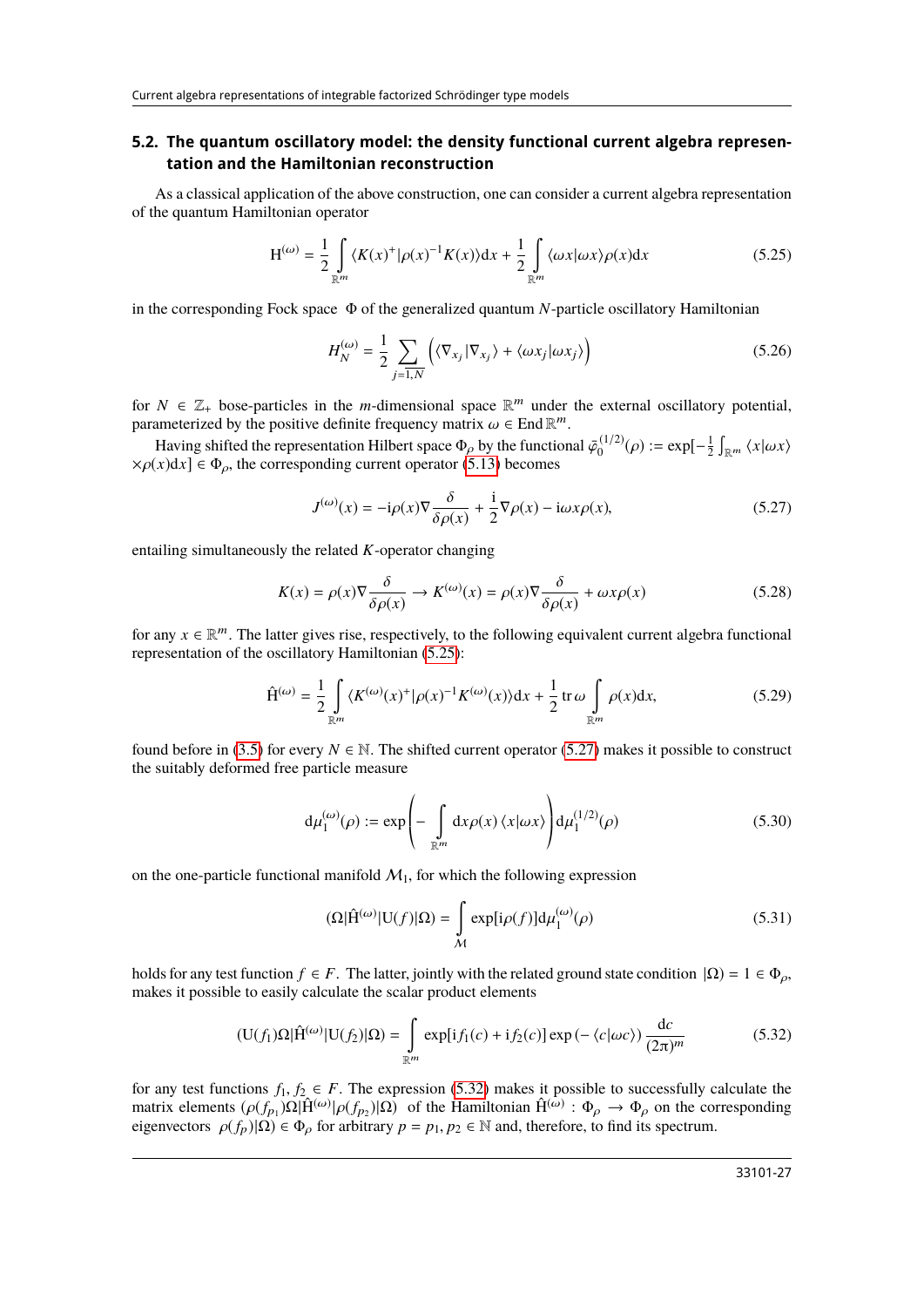Consider now the operator [\(2.43\)](#page-7-3) taking into account the analytical current representation [\(5.20\)](#page-25-2) at  $\sigma = 1/2$ :

$$
K(x)\varphi_n^{(1/2)}(\rho) = \left[\rho(x)\nabla\frac{\delta}{\delta\rho(x)} - 1/2\nabla\rho(x)\right]\varphi_n^{(1/2)}(\rho) + 1/2\nabla\rho(x)\varphi_n^{(1/2)}(\rho)
$$
  
=  $\rho(x)\nabla\frac{\delta}{\delta\rho(x)}\varphi_n^{(1/2)}(\rho)$  (5.33)

for any  $n \in \mathbb{N}$ . Having substituted instead of  $\varphi_n^{(1/2)}(\rho) \in \Phi_{\rho}^{(n)}$ ,  $n \in \mathbb{N}$ , the ground state eigenfunction  $O(\rho) = 1 \in \Phi$ , we can easily retrieve the earlier derived expression (2.52). Moreover, based on t  $\Omega(\rho) = 1 \in \Phi_{\rho}$ , we can easily retrieve the earlier derived expression [\(2.52\)](#page-8-2). Moreover, based on the representation (5.28) and the definition (2.42) one can calculate that representation [\(5.28\)](#page-26-3) and the definition [\(2.42\)](#page-7-5), one can calculate that

$$
K^{(\omega)}(x)\bar{\varphi}_0^{(1/2)}(\rho) = \left[\rho(x)\nabla \frac{\delta}{\delta \rho(x)} + \omega x \rho(x)\right] \bar{\varphi}_0^{(1/2)}(\rho) = 0 = A^{(\omega)}(x;\rho)\bar{\varphi}^{(1/2)}(\rho),\tag{5.34}
$$

where  $\bar{\varphi}_0^{(1/2)}$  $\phi_0^{(1/2)}(\rho) = \exp[-\frac{1}{2}\int_{\mathbb{R}^m} \langle x|\omega x\rangle \rho(x)dx] \in \Phi_\rho^{(1/2)} \simeq \Phi_\rho$ . The latter means, in particular, that the corresponding multiplication operator  $A^{(\omega)}(x; \rho) = 0$ , or, respectively,

$$
K(x)\bar{\varphi}_0^{(1/2)}(\rho) := A(x;\rho)\bar{\varphi}_0^{(1/2)}(\rho) = -\omega x \rho(x)\bar{\varphi}_0^{(1/2)}(\rho),\tag{5.35}
$$

where  $\bar{\varphi}_0^{(1/2)}$ <br>Hamiltonian  $\Omega_0^{(1/2)}(\rho) := |\Omega(\rho)| \in \Phi_\rho$  is the corresponding ground state vector in  $\Phi_\rho$  for the oscillatory<br>ian operator (5.26) Making use of the operator (5.30) based on expression (2.55) one can Hamiltonian operator [\(5.26\)](#page-26-4). Making use of the operator [\(5.30\)](#page-26-5), based on expression [\(2.55\)](#page-8-5), one can present a special solution to the functional equation [\(2.54\)](#page-8-4) in the form

$$
\mathcal{L}(f) = \exp\left(-\int_{\mathbb{R}^m} dx \langle \omega x | x \rangle \frac{1}{2i} \frac{\delta}{\delta f(x)}\right) \exp\left(\bar{\rho} \int_{\mathbb{R}^m} \{\exp[i f(x)] - 1\} dx\right),\tag{5.36}
$$

confirming similar statements from [\[7,](#page-28-8) [8,](#page-28-20) [30\]](#page-28-26).

### **6. Conclusion**

In the work we succeeded in developing an effective algebraic scheme of constructing density operator and density functional representations for the local quantum current algebra and its application to quantum Hamiltonian and symmetry operators reconstruction. We analyzed the corresponding factorization structure for quantum Hamiltonian operators, governing spatially many- and one-dimensional integrable dynamical systems. The quantum generalized oscillatory, Calogero-Moser-Sutherland and nonlinear Schrödinger models of spinless bose-particles were analyzed in detail. The central vector of the density operator current algebra representation proved to be the ground vector state of the corresponding completely integrable factorized quantum Hamiltonian system in the classical Bethe anzatz form. The latter makes it possible to classify quantum completely integrable Hamiltonian systems a priori allowing the factorized form and whose groundstate is of the Bethe anzatz from. These and related aspects of the factorized and completely integrable quantum Hamiltonian systems are planned to be studied in other place.

# **7. Acknowledgements**

Authors would like to convey their warm thanks to Prof. Gerald A. Goldin for many discussions of the work and instrumental help in editing a manuscript during the XXVIII International Workshop on "Geometry in Physics", held on 30.06–07.07.2019 in Białowieża, Poland. They also are cordially appreciated to Profs. Joel Lebowitz, Denis Blackmore and Nikolai N. Bogolubov (Jr.) for instructive discussions, useful comments and remarks on the work. A special authors' appreciation belongs to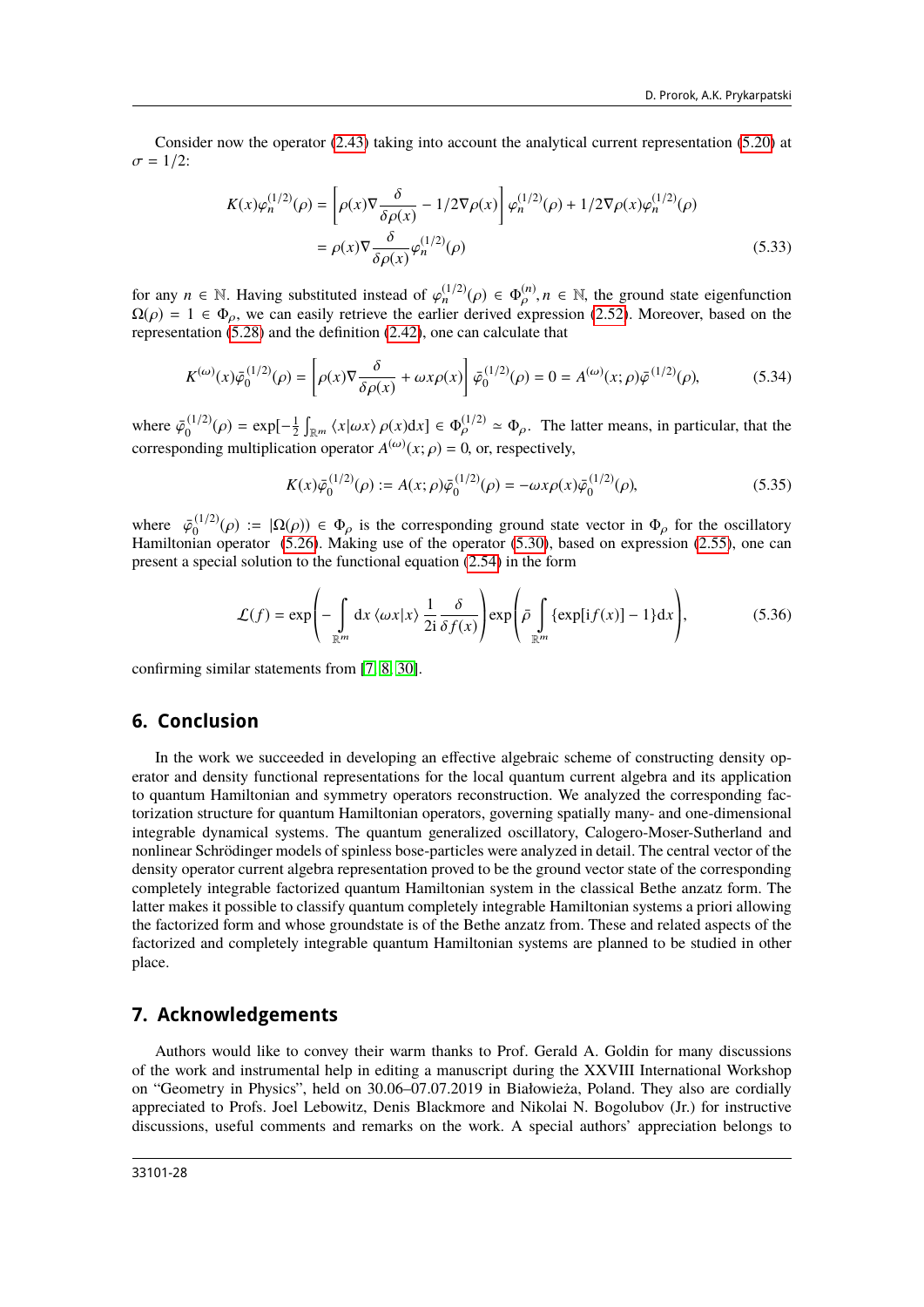Prof. Joel Lebowitz for the invitation to take part in the 121-st Statistical Mechanics Conference, held on May 12–14, 2019 in the Rutgers University, New Brunswick, NJ, USA. Personal A.P.'s acknowledgement belongs to the Department of Physics, Mathematics and Computer Science of the Cracow University of Technology for a local research grant F-2/370/2018/DS.

### **References**

- <span id="page-28-0"></span>1. Takhtajan L.A., Quantum Mechanics for Mathematicians, American Mathematical Society, Providence, USA, 2008.
- <span id="page-28-1"></span>2. Berezin F.A., The Method of Second Quantization, Academic Press, New York, London, 1966.
- <span id="page-28-2"></span>3. Bogolubov N.N., Bogolubov N.N. (Jr.), Introduction to Quantum Statistical Mechanics, World Scientific, New Jersey, 1986.
- <span id="page-28-3"></span>4. Aref'eva I.Ya., Theor. Math. Phys., 1972, **10**, 146–155, doi[:10.1007/BF01090726.](https://doi.org/10.1007/BF01090726)
- <span id="page-28-7"></span>5. Goldin G.A., J. Math. Phys., 1971, **12**, 462–487, doi[:10.1063/1.1665610.](https://doi.org/10.1063/1.1665610)
- <span id="page-28-19"></span>6. Goldin G.A., In: Contemporary Problems in Mathematical Physics: Proceedings of the Third International Workshop (Cotonou, Republic of Benin, 2003), Govaerts J., Hounkonnou M.N., Msezane A.Z. (Eds.), World Scientific, New Jersey, 2004, 3–93, doi[:10.1142/9789812702487\\_0001.](https://doi.org/10.1142/9789812702487_0001)
- <span id="page-28-8"></span>7. Goldin G.A., Grodnik J., Powers R.T., Sharp D.H., J. Math. Phys., 1974, **15**, 88–100, doi[:10.1063/1.1666513.](https://doi.org/10.1063/1.1666513)
- <span id="page-28-20"></span>8. Goldin G.A., Menikoff R., Sharp D.H., Phys. Rev. Lett., 1983, **51**, 2246–2249, doi[:10.1103/PhysRevLett.51.2246.](https://doi.org/10.1103/PhysRevLett.51.2246)
- <span id="page-28-21"></span>9. Goldin G.A., Menikoff R., Sharp D.H., J. Math. Phys., 1981, **22**, 1664–1668, doi[:10.1063/1.525110.](https://doi.org/10.1063/1.525110)
- <span id="page-28-4"></span>10. Pardee W.J., Schlessinger L., Wright J., Phys. Rev., 1968, **175**, 2140, doi[:10.1103/PhysRev.175.2140.](https://doi.org/10.1103/PhysRev.175.2140)
- <span id="page-28-5"></span>11. Berezanskii Yu.M., Expansions in Eigenfunctions of Selfadjoint Operators, American Mathematical Society, Providence, USA, 1968.
- <span id="page-28-9"></span>12. Berezin F.A., Shubin M.A., The Schrödinger Equation, Springer Science+Business Media, Dordrecht, 2012.
- <span id="page-28-6"></span>13. Gelfand I., Vilenkin N., Generalized Functions, Academic Press, New York, 1964.
- <span id="page-28-10"></span>14. Berezansky Y.M., Kondratiev Y.G., Spectral Methods in Infinite-Dimensional Analysis, Springer Science+Business Media, Dordrecht, 1995.
- <span id="page-28-22"></span>15. Bogolubov N.N. (Jr.), Prykarpatsky A.K., Phys. Elem. Part. At. Nucl., 1986, **17**, 791–827 (in Russian).
- <span id="page-28-29"></span>16. Prykarpatsky A., Bogoliubov N. (Jr.), Golenia J., Taneri U., Int. J. Theor. Phys., 2008, **47**, 2882–2897, doi[:10.1007/s10773-008-9721-2.](https://doi.org/10.1007/s10773-008-9721-2)
- <span id="page-28-11"></span>17. Reed M., Simon B., Theory of Operators, Academic Press, San Diego, 1978.
- <span id="page-28-12"></span>18. Blackmore D., Prykarpatsky A.K., Samoylenko V.Hr., Nonlinear Dynamical Systems of Mathematical Physics: Spectral and Differential-Geometrical Integrability Analysis, World Scientific Publishing, New Jersey, USA, 2011.
- 19. Faddeev L.D., Yakubovskii O.A., Lectures on Quantum Mechanics for Mathematics Students, American Mathematical Society, Providence, USA, 2009.
- <span id="page-28-13"></span>20. Prykarpatsky A., Mykytiuk I., Algebraic Integrability of Nonlinear Dynamical Systems on Manifolds: Classical and Quantum Aspects, Springer Science+Business Media, Dordrecht, 1998.
- <span id="page-28-14"></span>21. Dirac P.A.M., The Principles of Quantum Mechanics, Clarendon Press, Oxford, 1935.
- 22. Fock V., Z. Phys., 1932, **75**, 622–647, doi[:10.1007/BF01344458.](https://doi.org/10.1007/BF01344458)
- <span id="page-28-15"></span>23. Prykarpatsky A.K., Taneri U., Bogolubov N.N. (Jr.), Quantum Field Theory and Application to Quantum Nonlinear Optics, World Scientific, New York, 2002.
- <span id="page-28-16"></span>24. Albeverio S., Kondratiev Y.G., Streit L., How to Generalize White Noice Analysis to Non-Gaussian Measures, Preprint Bi-Bo-S, Bielefeld, 1992.
- <span id="page-28-17"></span>25. Albeverio S., Daletskii A., Kondratiev Yu., Lytvynov E., J. Geom. Phys., 2003, **47**, 259–302, doi[:10.1016/S0393-0440\(02\)00221-8.](https://doi.org/10.1016/S0393-0440(02)00221-8)
- <span id="page-28-18"></span>26. Araki H., J. Math. Phys., 1960, **1**, 492–504, doi[:10.1063/1.1703685.](https://doi.org/10.1063/1.1703685)
- <span id="page-28-23"></span>27. Menikoff R., J. Math. Phys., 1974, **15**, 1394–1408, doi[:10.1063/1.1666822.](https://doi.org/10.1063/1.1666822)
- <span id="page-28-24"></span>28. Goldin G.A., Sharp D.H., In: Group Representations in Mathematics and Physics, Bargmann V. (Ed.), Springer-Verlag, Berlin, 1970, 300–311.
- <span id="page-28-25"></span>29. Feenberg E., Ann. Phys., 1974, **84**, 128–137, doi[:10.1016/0003-4916\(74\)90296-6.](https://doi.org/10.1016/0003-4916(74)90296-6)
- <span id="page-28-26"></span>30. Menikoff R., Sharp D., J. Math. Phys., 1975, **16**, 2341–2352, doi[:10.1063/1.522495.](https://doi.org/10.1063/1.522495)
- <span id="page-28-27"></span>31. Goldin G.A., Sharp D.H., In: Magic Without Magic: John Archibald Wheeler, Klauder J.R. (Ed.), Freeman, San Francisco, 1972, 171–185.
- <span id="page-28-28"></span>32. Berezansky Y.M., Rep. Math. Phys., 1996, **38**, 289–300, doi[:10.1016/S0034-4877\(97\)84882-3.](https://doi.org/10.1016/S0034-4877(97)84882-3)
- <span id="page-28-30"></span>33. Beckenbach E.F., Bellman R., Inequalities, Springer-Verlag, Berlin, 1961.